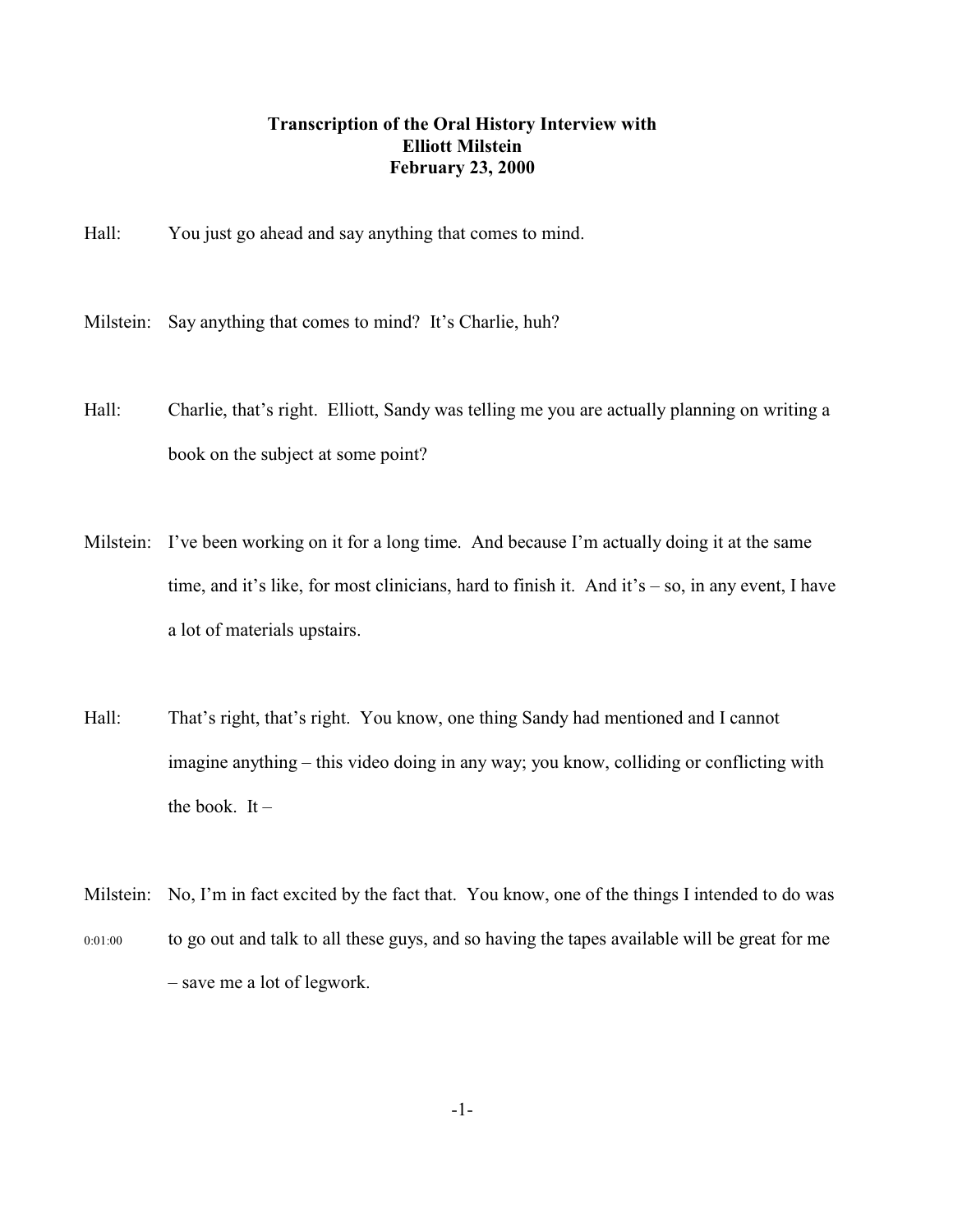- Hall: Okay, great. I hope they do help.
- Milstein: I just got a letter from Roy Stuckey. I don't know if you saw this letter, but he sent it to six of the eight members of the Gang of Eight, the Key Biscayne Group Steering Committee, noting that six of us were present during my inauguration as president of the AALS.
- Hall: One of the points I was hoping to begin with A lot of the folks we have interviewed have been more, just purely [inaudible] on their own personal experience. But I was
- 0:02:00 hoping that since the video would start off with some of the long-term historical perspective, if you could just sort of look back in any of the decades leading up to the '60s and sort of point out things that you think were seeds that ultimately led up to clinical legal education.
- Milstein: Well, you know, if we go all the way back to the beginning of legal education a hundred years ago – a hundred years ago the AALS began. But you know, it's in that period at the end of the 19th century that the preparation of lawyers moved from the law office to law schools, the creation of the formal educational model. Part of that movement was to really delegitimize the law office as the place to learn the law. And, you know, as part of  $0:03:00$  that, and just to be very – not to spend too much time on it – the casebook Socratic method struggled for supremacy and gained supremacy early in that history and moved from Harvard to the rest of the United States – and it had many attractive things about it.

-2-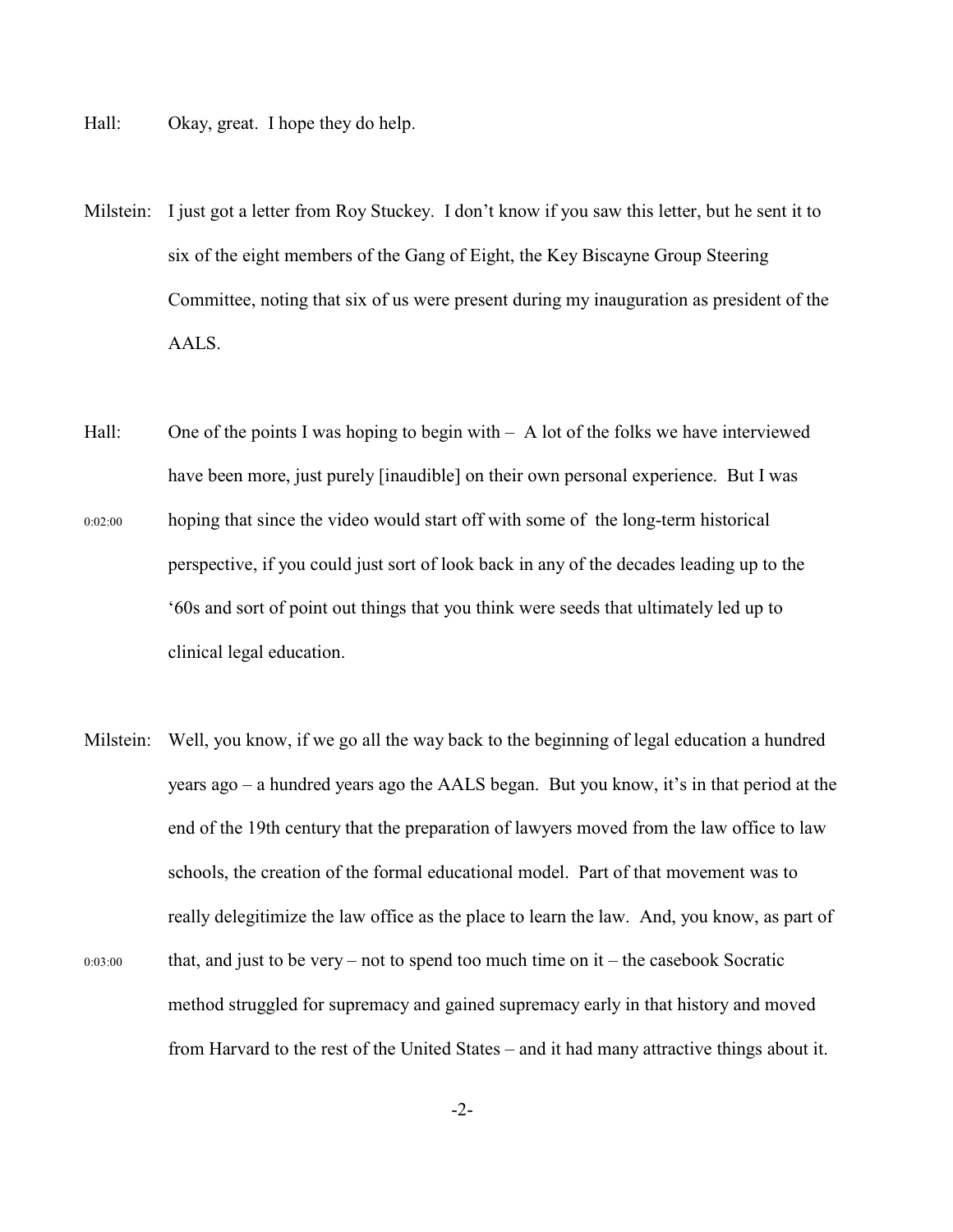One was a claim of there being a science of the law, you know, and that you could read appellate cases and abstract from them not only legal principles that we called legal doctrine, but also a methodology that could be better or worse, and that the way that you could judge the quality of a legal decision was by its symmetry with appropriate models of logic, and that if you taught law students using the reading of those cases, that they would adopt this method of thinking. And so the idea that that was something to be 0:03:00 learned about the practice of law got really very delegitimized. And also the other thing that was attractive about the model was that it was a very inexpensive model. It was attractive to universities. It was inexpensive because it, you know, predominantly involved one professor, large classes – hundred more students in the class – and that through the use of the Socratic method that lawyers would be educated. And I suppose had we realized in the late '60s and early '70s the ways in which that model had won out against all challenges, the intractability of the model, we might have been daunted by the task that was ahead of us. But the fact is that one of the ways that it contained the seeds 0:04:00 of its own destruction, to use the trite phrase, is that we weren't taught any history. I mean, when I was in law school, I had two years of all required courses, all casebook Socratic courses, all – and most of them were property. And in the third year there, again, the courses were still – I mean, no one knew any different than to teach by reading a casebook. I had one course called Law and the Social Sciences that opened my eyes to new ways of proof and thinking about what's truth, and how you would test for the truth of a proposition. But largely we were ignorant of the history of the very form of education we had. We were ignorant of the history of the law. We were ignorant of the

-3-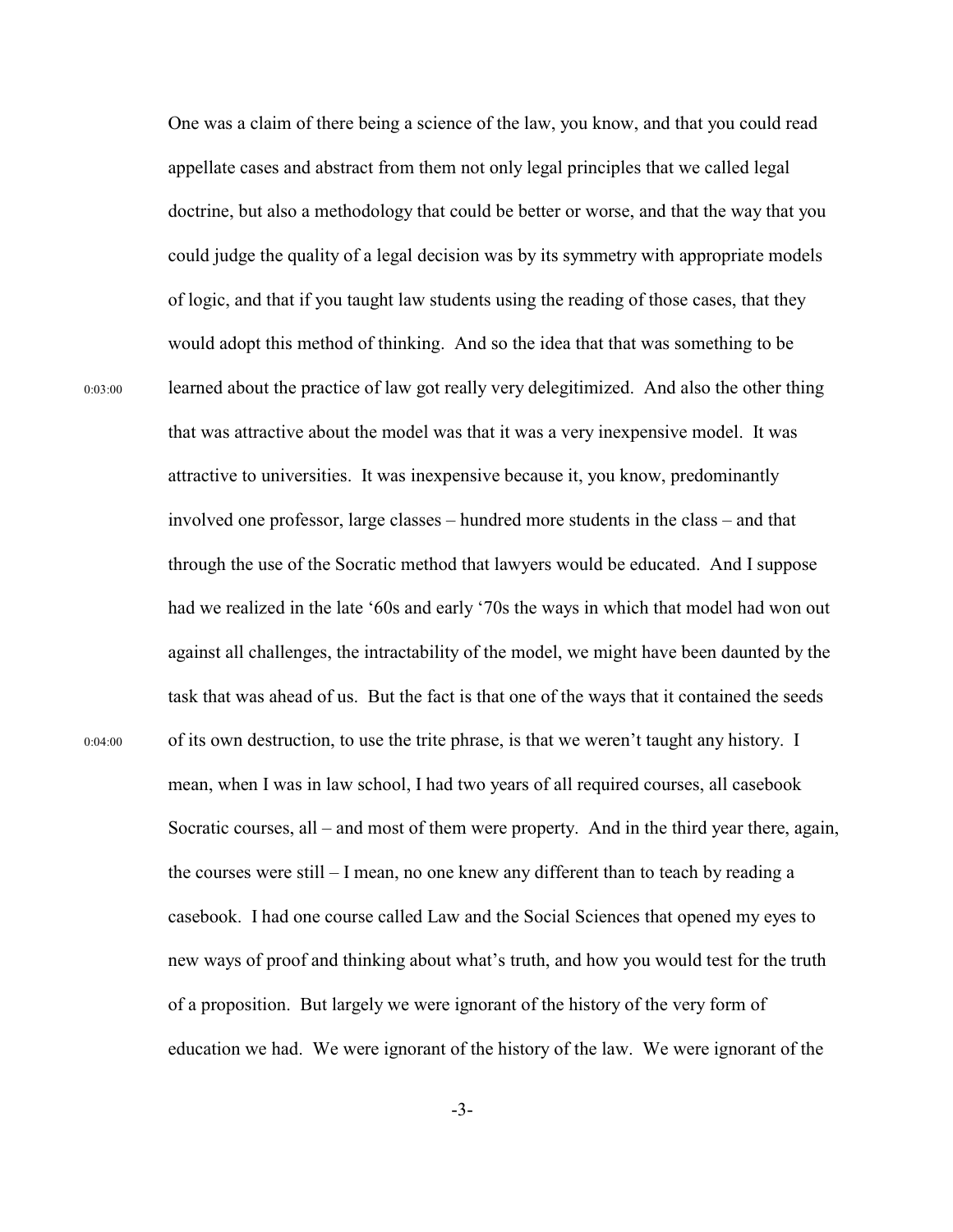ways in which the Socratic method shaped the development of law in the United States. And so we didn't know about, at least where I went to law school at the University of Connecticut, we didn't know about the ways that the legal realist movement had tried to reform legal education and failed. We didn't know about any of the history of this. So 0:05:00 we were ignorant. And then at the same time there's multiple progressive movements going on in American culture. We were that generation that was influenced by the presidency of Kennedy. We were the generation influenced by protests against racial apartheid in the United States. We're the generation that was affected by the protests against the Vietnam War. We're a generation that learned in undergraduate school that by pushing back against the university we could make a difference; and so that is we could change things. And so law school felt infantilizing to many of us, and we were – and we felt at the same time that it could be changed. And we didn't realize that it would 0:06:00 resist the change as much as it did, and that it had. So the sort of social currents that are going on produce a cadre of lawyers who believe that law can be used as an instrument of social change are trying to figure out where they fit into the radical movements to protest the war, the radical movements too for economic and social justice, the radical movements for fighting against the draft, I mean, all – racism. Where do we fit as lawyers? And that was sort of part of the discussion that was going on among law students in law schools, although again in most schools not involving the faculty. But lots of those people went into – then took advantage of the other movement that's going 0:07:00 on. I graduated law school in '69 – this was already in place – there were legal services programs, neighborhood legal services programs, public defender programs that had only

-4-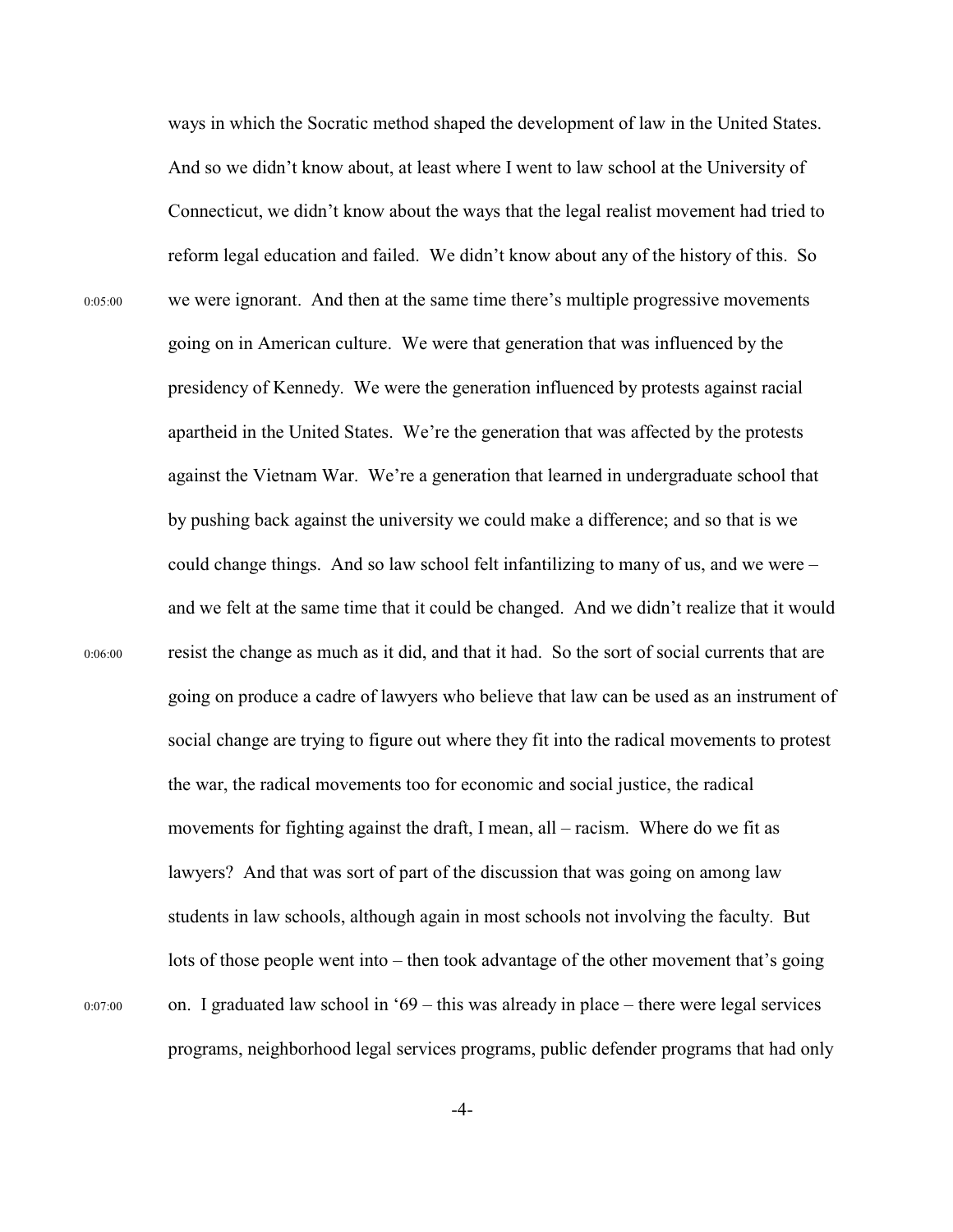recently been put into place. So there was a vehicle for many people to carry out the social change agenda. But they felt very ill-equipped to do it. They discovered the things that they didn't know. I gave my speech, my inaugural address as it were as AALS president, and I described this thing which to me is the founding metaphor for clinical education. After the assassination of Martin Luther King, as you know, there were riots, 0:08:00 and lots and lots of people were arrested. And the consequences of racism and poverty were really front and center in America, but in a very narrow and specific way. Joe Harbaugh, who was at that time the chief public defender of the state of Connecticut – and this was the year before he joined the faculty at Connecticut Law School to start the clinic, but had already been hired – came to speak at a banquet of the student legal aid organization that I was the president of or whatever – I think that was the title – president or director or whatever – but so Joe came to speak at the banquet, and this was right after these riots. And he gave a very fiery, terrific speech saying that it was the responsibility of the private bar and of the judges to ensure that all these people got represented. And so 0:09:00 that summer the law students worked together with a group of volunteer lawyers to set up something called the Volunteer Defenders. And we did intake interviews for people who had been arrested, and quickly learned that we didn't know anything. Not only did we learn that we didn't know anything, but many of these lawyers didn't know anything either. And so together we tried to learn what to do. The following year the university's response to this social unrest was that they got a warehouse in a poor neighborhood of Hartford, next to the most notorious project in Hartford, and turned pieces of it over to different graduate schools, the medical school – no, there wasn't the medical school – the

-5-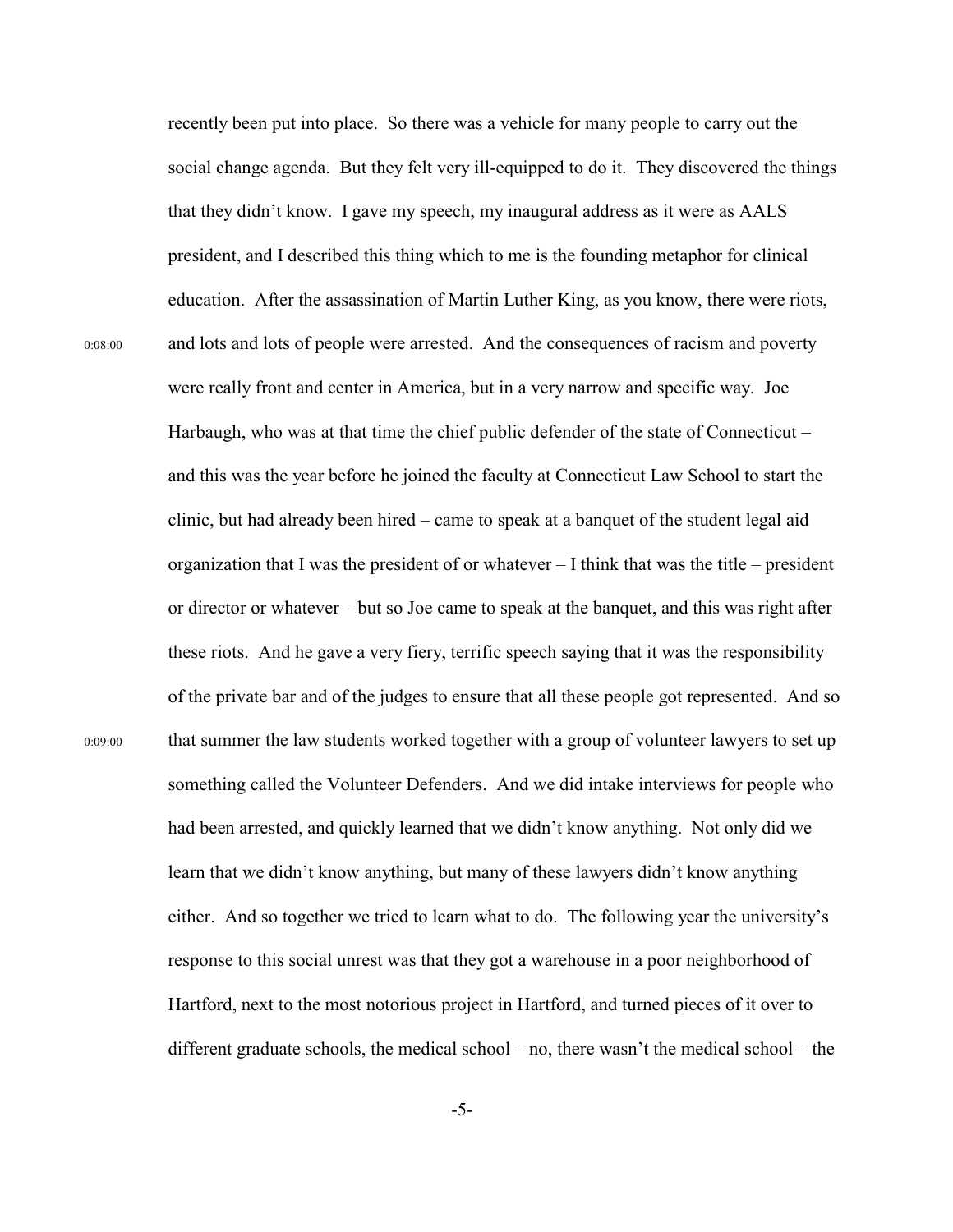social work school – I don't remember all of them, but the law school. We – the student 0:10:00 organization was given an office, a room, and it had a desk and a typewriter. No, maybe – maybe it wasn't even a typewriter. There's a desk and a chair and a phone and a wastebasket, and they said go do something. So to me the founding metaphor of clinical education is figuring out how to fill that room. What would we teach? What would we learn? What do we need to know in order to do good? What do we need to learn? How would we deliver the service? And so I like this image of this empty room, because I was lucky enough to be hired in my first year after graduation to be one of the first clinical teachers. Joe [inaudible] – Joe Harbaugh had been a Prettyman Fellow at Georgetown before the Prettyman Fellows were clinical teachers. He was in the program when the Prettyman Fellows were trained to be lawyers. And a lot of terrific lawyers in this area, in 0:11:00 D.C., have gone through that program. And Joe had gotten an LLM. And the model that they used was to bring in lawyers right out of law school. And Joe came with the belief that most lawyers in practice had already been spoiled by bad habits that they learned in practice. So he believed that if you hired people right out of law school and trained them to be lawyers they could simultaneously be teachers. I don't – almost no one believes in that model anymore. But that's the model that he had. And I was his research assistant in my third year, and then got hired as one of three such people in my first year after graduation. So in 1969, right out of law school, knowing very little, I became a clinical teacher.

You look like you wanted to.

-6-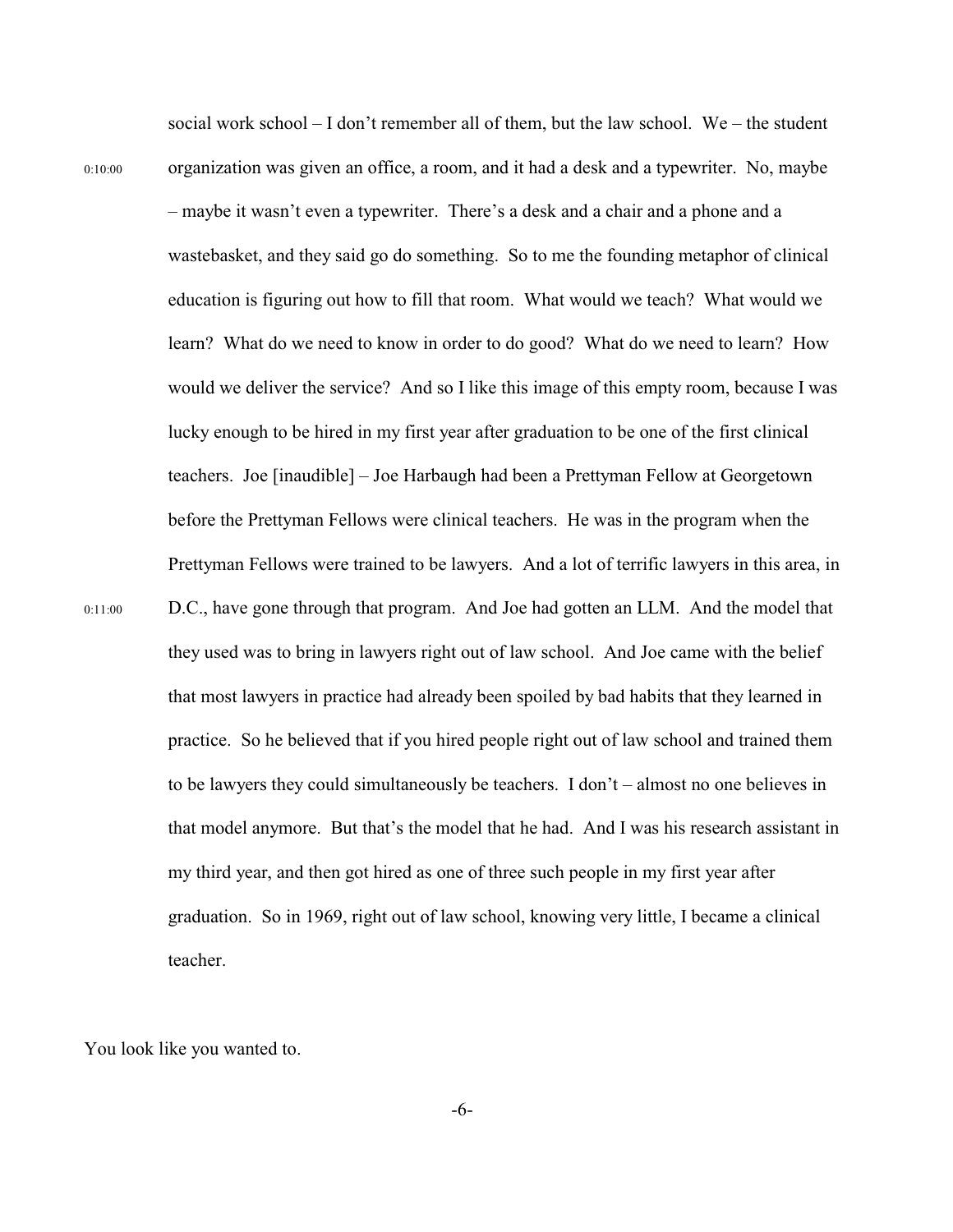- Hall: I did. I wanted to bring you back to that summer of '68 when you were doing the intake interviews. Just looking back at that experience, is there any illustration you can point to that sort of showed your lack of preparation, or, you know, when you found out you didn't know anything? In what ways did that manifest itself?
- Milstein: Well, there were lots of surprises, not just then, but in my first year, this year that I'm describing, which is a year of practice. And there the dynamics were the same. For one thing, we were brought up to believe that legal doctrine mattered, and that's what we were taught. We were taught about the manipulation of case law to make legal arguments. We were taught that the Supreme Court made decisions and that they would increase the availability of rights claims in the courts, that there were rights against 0:13:00 unreasonable searches and seizures, and confessions had to be preceded by *Miranda.*  And this was, you know, there was the reform of the criminal law system going on at the Supreme Court level. Well, what it turned out was that those legal arguments seemed not to matter at all. We were drilled on the elements of all the common law crimes. Well, people weren't charged with common law crimes, they were charged with statutory crimes – so what did it matter? We were taught that there were things like *mens rea* and *actus reus* in the criminal law, but finding a space in the context of the criminal case to argue about those, there was no such space. It turned out that law was what the trial court said, not what the Supreme Court said. And it turned out that often it didn't matter what the trial court said anyway, because cases never got to the point where judges made

-7-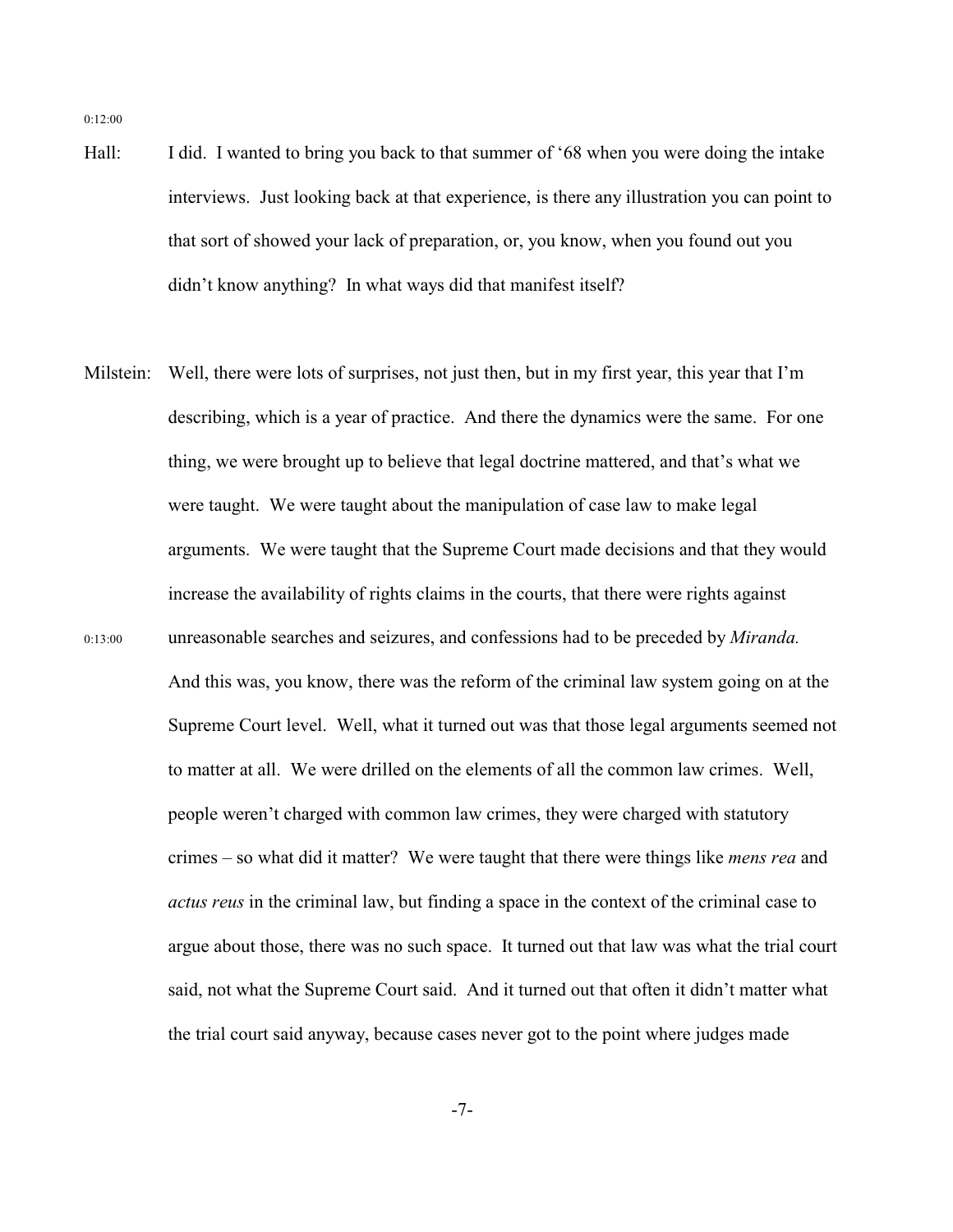0:14:00 decisions. Trial court – really law was what the prosecutor said. And then it turned out often that it didn't matter what the prosecutor said. Law was what the police officer said, because prosecutors believed the cops, supported the cops – the cops and cases were disposed of in negotiation by plea bargaining. So human relationships mattered more in the criminal justice system than all the stuff that we were taught in law school. And the occasional trial involved the ability to do things like direct and cross, opening and closing*, voir dire* of juries, and we didn't have one minute of practice experience doing any of those things. Nor was there any training for that available anywhere. It wasn't available in law school, and it wasn't available anywhere that we knew about. So, there 0:15:00 was this enormous disconnect between what we had been taught to see and expect in the courts and what actually occurred. No law student that I know of ever went into a court, not to observe, not to – and the closest thing was that we had some judges who taught Socratic casebook courses at the law school. So, I think the disconnect was so apparent. And at so many levels we hadn't learned anything about negotiation. We hadn't learned anything about interviewing the client. I think back to my client interviews, there was something called – this was the earliest version of the *Amsterdam Manual for the Defense of Criminal Cases*, which came out I don't know exactly what year, but in that period – and there was a checklist of things that you should do – information you should get at the 0:16:00 first interview. And I interviewed with a copy of that checklist in my hand. So the interview was gathering what's your name, what's your address, what are the names of your closest relatives, where you work, what's – how much do I make, what are your community ties? And then after 10 pages of these questions, you finally get to tell me

-8-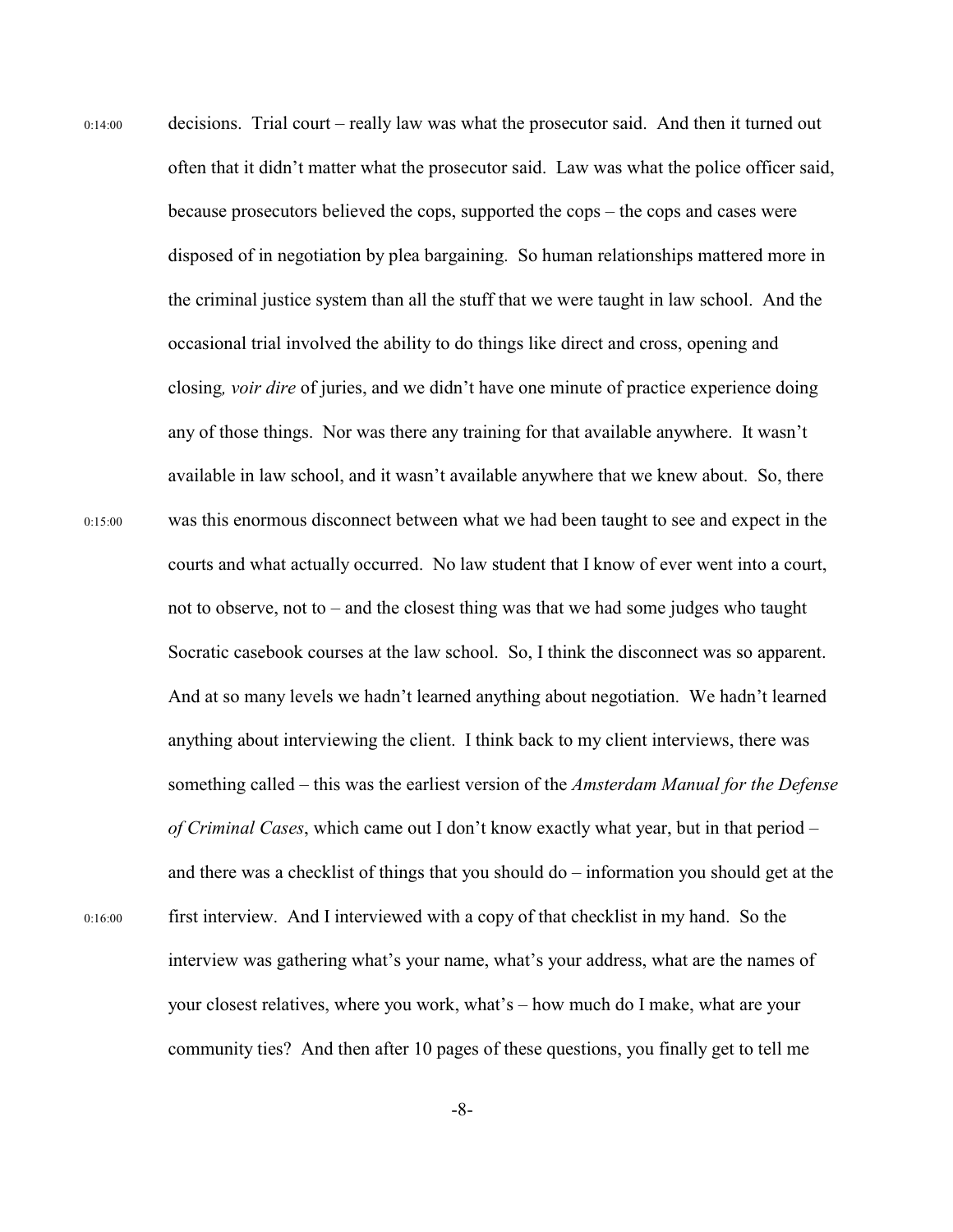about what happened. And it's just the opposite of what we now teach students to do about interviews. But it was – we were struggling to figure out – it's embarrassing now to think back to the ways that we practiced law, not to say that there weren't some victories. But it was, as I said, unlike what we were taught to expect.

- Hall: Now, did you say that the first program in '68, was that actually student organized, or did the university somehow spearhead that?
- 0:17:00
- Milstein: The program that I was involved with I think is pretty common in most law schools. It was called the Board of Student Public Defenders in Legal Assistance. It was essentially a student-organized externship program where the students of the law school volunteered to work in legal services programs to work in, you know – I know the work I did early on was the ACLU had a volunteer lawyer who worked on religion cases, school separation of church and state cases. And I did research and wrote memos for him. And so this project of doing intake interviews in the evenings in Hartford was a piece of that. In those days, again, in Hartford at least, there weren't part-time jobs. There weren't so many part-time jobs available for law students, so that it was a way to get some practical experience 0:18:00 while feeling like you were doing good.
- Hall: Elliott, before I ask you to follow up on your teaching, you know, starting in '69, there were a few voices over the decades – Jerome Frank was one, and a few programs here and there. Why do you think that none of those really took root, and then things took root
	- -9-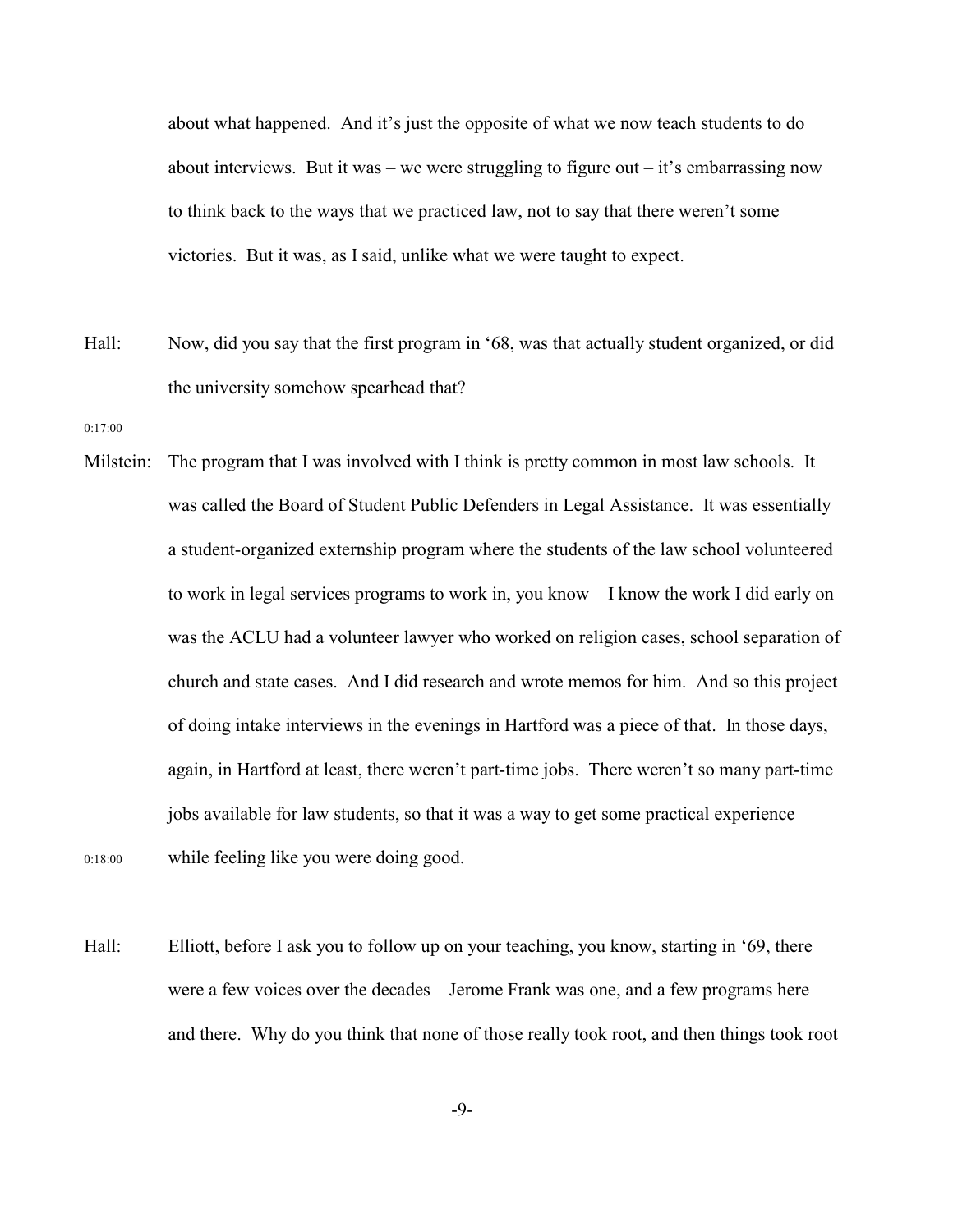so rapidly in the late '60s?

Milstein: Well, I think it was more in the '70s that things really began to blossom. Well, one was – I mean, I think the major factor was CLEPR. That is, CLEPR enabled enough people to have jobs as clinical teachers holding out money to law schools, that there was enough of a critical mass to develop a field. I mean, it's very hard for an isolated – one clinical  $0:19:00$  teacher to exist in a world where all – that's not considered legitimate. So the only way he can make it legitimate is by having enough people – critical mass – and also people who would think about how it should fit into the academy. You know, the fear always was that you're reintroducing the apprentice model. The question I was asked Day One here was, What are you going to teach students they wouldn't otherwise learn in their first six months of practice? There was a distrust of the practical, and I think that's  $-$  I mean, I don't disagree with that distrust. That is, if that's what clinical programs could do, it's not worth all the money and effort. If we would only teach what people would otherwise learn in practice, then it wouldn't be worth it. And so that challenge actually turned out to be fortuitous. But I'm not sure that the programs that existed before met that 0:20:00 challenge. Mostly, if you read Bradway's writings, he was more justifying the ways law students could provide legal aid in a world where there was little legal aid. It wasn't so much developing a sound pedagogy of lawyering. I think the – you know, the important – some important shifts in our thinking was moving away from justifying what we do as a legal aid program and justifying what we do as a pedagogical program that would be transferable to whatever it was that people would do as lawyers. That shift provided a fit

-10-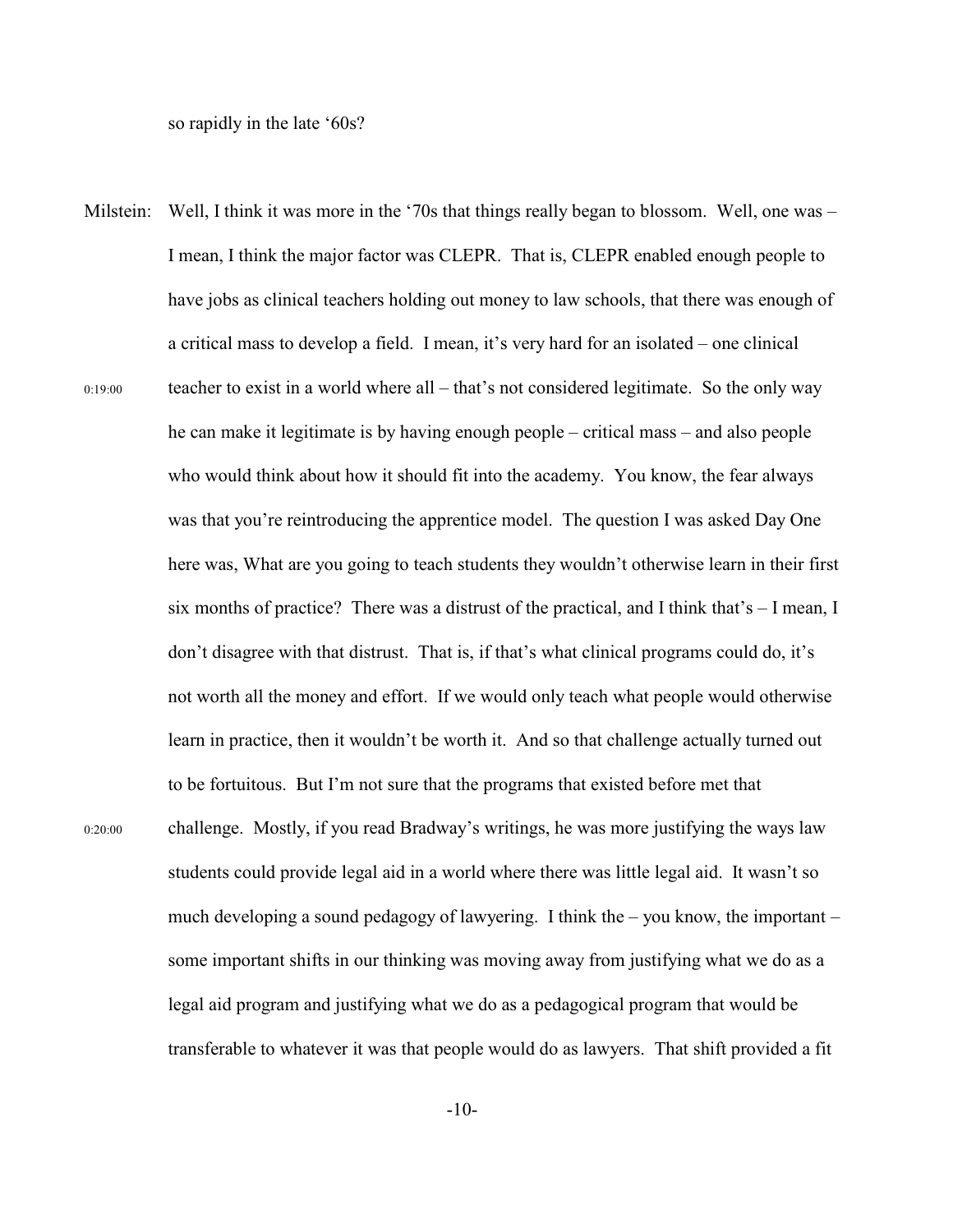in the academy that the service provision piece of what we do could not – couldn't be 0:21:00 sustained over time. It's not our role.

- Hall: So, do you see clinical legal education as more of a pedagogy than as, say, a social movement?
- Milstein: Well, I don't think that those things  $-I$  don't think there's a bright line, because, you know, clinical programs teach, as they say, skills and value. They're intertwined. You know, why do we talk about client-centered interviewing except as a way to transform the relationship between lawyers and clients? Why do we examine the reasons that things happen to clients in the society and in the legal system and look at the consequences of race, poverty, gender, homosexuality? Why do we look at those except as a way to have 0:22:00 lawyers understand the impact of injustice on results in the legal system? And so why do we have students examine what the difference would be with or without a lawyer in the legal system, except these are value questions that come up in the clinic that are integral to figuring out how to behave as a lawyer. But I don't think that most of us anymore think we're training the next generation of legal aid lawyers, because a small percentage of our students actually get jobs or take jobs or do that work. You know, we all hope that because the ideology of most clinical teachers is a progressive ideology, we prefer to 0:23:00 think of our students doing good in the world. But having been at this now for, you know, 30 years, I can't make the claim that a majority of my students are serving poor people. It's just not true.

-11-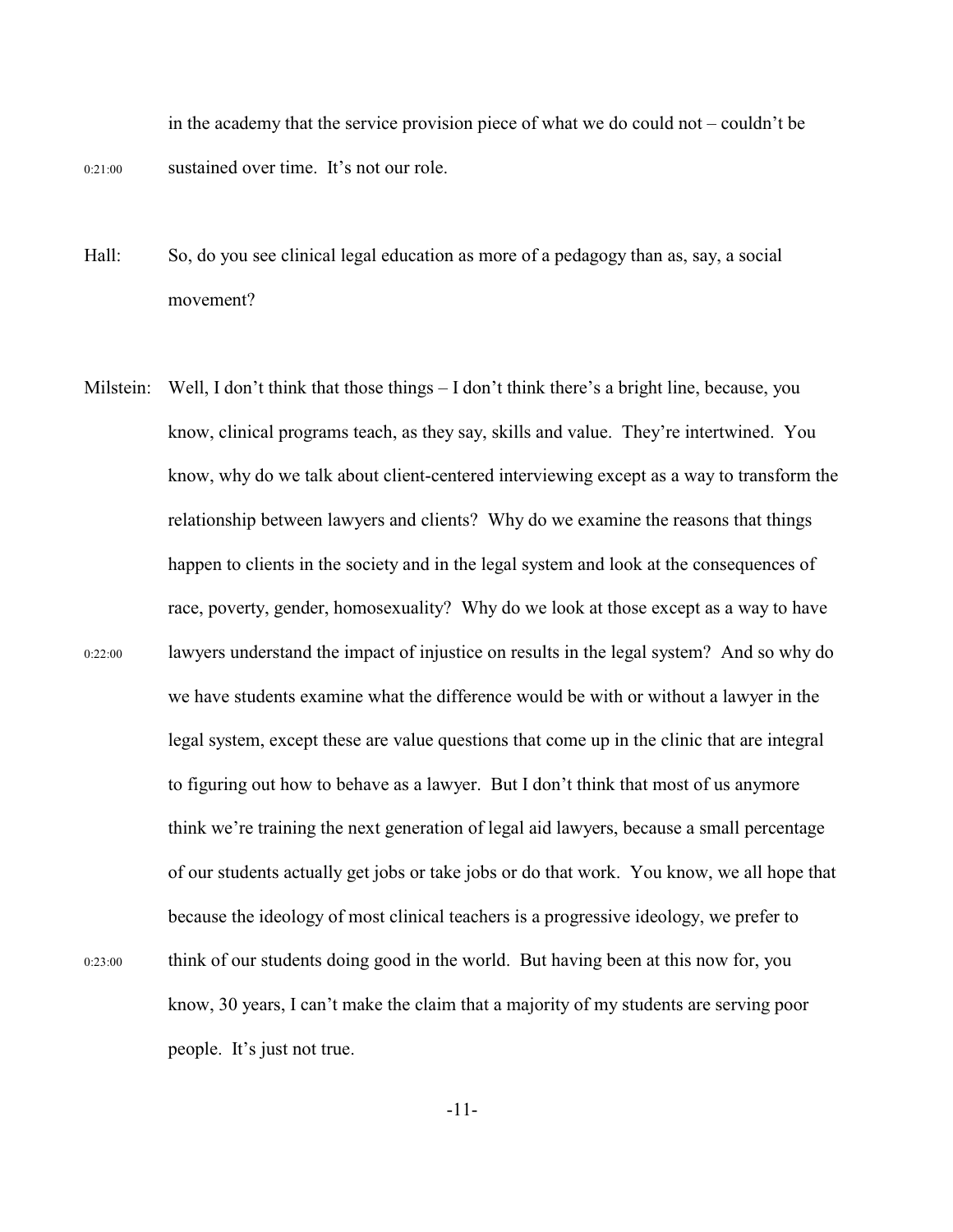- Hall: Elliott, you had started talking about your first teaching experience in '69 and I pulled you away a little bit. But [inaudible] you were teaching [inaudible], you know, starting with an empty room, it seems like your first exposure to clinical legal education program, you were actually an instructor. What were the greatest challenges in getting this off the ground?
- Milstein: Well, we didn't know what Well, first of all, when I started in '69 there was no student practice rule. So we were the lawyers, the three of us who were in that program – we  $0.24:00$  were the lawyers, and the students second-chaired. And, so – it hadn't even occurred to us that there could be a student practice rule. So I'd say that in that first year the challenge was to figure out what to teach in a seminar component of the clinic. We hadn't thought of the major pedagogical instruments of clinical education. It just felt right to have students involved in real cases – do the legwork, talk to the clients, draft a motion. But my memory of that first year is a memory of me as a lawyer being assisted by students. And the course that we taught, along with it was a course in Advanced Criminal Procedure – that's the way you would think of it today. What's a motion to suppress? How do you draft one? What's the law? What's the hearing look like? Let's 0:25:00 do a mock hearing. But we had no language of lawyering. We hadn't a language of lawyering, we hadn't a theory of lawyering, we hadn't – so we had neither the pedagogy nor the substance under control. And I'm not sure that we even knew what we didn't know as we began. And then CLEPR, which had funded this, sent in an evaluator after we were at it for a month or two. Lester Brickman came in, and we considered him

-12-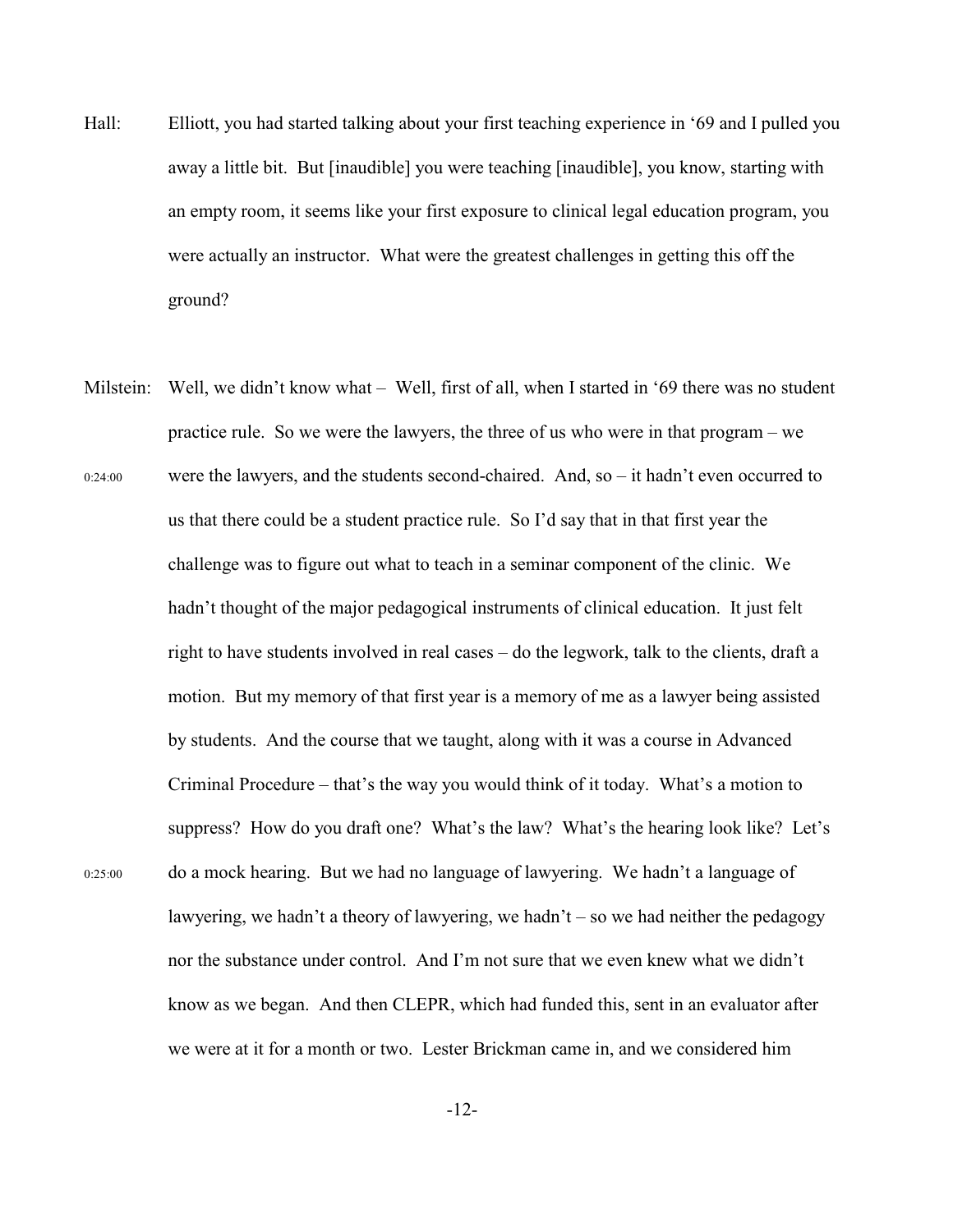Pincus's hatchet man, and he said, "This is crap. This is the blind leading the blind." And perhaps he was right. But I'm not sure that anything better was possible then.

0:26:00 Turned out that Joe was a hell of a lawyer, and a very good teacher, and so the agenda began to develop. Now, as I say, we were focused much more on teaching Advanced Criminal Procedure at a practical level about how do you do this or that in the courts, as rudimentary as that seems to me today, and as wrong as it seems to me today, as the core of what the clinical course could be. It was still an amazing departure from what the other curriculum in the law school was. Suddenly there was a law office buzzing with activity, students and faculty going to court, seeing clients. And although we didn't have an explicit agenda yet as to what would be taught given that very, very influential 0:27:00 moment in the life of our students, or in our lives, we did teach about ethics, and all of us had had a required one-credit Ethics course where we learned the rules. But all of a sudden there were real ethical problems, so we taught about ethics. We struggled with ethical problems. We began to develop an understanding of plea bargaining and investigation and a more sophisticated understanding of the relationship doctrine and results in the criminal justice system. And so, as I say, while we didn't have it down yet, the seeds got planted in a very important way in that year. Luckily for us we weren't the 0:28:00 only ones involved in this and luckily for us CLEPR began the practice of conferences and bringing people together to learn from each other about what was working and what wasn't working. But, as I say, it was quite rudimentary by our standards today in that year.

0:29:00

-13-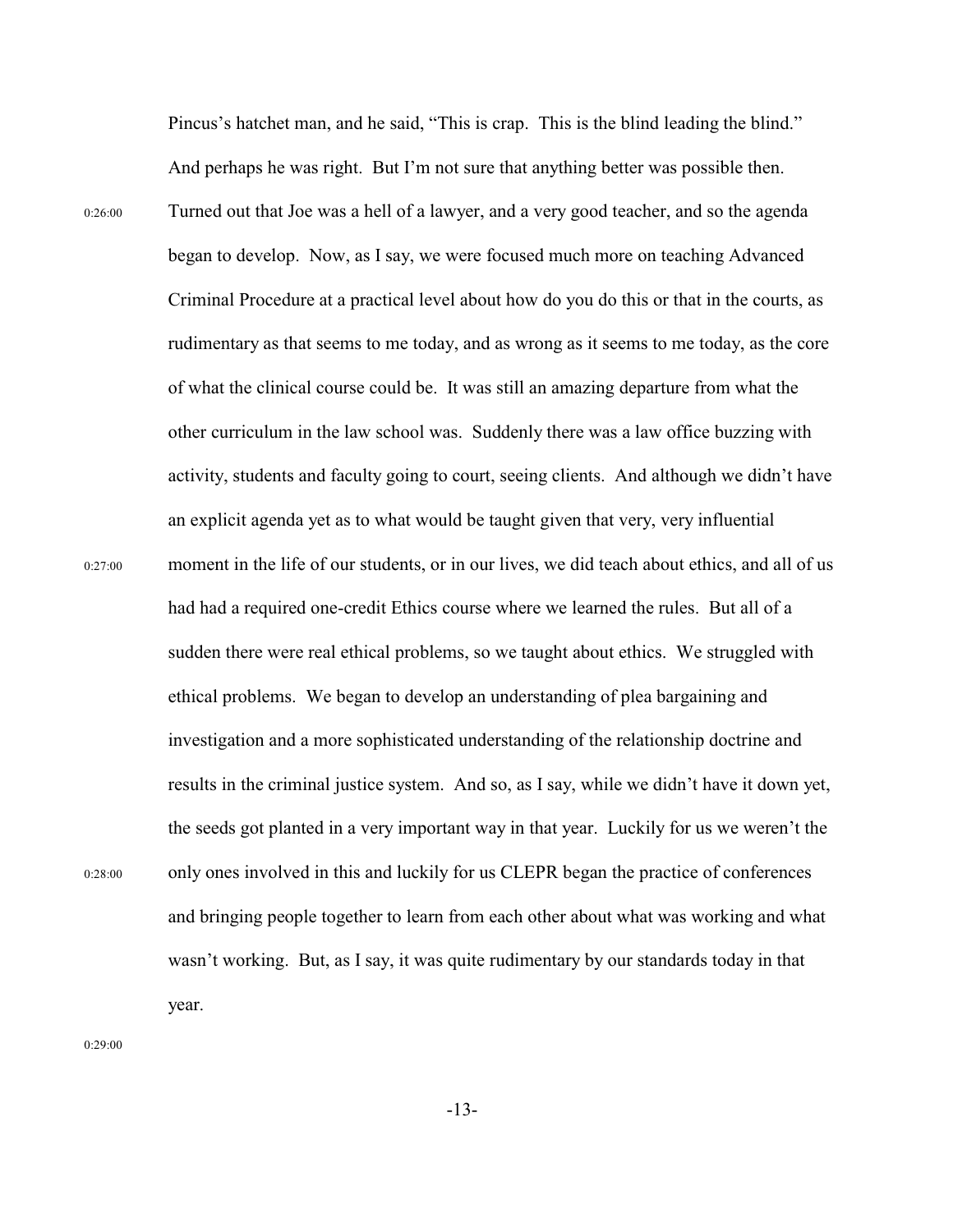- Hall: Elliott, during that first year, just sort of describe your day in and day out. Did you have any classroom component to all of this? Or –
- Milstein: Yeah, we had a classroom component that met, I think, once a week. As I said, there were three of us. We had a room that was a converted classroom as our office. We shared it. We had three desks and a secretary in there, and we used to see students in that room. And then next door there was a seminar room. And we took cases by referral from various social agencies. Legal Services couldn't take criminal cases. We were a Criminal Clinic. We only did criminal cases. And so we took cases that were referred to us – largely misdemeanors, a couple of felonies – and every case involved one of us and a 0:30:00 couple of students. So all the students had some experience in these cases. And then we had seminar. And the seminar developed as – you know, looking at things like voir dire and reading the law and doing an exercise in class. We had, again, rudimentary simulations. Students actually examined witnesses in a hearing on a motion to suppress. We did various kinds of motions in Connecticut criminal procedure – it was focused on Connecticut. We also did some prisoner cases. We took some *pro se* complaints from prisoners and had students work on helping the prisoners draft new complaints and try to get lawyers appointed for them. We were also convinced that we were – we believed that 0:31:00 we would be able to work in this program for a year, and then command to be able to then get jobs in law schools. And so we went to the what was then the AALS annual meeting where the – both hiring and the annual meeting took place – I believe that year was in San Francisco, my first time on an airplane, went out there and proceeded to not get a job. I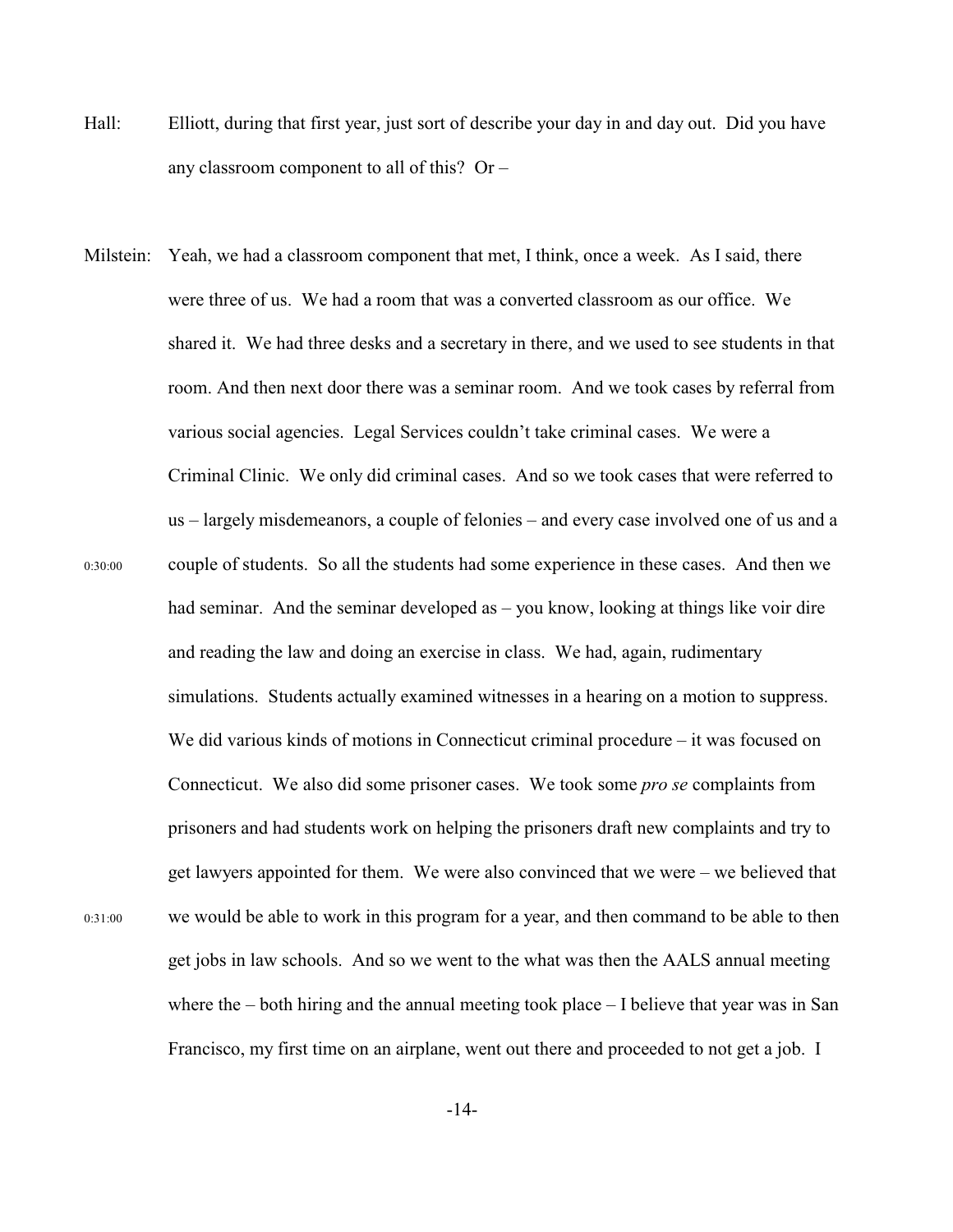think law schools rightly saw us as a little bit too inexperienced. So, it took a while.

- Hall: Elliott, in a certain sense you sort of knock down the program in certain ways, you know, talking about how rudimentary it was, and yet, as you all said, it was very different from what kids had been experiencing. What was the level of excitement during that first year?
- Milstein: Well, it was extraordinary. And I don't mean to say that I knock it down. I see it as, you 0:32:00 know, I see this – the thing that I described in '68 as, at least for me personally, if not for all of clinical education, as a kind of a building block. We went from these unsupervised externships with no academic component to in-house clinical education with a rudimentary classroom component, not any sophisticated model of supervision to a, you know – we built it into something more. But it didn't – you know, it's evolving even today. One of the great things about clinical education is we it's a movement that believes that you have a theory, you apply it to experience, you test the theory in experience, you extract theory from experience, and revise theory in light of experience. 0:33:00 And that's both the way we teach, and that's also the way we teach each other. And so I don't mean in any way to denigrate what we did. It was such an enormous change. And the level of excitement in the school, which had been a place where, as I said, there were all required courses for two years. There was – all activity took place in the library. I personally spent most of my waking hours in those first two years in the library reading cases, briefing cases, and doing some volunteer work. Then this was a breath of fresh air, the likes of  $-I$  mean, it was an astounding change, that there was this beehive of activity
	- -15-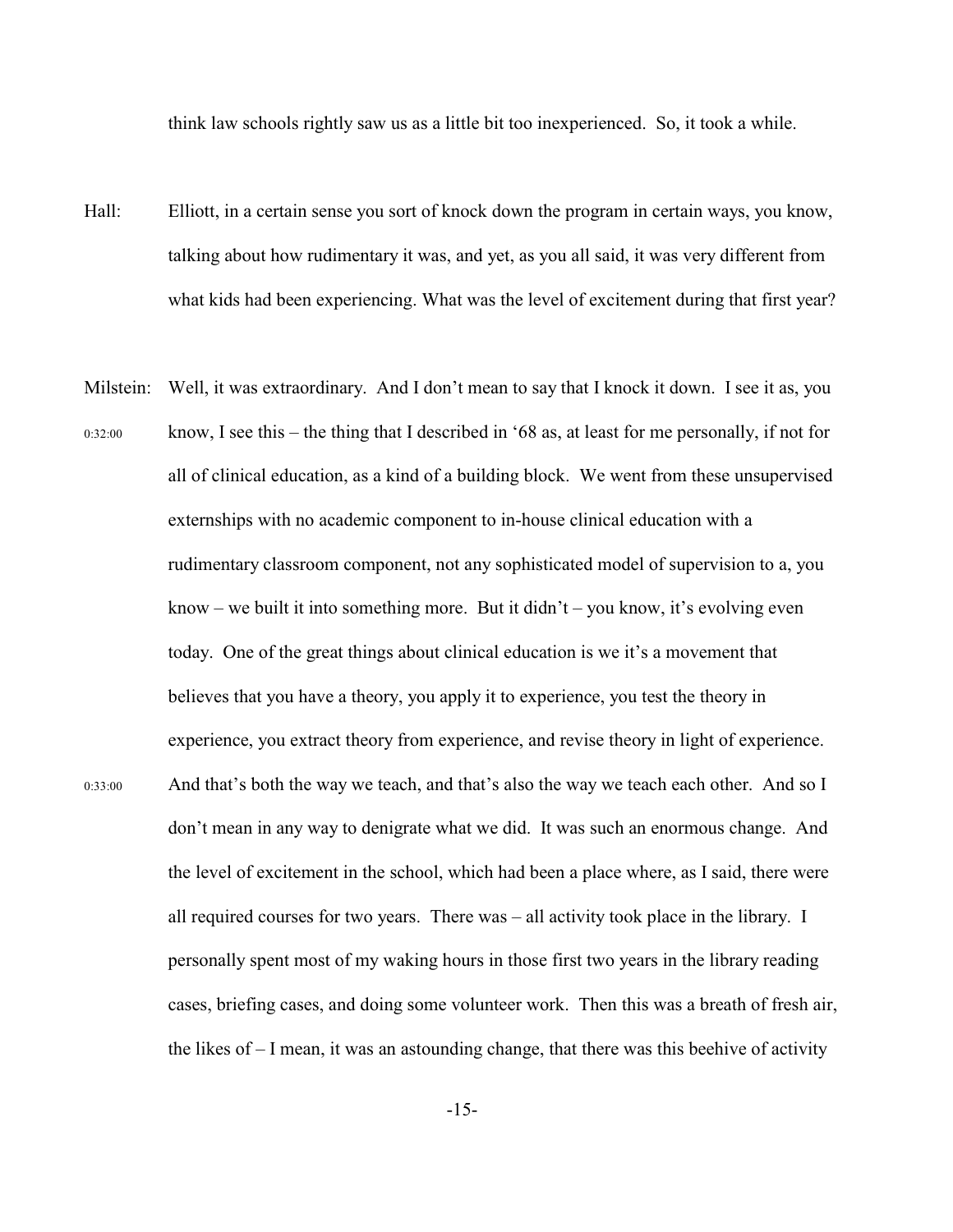- 0:24:00 in a corner of the third floor of the building where the law school, for the first time, was focused outside – sort of inside-outside.
- Hall: Are there any cases you remember in particular from that first year?
- Milstein: Sure. I remember some of the cases vividly, and some of them are embarrassing. But one of them that's not embarrassing, or maybe it should be because I've used it as an example again and again. But I think it illustrates the very problem that we're talking about. There was a woman charged with the crime of night walking. She was a prostitute, drug addict, and the night walking was an old Connecticut statute that made it a crime to go abroad or about in the night season with the intent to invite sexual intercourse. It was essentially a crime defined as a way to punish someone at the moment 0:35:00 before an attempted solicitation to prostitution. Normally you can't punish a guilty mind, you can only punish an act. Some acts can be a step on the way to the completion of a crime, which would be an attempt. So you could have an attempted solicitation for prostitution. This was before that moment. So they essentially used it to pick up people who looked like they were prostitutes, black women in blond wigs with short skirts. So, this was an obviously unconstitutional statute. And so I figured out how to challenge the 0:36:00 constitutionality of the statute – what motions to file – and had no idea how these cases were normally handled, but I did file – my students and I worked on this motion and the motion to dismiss, I think it was called on the grounds of the unconstitutionality of the statute – wrote a long brief citing the Supreme Court and I – comes my day in court with

-16-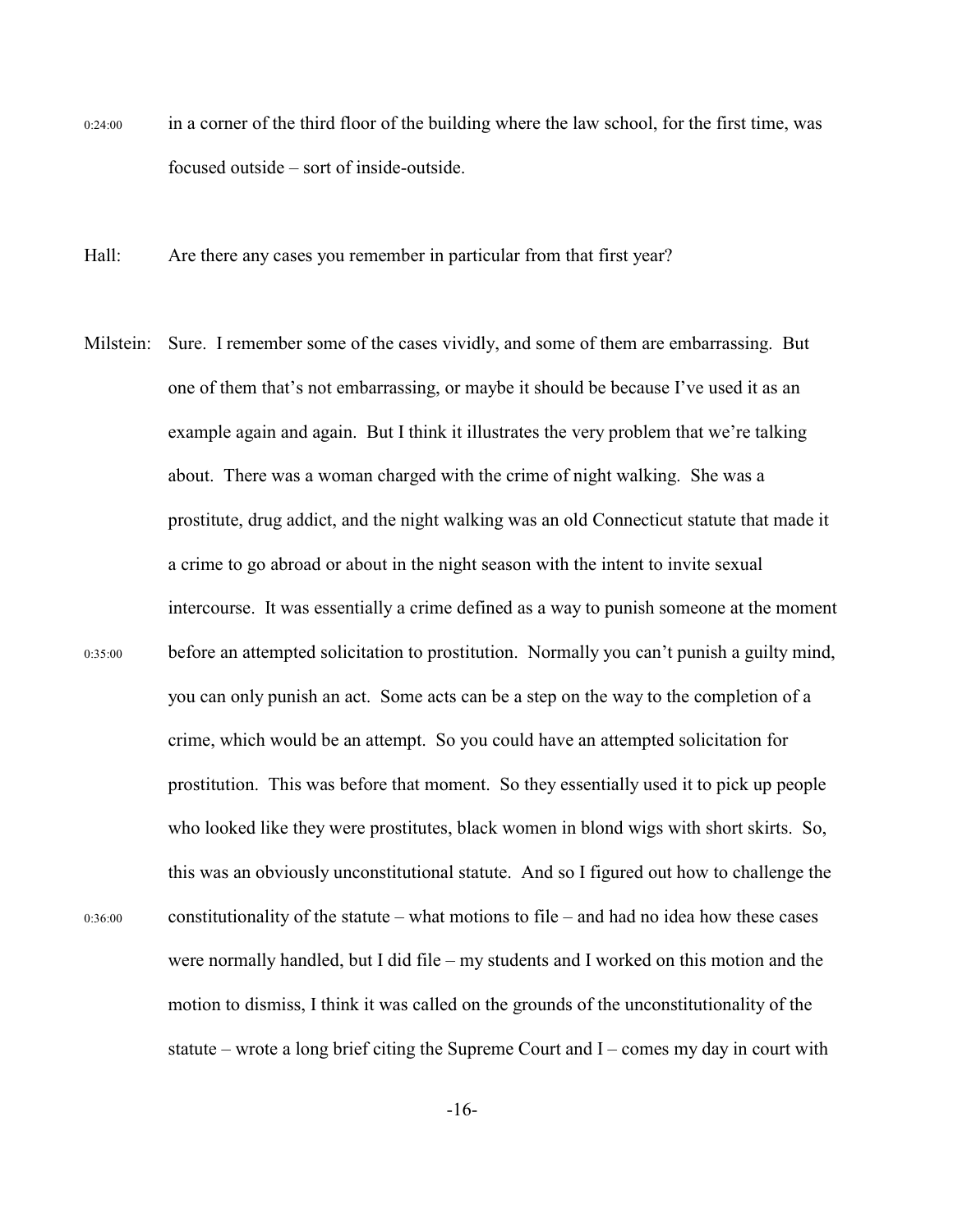my client – and they called my case absolutely last. First, I mean, the sort of order of things in the court is, before court opened in Connecticut, they would bring in all the people charged with public intoxication, and they were all dealt with routinely without lawyers, and then court would open. And then cases would essentially be called in order 0:37:00 of who were the lawyers and which lawyers were in favor and which weren't. And then so they call in all the lawyer cases. Then they call all the cases where there aren't lawyers. And then they got to my case. By then, it was 4 o'clock in the afternoon after being in court all day. So, I was punished for filing some motion. And there's this great scene in the movie, *The Firm*, where Tom Cruise finally goes to this mafioso guy – and it's played by Paul Sorvino – and I'll never forget the look on Paul Sorvino's face as Tom Cruise is playing out his theory of lawyer-client privileges – this look of total 0:38:00 astonishment. And that was the kind of look that I got from the judge as I make this argument challenging the statute. And the prosecutor has filed no piece of paper, and instead makes what I learn was the classic prosecutor argument in those days, which goes something like, "Aw shucks Your Honor, don't you see what they're trying to do here?" And without writing an opinion or without taking it under advisement, the judge says, "This is a matter for an appellate court. I deny your motion." So then the case is rescheduled for another time to plea. And at that time they enter *nolle* in the case, which ends the case. A couple of weeks later my client is arrested again, charged with the same 0:39:00 thing. I file a – and this time though, she's actually caught in *flagrante delicto*, in the back seat of a car at a supermarket. So I challenge. I file another challenge to the statute, and then they say, "Well, we'll let – if your client will plead guilty to" – I forget, some

-17-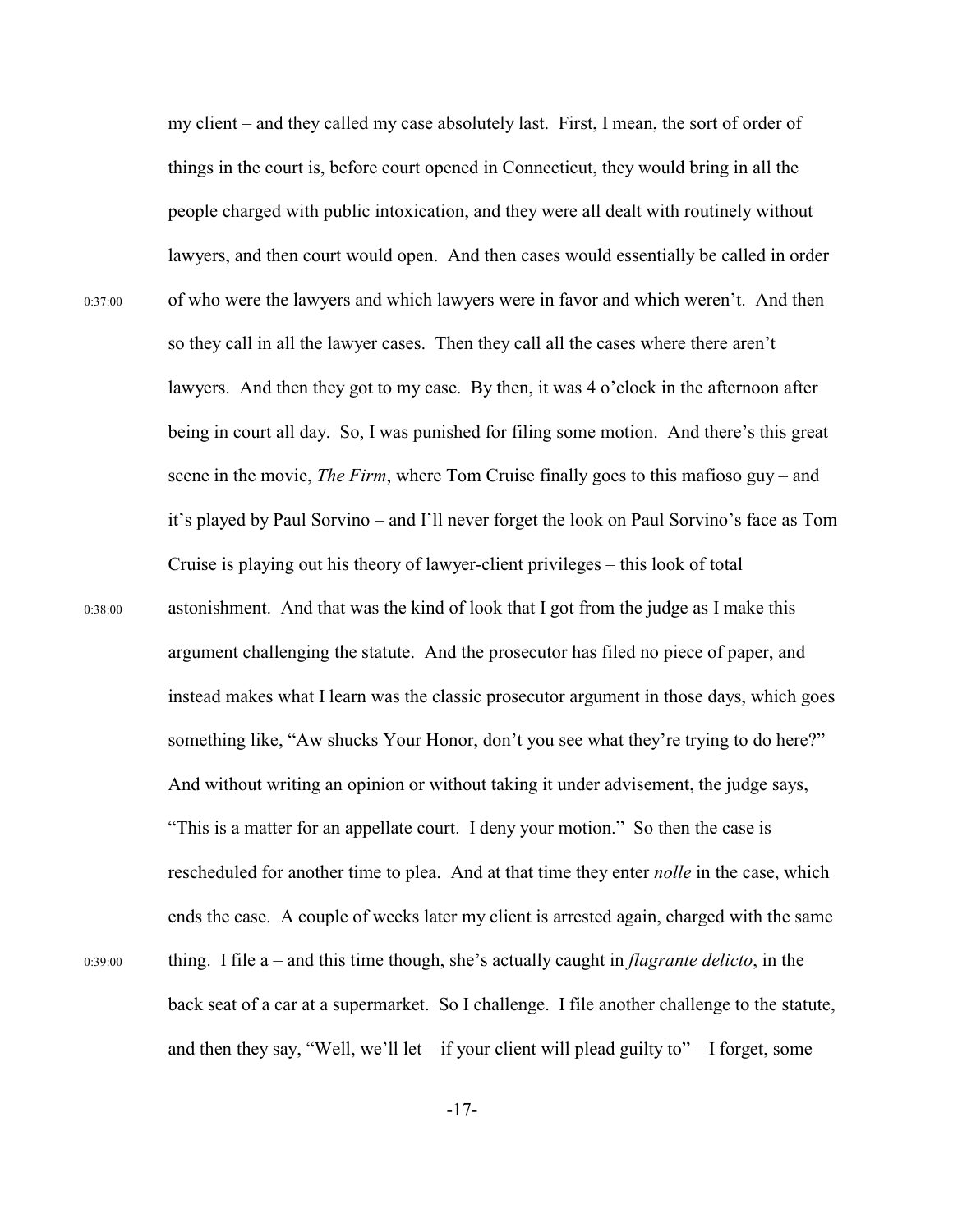breach of the peace – "she can have a ten dollar fine." So I go to my client; that's what she wants to do. I mean, so there became a way in which the system accommodated to this. I had developed – I had earned a stripe of sorts. And so the next time I was able to get some better, you know, some decent deal for my client. Next time she's arrested on something more serious – it may have been a drug charge – and I'm sure I'm collapsing a 0:40:00 lot of events, but at that time I get her into a drug treatment program, and she's released on probation to go to a drug treatment program. And as I'm going to drive her there, she's sitting next to me in the car, and  $\Gamma m$  – and we drive into this neighborhood which was her haunt, stopped at a red light – and I'm supposedly taking her to the drug treatment program, and she jumps out of the car. And I don't believe that I ever saw her again. I remember her name – I remember vividly – because I learned so much from the representation about the limits of benevolence. The importance, though, of benevolence I thought I was going to make a big difference in her life, but probably didn't. I learned that I needed to know a lot more about the lawyer-client relationship if I was really going 0:41:00 to be helpful. I began to learn something about the dynamics of negotiation. I learned both the advantages and disadvantages of doing something new in the criminal justice system and that the price was probably worth paying. I mean, there were lots of things that I began to learn about something which, again, law school didn't teach, which was about lawyering, about persuasion.

And just as a sort of sequel to the story, once I began to file this challenge again and

-18-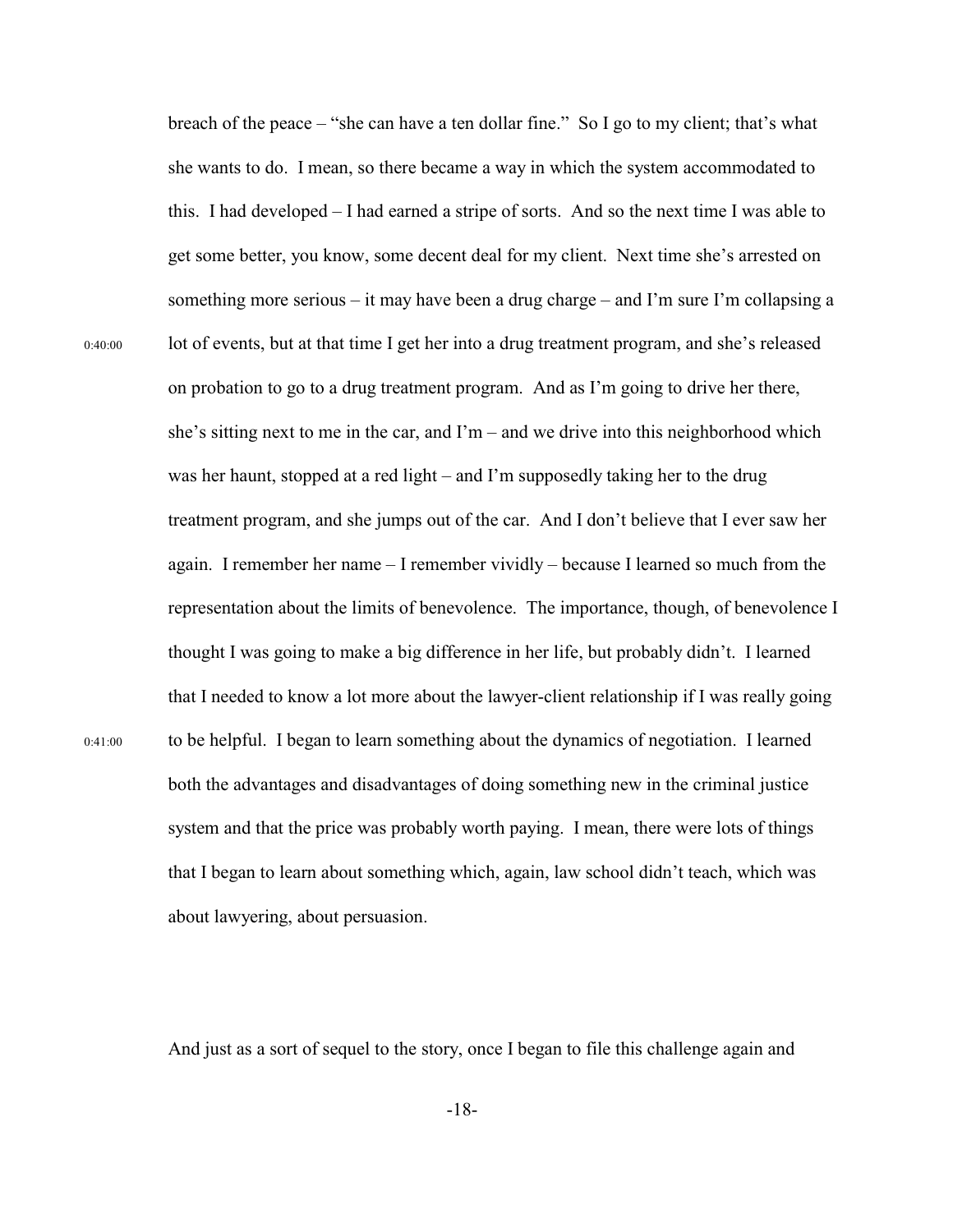again, the prosecutor would write – they wrote a memorandum. And it came to pass that I would photocopy y motion and my memorandum with a new name on the top. They would photocopy their response with a new name on the top, and the judge would – judges would give a written opinion that was also photocopied with a new name on the

- 0:42:00 top. You know, some day it might go to a court of appeals for a decision, but it never did. And ultimately the statute was repealed in a recodification of the criminal law, having, I think, absolutely nothing to do with anything that I did. But there is a way the system accommodates to innovation. But when you're the innovator, sometimes you can do some good, and you can get some advantage from it.
- Hall: Elliott, during your time at Yale, what was the evolution of the program from that first year to, you know, as new tools were developed for teaching?

Milstein: Yale?

Hall: Yeah.

Milstein: No, this was Connecticut.

Hall: Oh, I'm sorry; University of Connecticut.

Milstein: Well, it's hard to say for me, because I was only there for one year, and so that wouldn't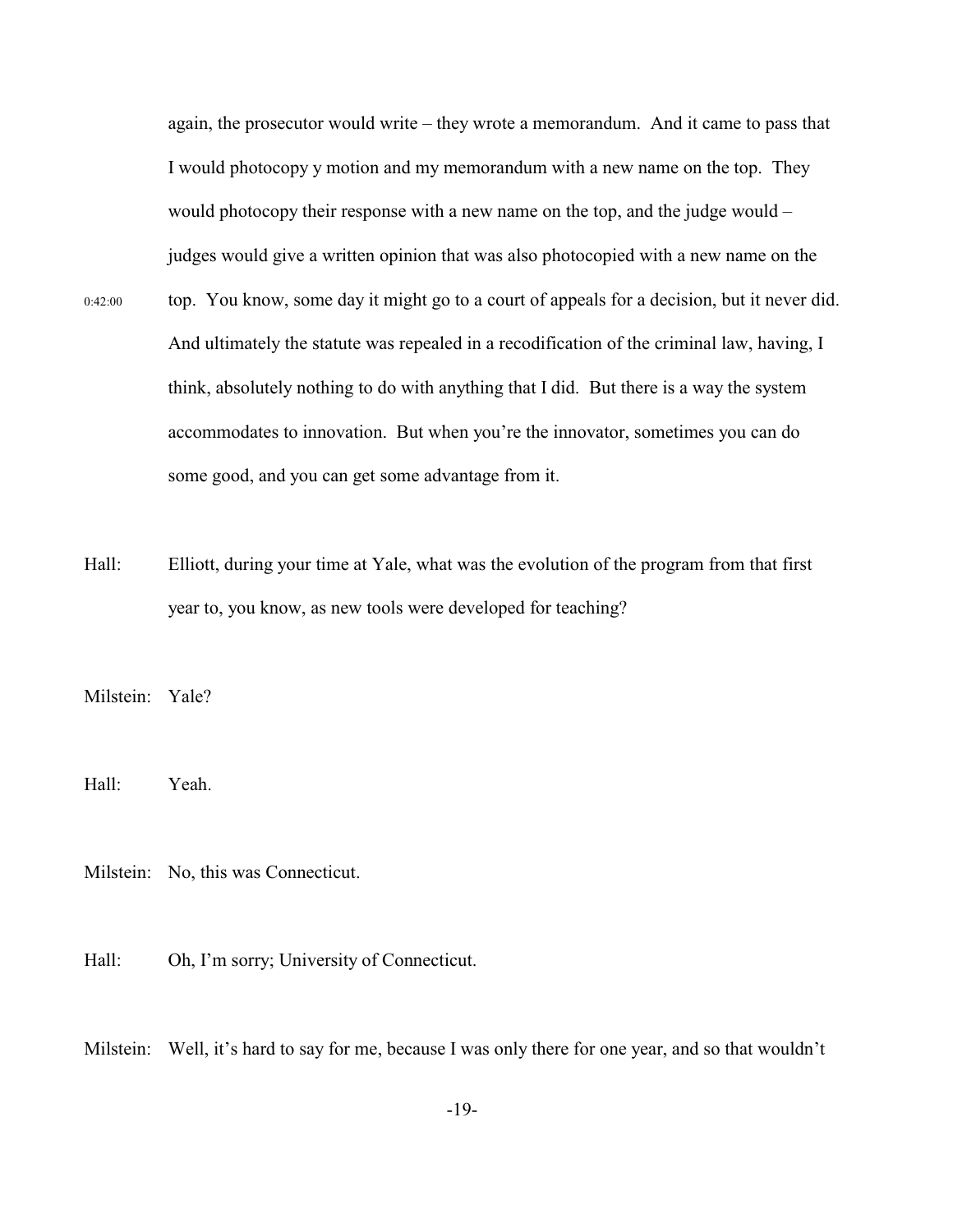be so easy for me.

Hall: Okay. Well, we will just focus on your story. Where did you –

0:43:00

Milstein: So, I then got a Ford Urban Law Fellowship, which was a program that existed for two years that was sold to the Ford Foundation that law teachers would be created who were interested in urban problems. And, as it came to pass the three of us who were in the program went to the Ford Urban Law Program next. Lou Parley and I went that year, and then Paul Rice stayed another year and went in the next year. And there was a fellowship to spend the summer working at a New York City agency, and then have seminars in New York at NYU. And then the 20 of us were divided into five each, went to Harvard, Yale, 0:44:00 Columbia, or NYU. I went to Yale. And the Yale clinic was just underway. And the two people who were – well, there were really three people involved, but two most closely – Steve Wizner and Denny Curtis were there. And they were both older than me, and had experience as lawyers that was greater than mine. And then there was also Dan Freed, who was not a clinical teacher but had done a lot of the fund-raising and thinking about the development of the clinic. And he taught a course that he called a Clinical Course in Pretrial Supervision – Pretrial Detention, rather –which was his area of interest. I was then the only one at the law school who had experience as a criminal lawyer in 0:45:00 Connecticut, so I worked with them – not any official role – I worked with them in their early years of the clinic there. And the seminar that I was involved with, that was Freed's Pretrial Detention Seminar, was a whole different approach. I mean, I helped – what they

-20-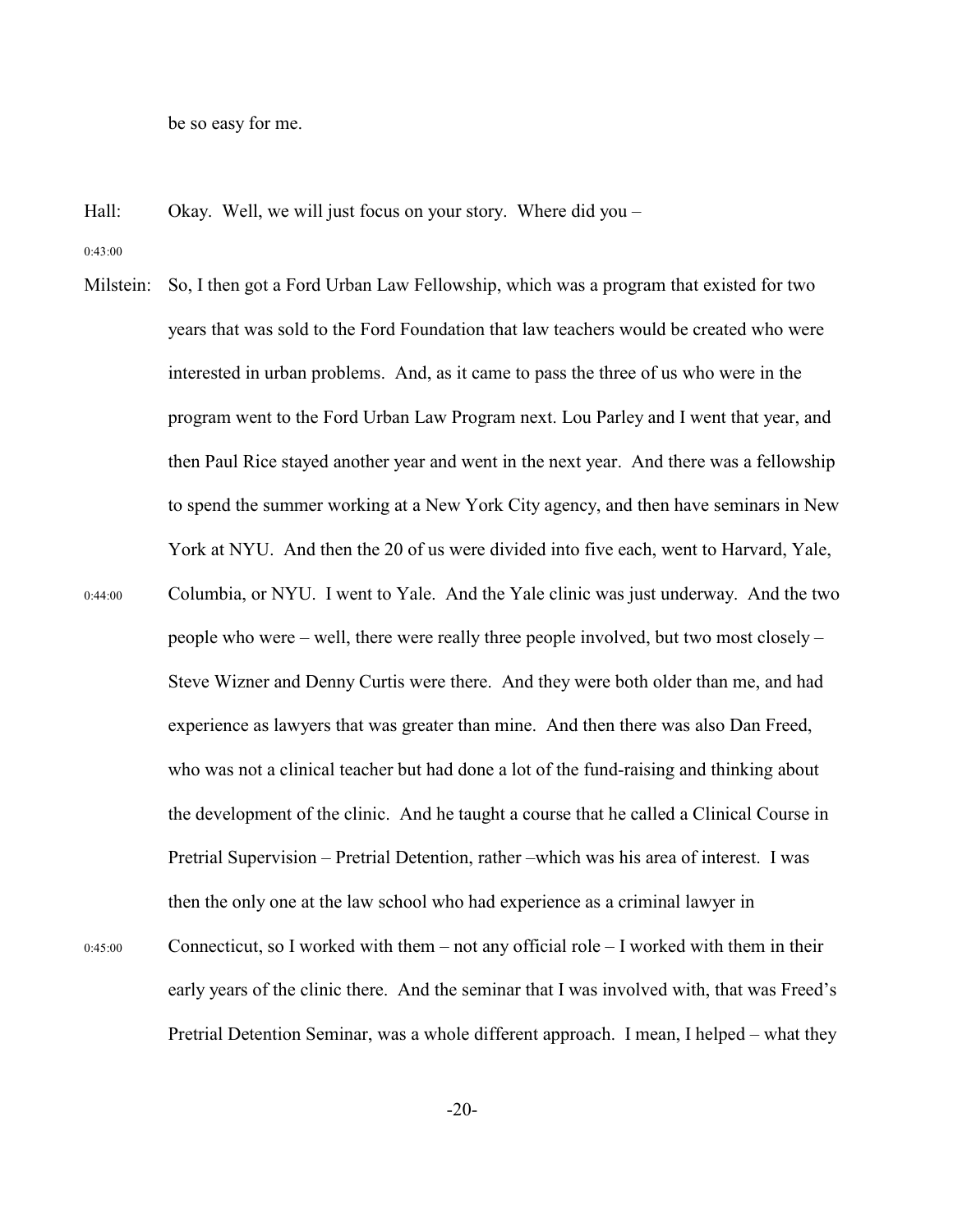did was they had interviewed prisoners who couldn't get out on pretrial release, and then I would help them go into court and argue for their pretrial release, or help them draft motions and the like. So I was – I had some role that was similar to the role I had at Connecticut as a clinical supervisor. But the seminar was a seminar really in institutional analysis, which was a very big part of the approach to education at Yale, understanding of institutions and telling stories about the institutions, and trying to understand them at a 0:46:00 deeper level. And at some point, they brought in they talked about, Well, what would it be – what would be an ideal place to house pretrial detainees? So they brought in architecture students, and there was an interaction between architecture students and law students about it. And it was really an interdisciplinary approach. And I forgot to say that in the year that I was at Connecticut we began to use the insanity defense in what now seems inappropriate ways. But I asserted an insanity defense to a breach of the peace case, for example, and largely because we found a psychiatrist who was on the faculty at the medical school who was very interested in the insanity defense. And so we formed a little teaching team about law and psychiatry in the clinic. So the experience of having a psychiatrist in that year, and then architects in this year, began to develop I think 0:47:00 an interest for me and for other clinicians in the interdisciplinary aspects of lawyering.

And, you know, also the thing that was interesting about the Yale clinic in that year – and here we're talking the year is '70, '71, was that students had a lot more responsibility than the students did at Connecticut the year before. And I think that was part of the evolution that ultimately led to student practice rules. And there was agitation at that point that had begun. I think again it had come nationally from CLEPR and others, that there should be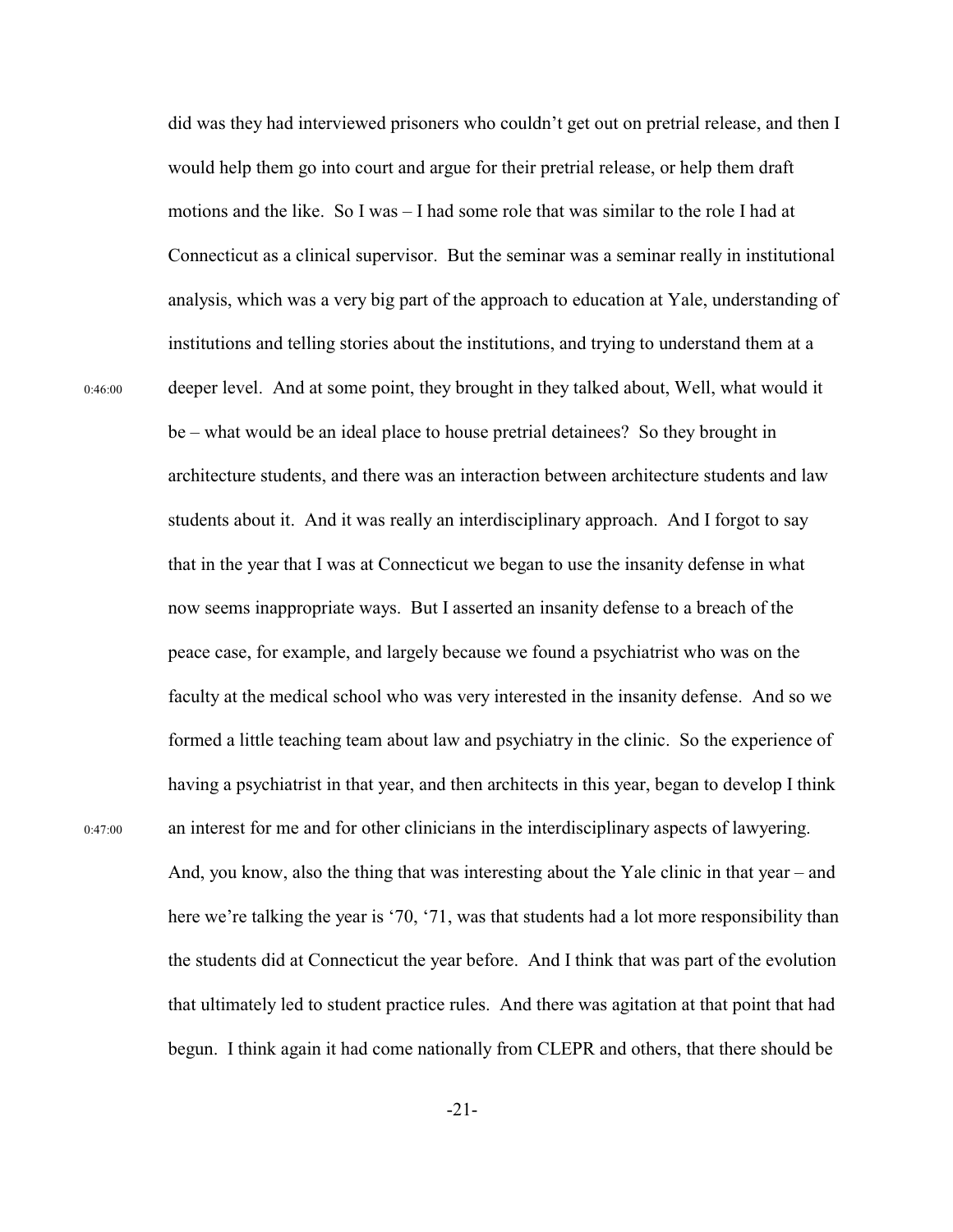student practice rules – and I'm sure that some of them were already in place, although there wasn't in Connecticut in that year. But students were given more responsibility to 0:48:00 actually go to prisons and come back with petitions that were filed in federal court, representation of mental patients in the Connecticut Valley Hospital. And these pretrial detainees, there was, you know, always an attempt then to find things that students could do that nobody else was doing, and to get them to be able to do it. And so for me, again, it was a process of evolving to one where it wasn't the lawyers who were responsible, it was the students. So it was an important evolutionary moment for me.

Hall: What do you think were the greatest concrete successes of those early years?

Milstein: Survival. I mean, I think convincing – the scheme that CLEPR had was that they gave schools seed money grants that they would be irresistible, and they always conditioned the seed money grants on the replacement of the seed money with law school money. So 0:49:00 that was an important achievement in those years, to get law schools to agree to do that. And then, the other more – and – achievement that I think created the clinical movement was the bringing together of clinicians to talk about their craft, to talk about what you know, all these questions you are asking: What would be taught in the classroom? What would be supervision? What would be – what's the subject matter of clinical education? What's the –"what"? It's not just, What's the pedagogy? It's, What's the stuff? And – and that evolved from these early seeds and how do we train people to be clinical teachers. There was in the early years a lot of churning, as people would be in these

-22-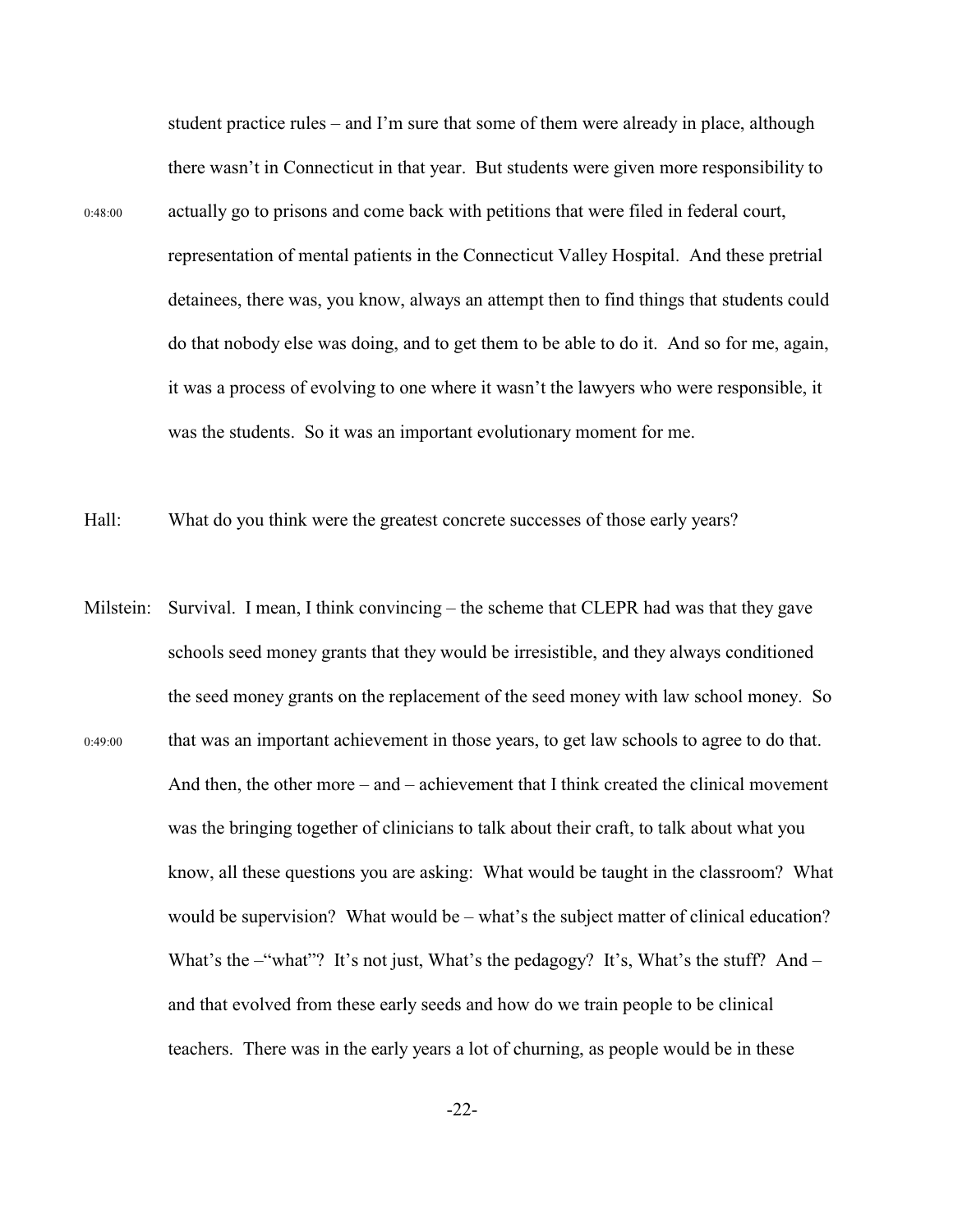grant-funded positions for short periods of time, and so there were always new clinical

- $0:50:00$  teachers. So, beginning to  $-1$  would say we didn't realize in 1970 the importance of all this networking that CLEPR was just beginning, but those conferences, we came to realize were very, very important.
- Hall: Looking back, are there any conferences that stick out as having particular significance?
- Milstein: Yeah, sure there were. And for, you know, conferences for different reasons there were different size conferences. So the first big conference that I remember, and I – maybe the first big conference that there was was called the Buck Hill Falls Conference, and everybody talks about that and it had a couple of important dimensions. One was, for me, 0:51:00 was the first time I heard Gary Bellow give a talk. And Gary Bellow's idea of what should be taught in a clinic was radically different from what others were claiming. And so some people at the Buck Hill Falls Conference were talking about creating efficient models of delivering legal aid. I remember Bob Oliphant, who's now built his life as the head of NITA, was then running a clinic at University of Minnesota, and his clinic involved a lot of forms that as a student would have – could find the forms to file motions in a book that they provided. He would – they would find – they wanted to talk to the supervisor, they filed a pink one. If they wanted to have permission to do something else, 0:52:00 they'd file the yellow one. And so, it was trying to create an efficient model of service delivery. Bellow gave a talk on teaching negotiation using concepts that were brand-new to me, some game theories. So, it was a way that instead of looking at the service

-23-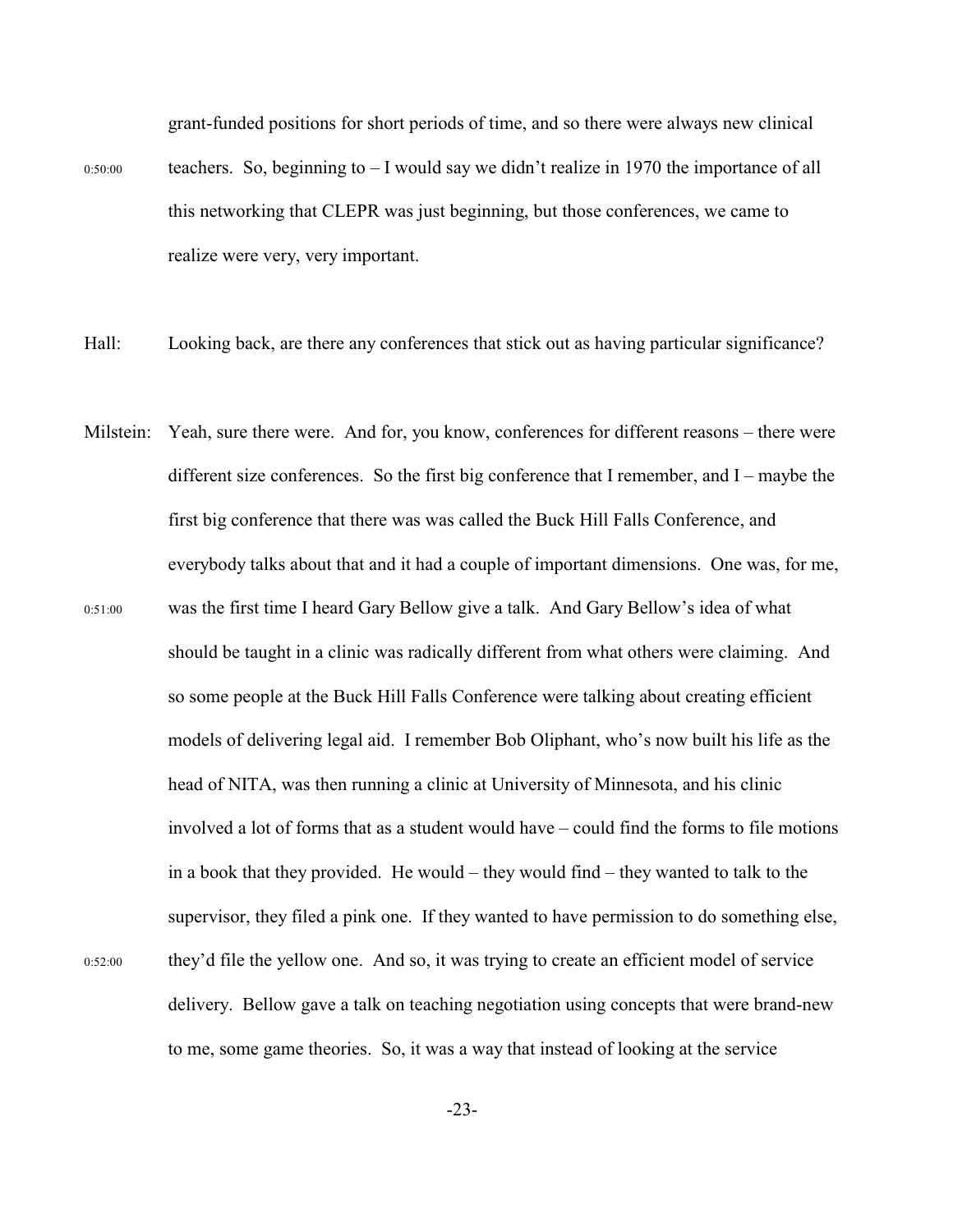delivery and the like, it began to take apart the sub-pieces of lawyering in ways that we now take for granted. We now take for granted that lawyering consists of interviewing, counseling, negotiation, persuasion, case theory, and trial skills – opening, closing, direct and cross. And, you know, slicing and dicing the things that lawyers do into these 0:53:00 categories had not yet been fully done, and it's not – you know, the project goes on today. But that was really an important thing that I saw at this conference in Buck Hill Falls. Another thing that happened at Buck Hill Falls was there were a lot of people, so there were, I don't even know how many  $-I$ 'm sure tiny by today's standards – maybe 40 people, but began to see and to develop a network.

Another thing that CLEPR conferences did, which is kind of an odd thing to say, is we got treated like grown-ups for the first time. We were taken to New York for a conference, put up in a really nice hotel, the speakers had fruit baskets in their rooms, and we were taken out to nice restaurants and treated like we were important people. And 0:54:00 since, again, clinical teachers were working under conditions where they weren't treated like important people; had come from legal aid where they were used to working in the basement with broken furniture, this was a whole new way of experiencing yourself, and I think in part, you know, I think ultimately a nice piece of the developmental years.

Hall: What recollections do you have of Pincus during that period?

Milstein: Well Pincus – you know Pincus is a very powerful presence. He has big, firmly held

-24-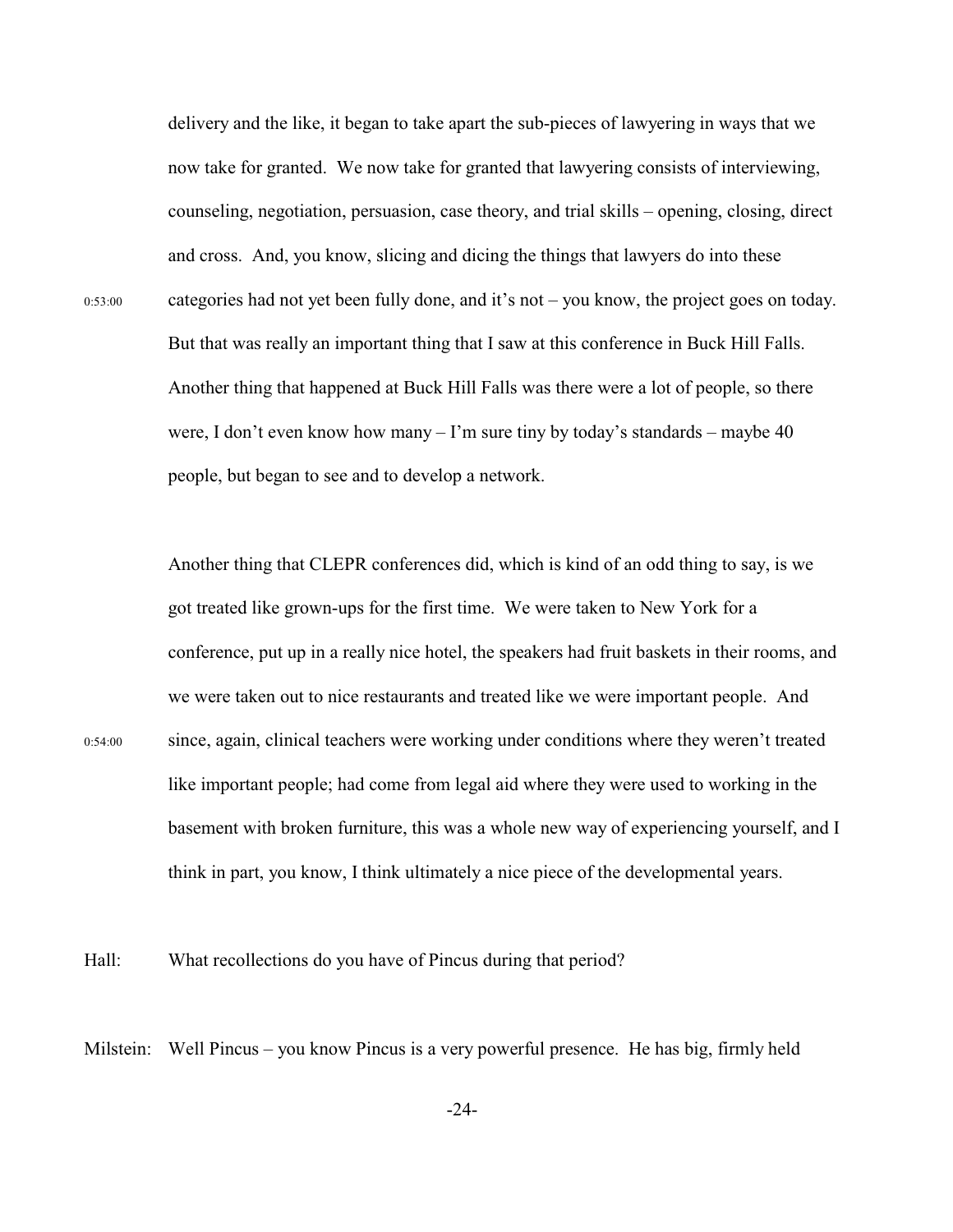opinions, very strong advocate for his opinions. His opinions weren't always right –

0:55:00 surprise, since only my opinions are always right. Pincus could be a real pain in the ass, a real irritant. But it turned out that he was brilliant. I mean, he had a great product, and he sold it very, very well. By the time he stepped down, by the time CLEPR ended, a lot of law professors were really mad at him. They saw him as the devil because of what he had done, which was to be this One-Note Charlie pushing for clinical education. What's interesting is I just, in terms of preparing a speech that I gave about him in January, saw something which I hadn't remembered, which was he was an advocate both for clinical education, which he saw as an important way of teaching lawyers the importance of 0:56:00 commitment and the importance of fighting for social justice. He hadn't seen all of the ways that it would develop into a theoretically sound pedagogy, or he hadn't foreseen all the ways that it would go. He did see the importance of the politics of it; that is, he needed a cadre of people. They needed to have permanence. They needed to have permanent jobs. They needed to be on the tenure track. But at the same time, he was an advocate for theory; that is, he was an advocate that history and jurisprudence was an important part of the education of lawyers. So, the thing that we now think of as the theory-practice dichotomy, or the trichotomy of theory-doctrine-and-practice that dominates many conversations in law schools about curriculum and scholarship, Pincus 0:57:00 kind of pre-figured both of the new things: practice and theory, because, again, in my law

school there was only doctrine. And what they claimed as theory was not theory.

Hall: What do you think accounted for his strong feelings? Because there had been some

-25-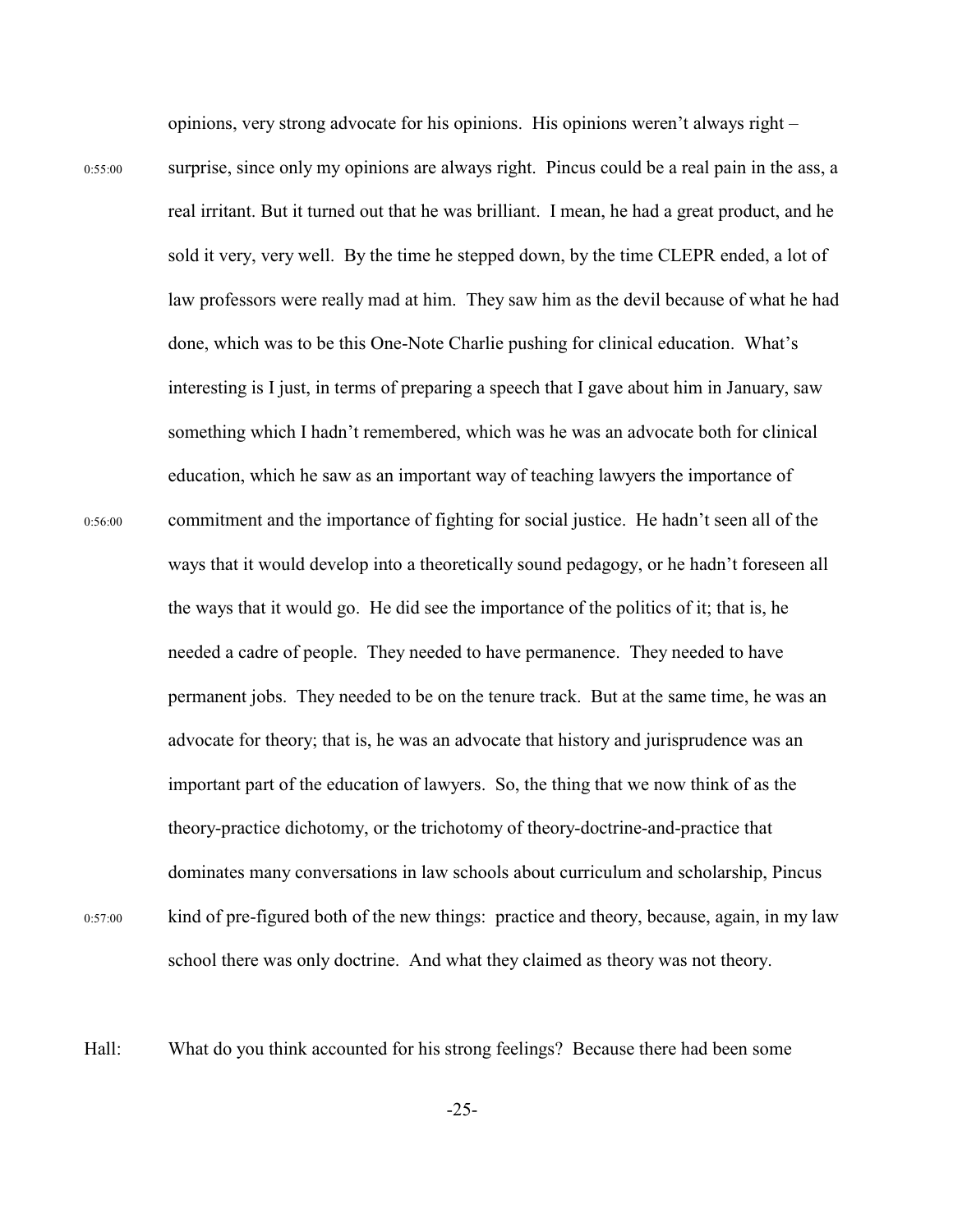discussion off and on about this for decades, and then suddenly you have this one guy with a petition to deliver the money who really obviously felt a passion about making it happen. What do you think accounted for that?

- Milstein: Well, the way he writes about it is that he was very angry about the way the poor were abused in the legal system. I mean that he was  $a - you know, I guess he was a good$ liberal. He comes from Long Island, the Great Neck. He was a foundation person, was a program officer at the Ford Foundation. His beat was law schools and the legal profession. So he studied the legal profession. He heard a lot about it from people who 0:58:00 wanted to reform it. He saw it through that lens, and he began to believe, he said, that law schools were part of the problem rather than part of the solution. So he became skeptical about giving grants to law schools – thought it would just be used to perpetuate the problem because law schools said, Not our – this is not what we do. We do something different. So, I think it was his personal convictions about social justice that led him to believe that law schools needed to do something different if the legal profession was going to contribute to making things better for the poor and for minorities.
- Hall: Now, I can understand why the mainstream law school thought he was a pain in the ass, but you used that term for him also, just up close in your dealings with him –
- Milstein: No, for me he was. I mean, don't forget he controlled money, and money was what we needed. And so he was like any authority figure in that regard, which is he was

-26-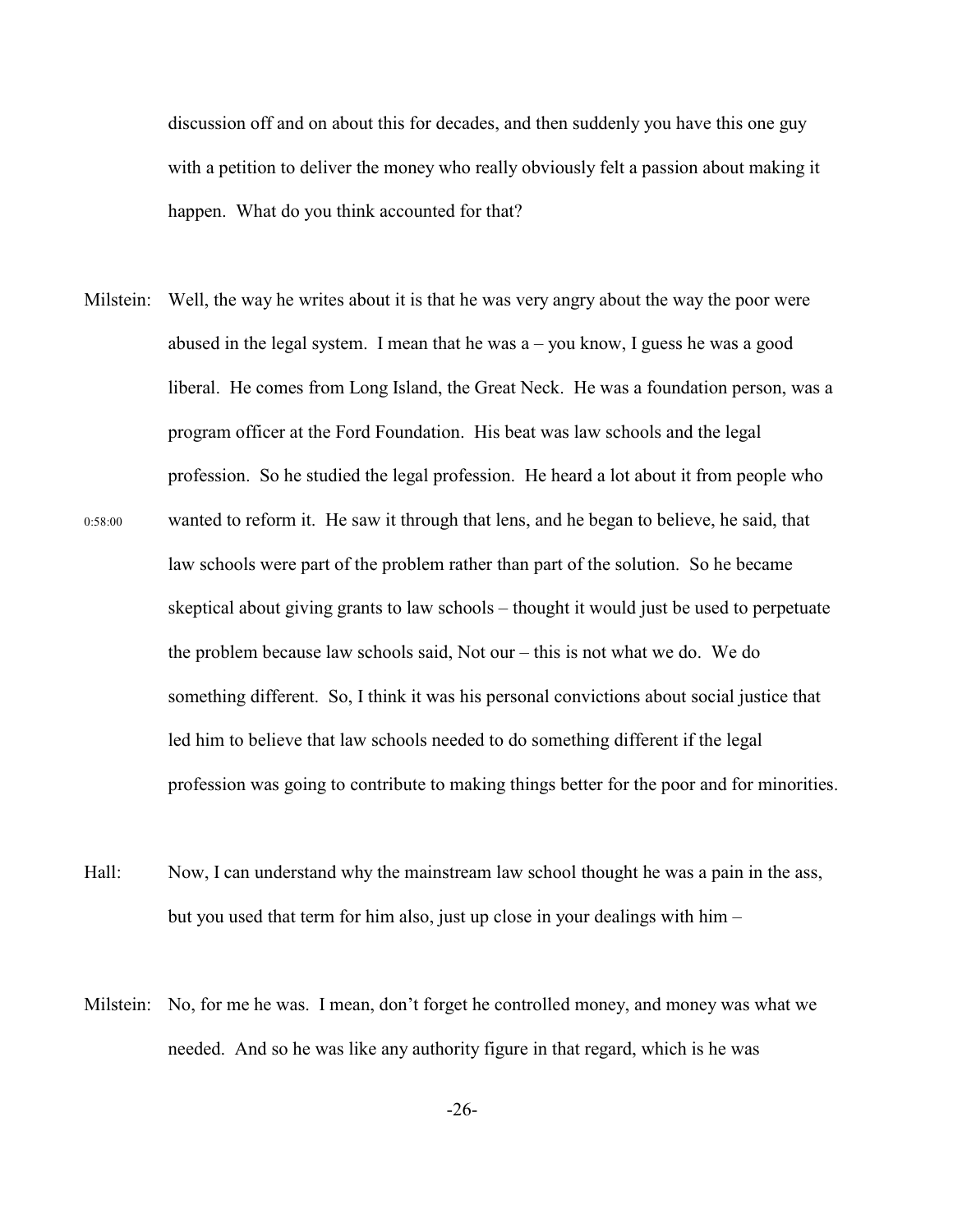somebody who needed to be persuaded that the way you wanted to do it was the right 0:59:00 way, and the way he wanted you to do it maybe wasn't the right way. But he wasn't a pain in the ass. But getting money from him was not a free transaction. You had to perform, and you had to meet standards. But, you know, for me, it was – not only did he fund my first job, but when I came here, at American University in 1972, there was already a CLEPR grant in place. It was a two-year grant. There was one year left. The first year had paid for things that did not involve an in-house clinic, and I was able to reprogram the money with his permission to create an in-house clinic. I got a combination of LEAA money and CLEPR money to create the first in-house clinic. He 1:00:00 bought me my first videotape recorder in 1972 or '73, a black and white video recorder. He invited me to meetings. Without him, you know, my career wouldn't have existed. But he had very strongly held opinions, and luckily he was on my side. And another thing that he did one year – we were going – in 1977, we were doing remodeling, and  $I$  – and he was giving out money for physical space, because he believed that if the clinic had a physical space in the law school that it could be permanent. So he saw faculty status, hard money, and physical space as the cornerstones of permanence. And so he came to meet with me. Flew in from Washington, came to meet with me – flew in from New York, came to meet with me to talk about physical space. And his idea about what we 1:01:00 should have was to me so pie in the sky, so impossible, and actually so much less than what we have now. But he inspired me to think about  $-I$  mean, the clinic that I had here in its first years was a double faculty office with a half wall between me and a secretary and the students. The students and a secretary worked in one half of the room. There was

-27-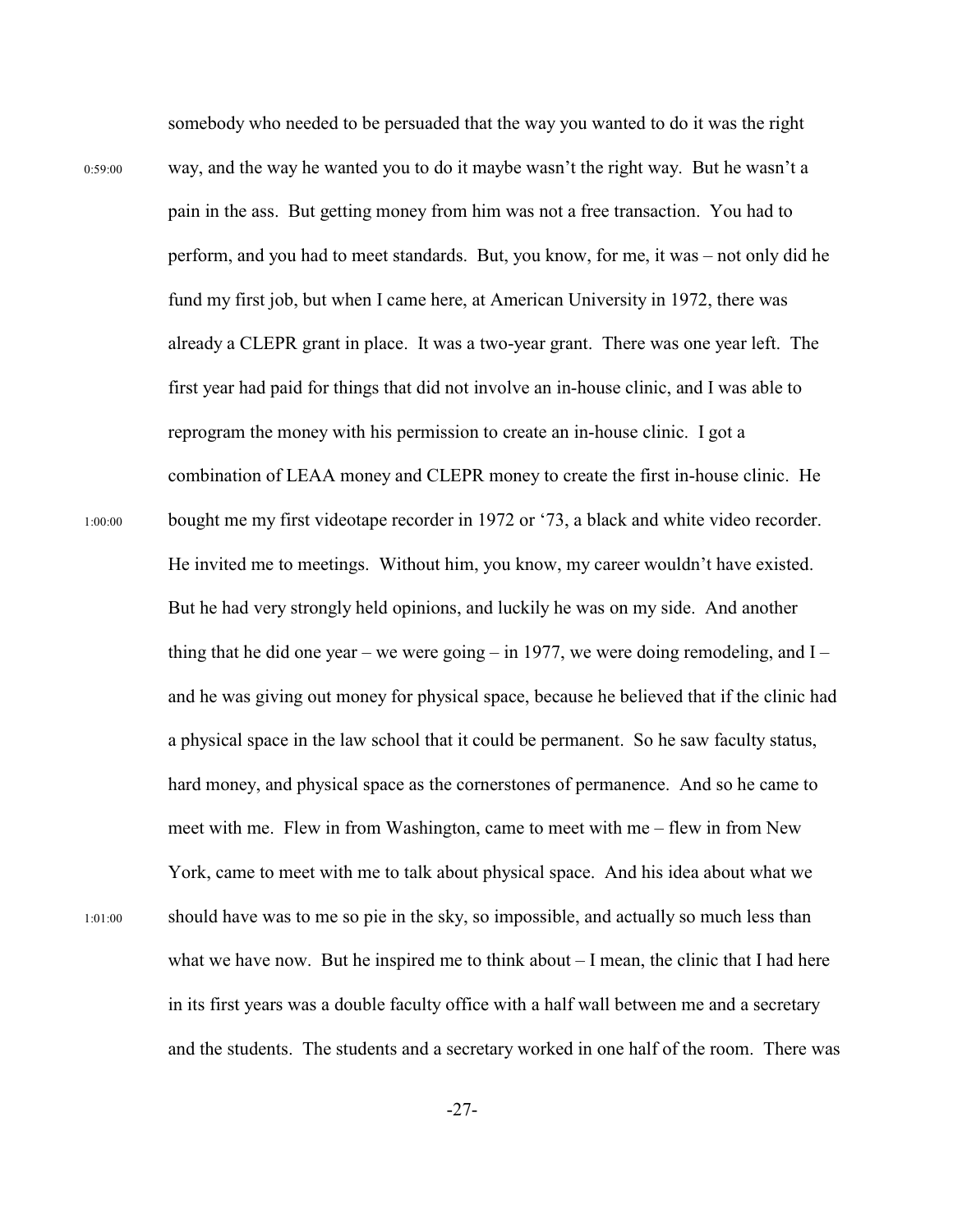a half wall. I was on the other half of the room. I never had privacy for one second. And that was the clinic. And he had this idea –

- Hall: Tell us a little about this quasi one room schoolhouse –
- Milstein: Yeah. And then what Pincus envisioned was students having a desk, a phone, a 1:02:00 typewriter, the – essentially an office for every student, or an office that students could use. And so he was willing to fund bricks and mortar projects that did that. Well, that was not at all in the cards for me, so we never really applied for the money. But it just didn't seem it wasn't – it was such a departure from anything that there was. But it was a really important vision. And if you go up to the fourth floor and you see what we have now, that vision is more than fulfilled. So he was really a visionary. Now, I've skipped over some really important things, because I'm talking now about 1977. And, you know, we go back to '72 when I came here. I'd been a legal aid lawyer in New Haven and done 1:03:00 criminal work. I was still very young. I was three years out of law school: one year at Connecticut being a lawyer clinical teacher; one year at Yale being a student, but also working in a clinical program and doing some minor amount of lawyering; and then one year as a criminal defense lawyer in a legal aid program, where I'd been senior – I mean, this sort of shows you again the state of things. I was senior staff attorney running an office three years out of law school, or two years out of law school. So there was a whole bootstrapping nature both to clinical education and to legal aid practice. But you know we wouldn't hire anyone here with as little experience as I have to be a practitioner in

-28-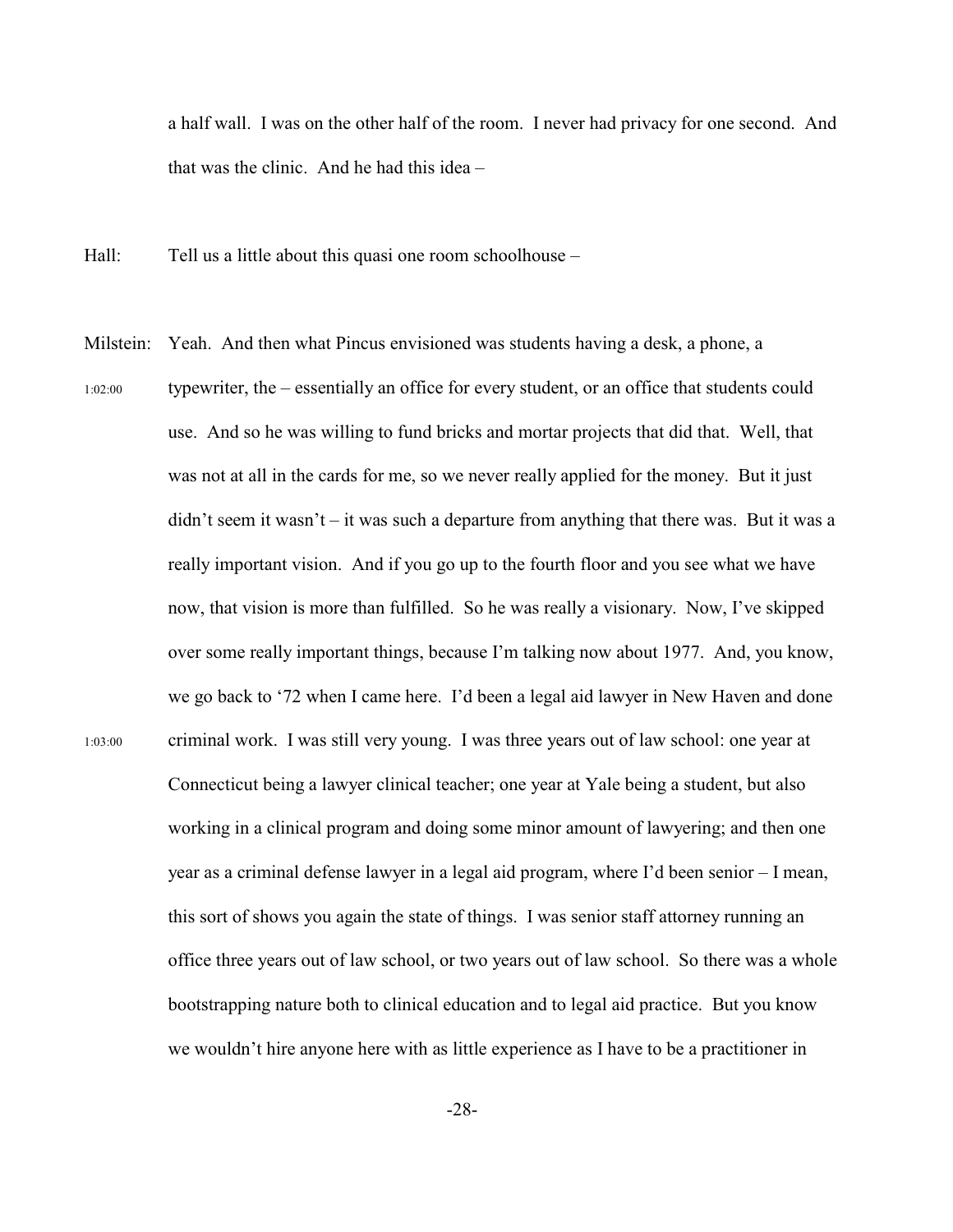residence, which is our entry level, where we're teaching people to be – they just – they couldn't come with as little experience as I had when I came here to direct the program. 1:04:00 So it's kind' of, you know, it gives you some sense again of what's grown. But I did have some system of beliefs that came from the early years dealing with the clinics at Connecticut and Yale and the CLEPR religion. The most important cornerstone of the religion was clinics should be in-house, not farm-out. They were. Pincus had invented the phrase "out house" – in house or out house – and in house was very much to be preferred, an in-house clinic being one that was staffed by people who will work for the law school, who had faculty status of some kind. And, again, that's all to be developed. But I came here, and there had been a – my predecessor, who had been denied tenure, had 1:05:00 created a clinic that was an externship – not called externship in those days. Students would spend a semester prosecuting and a semester defending criminal cases in one of two suburban counties. At the end of the first semester, they would switch function and they would switch county. And while they were doing those things, they worked for a public defender or a prosecutor. So it was an externship program. The second source – these threads will converge – the second source of funding for clinical programs after CLEPR was LEAA. LEAA was the Law Enforcement Assistance Administration. It was an invention of the Nixon administration to give block grants to states to be spent on law enforcement assistance. Defense services was one of the things the money could be spent 1:06:00 for. In Maryland there was the organization that gave out the block grants – was called the Maryland Governor's Commission – and mostly they were criminal justice professionals: police chiefs, wardens, prosecutors, public defenders who were on this

-29-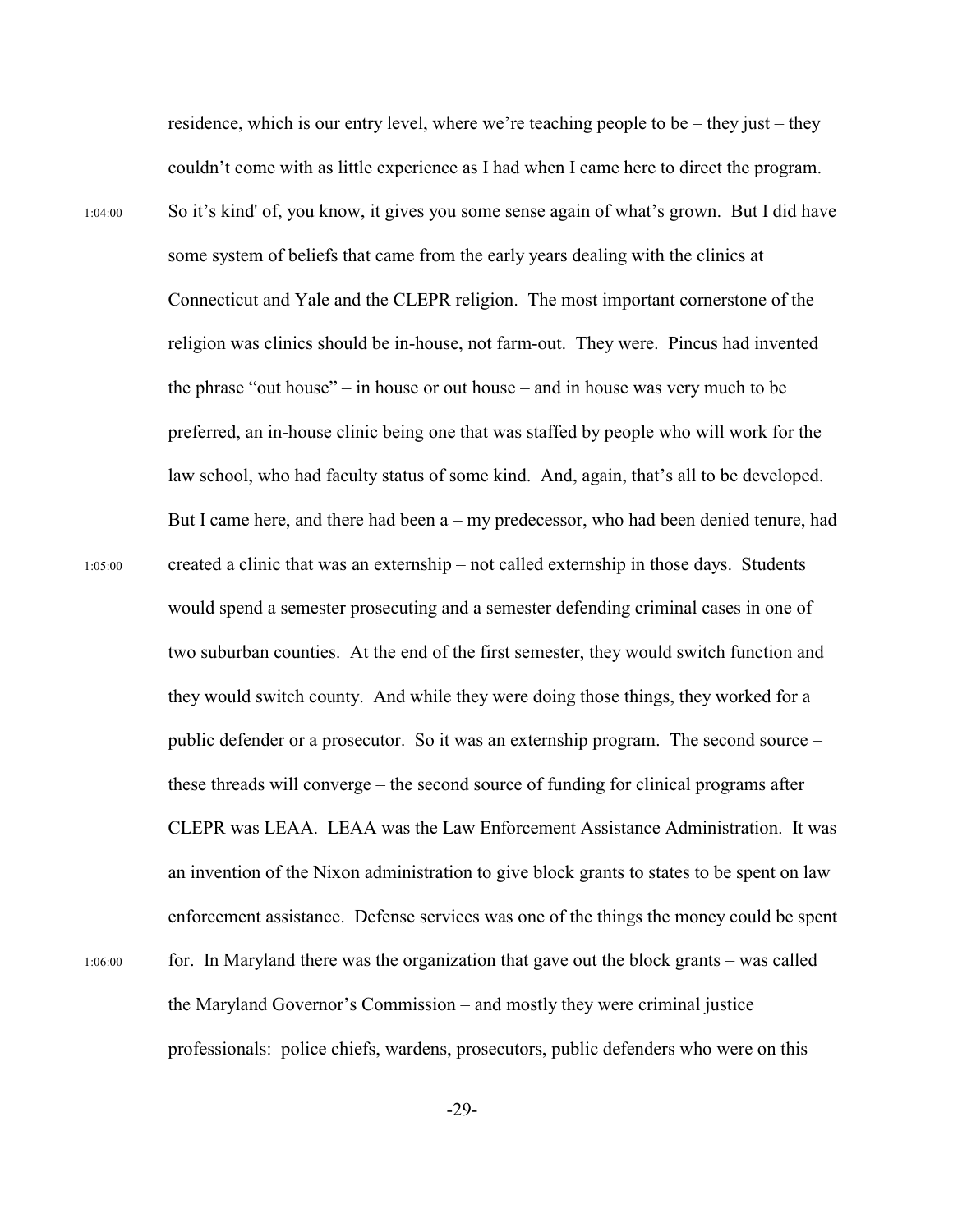commission, and they essentially divided up the money. One of the people who was on the commission was Bill Greenhalgh, who was the head of the clinic at Georgetown. So I was hired in the spring to come be a teacher here, and later Georgetown got a grant from the Maryland Governor's Commission, LEAA money, to start a clinic where students prosecuted one semester, defended another semester, in the various counties that we were operating in, and would have had this thing gone forward, displaced our students – would have ended our clinic. And the then-assistant dean of the law school engaged in a pissing match in the newspapers claiming that Greenhalgh had a conflict of interest, and that he was stealing our program. And that was the environment that I walked into when I came in the summer. Luckily for me, Bill Greenhalgh and Joe Harbaugh, you remember from the last chapter, were very close friends. And so Joe was able to smooth the waters, tell Greenhalgh that I was a good guy. And I called him. He said, "We're not giving you any money because you have an out-house clinic." So within a few weeks of coming here  $-I$ came on July 1, 1972 – within a few weeks, I negotiated an agreement where we got a 1:07:00 grant from LEAA to start an in-house clinic. So I was able to reprogram the CLEPR funds, add them to the LEAA funds, and hire the first in-house clinical supervisor in that year. And I think that really was – it was just a stroke of luck beyond imagination, because the school didn't have that kind of money. The school, and we – the faculty in those days were limited to 500 photocopies a year, and I had suddenly had a \$2,000 budget for photocopies, you know? There were things like that. And so I set out to experiment with in-house clinical programs right from the day that I came and used a model where we brought in lawyers really, not people who wanted to be professors. They

-30-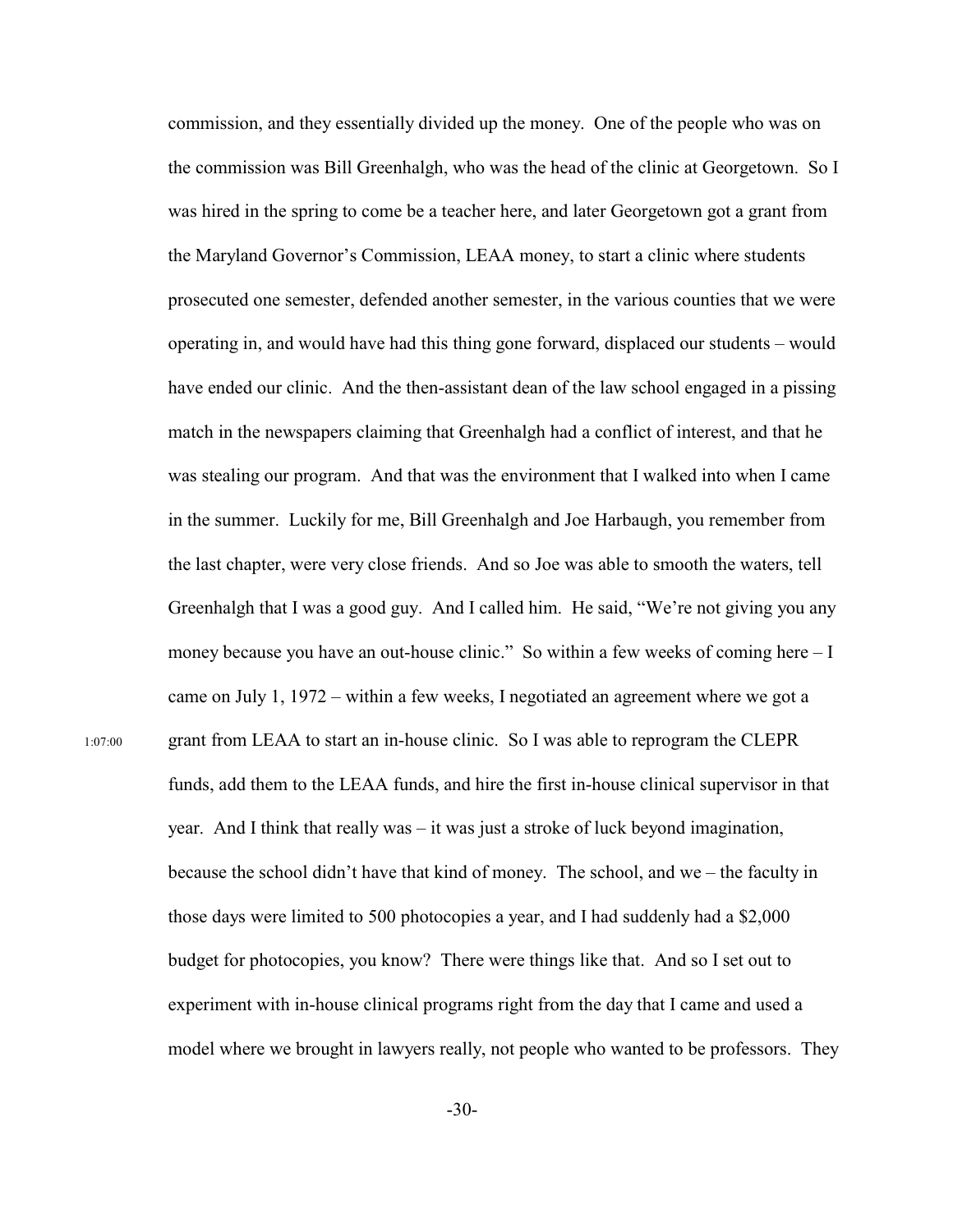were lawyers with experience in those counties, and they would stay for two years. I

1:08:00 ultimately was able to get two slots from the law school with a fixed salary in each. So the people made – I forget – I would say it was  $$15,000$  in the first year,  $$17,000$  in the second, and then they'd be gone. And so it began here having a clinical program staffed by non-tenure track people who were, some of them, quite young, but people with some experience in the particular counties that we went to, and we made the defense part of it in-house. And we began a seminar program and tutorials for the prosecutors. So we had both a faculty-supervised externship and an in-house program almost right from beginning of when I came in 1972. And that – you know, I ended up writing an article about that program that was published in the guidelines, the ABA/AALS guidelines for 1:09:00 clinical education, because it was this [hybrid] model at a time when people were fighting over whether in-house or "farm out," as it was called, would be the respectable model for clinical legal education. At the same time in 1972 – I still have a copy of the first syllabus that I drafted, along with the guy who was teaching on the prosecution side of the clinic who was here, Dave Aaronson – and our first syllabus, the topics are – the first topic is grand jury and indictments; the second is, you know, essentially it was that course again, the course in Advanced Criminal Procedure. Joe Harbaugh had at that point taken 1:10:00 a job at Duke, but Duke gave him a semester's sabbatical and he went to Harvard to work with Gary Bellow – maybe the whole year – work with Gary Bellow. And Joe was writing a piece on simulation. And so I went up, and I got to see what was going on at Harvard and to debate some of the ideas that I had about how to do it. That was a very influential time for me, because Bellow's position was, "Why are you reteaching what

-31-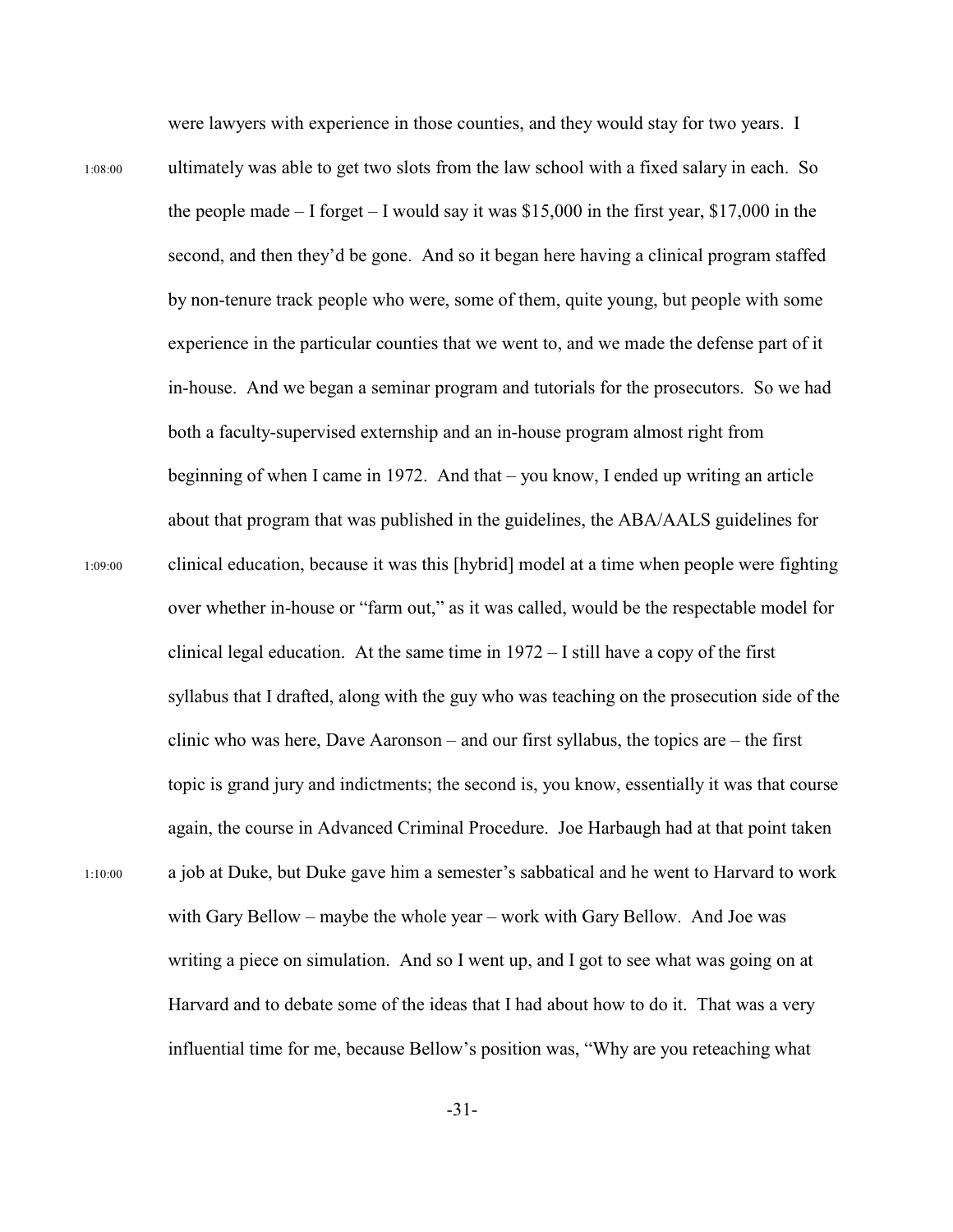they should have learned elsewhere in law school?" And I said, "Because now they need to know it." And he said, "But what makes you think that they will learn it any better if you give the lecture as opposed to the time that they did it in their first or second year of law school? They learn the law," he said, "when they need to know it in the context of a 1:11:00 case." There was, by the way, a student practice rule in place by the time I got there, so students could actually practice. So that was a transformative thought for me.

And the second was I watched him teach and talk to Joe, and I was there maybe three days, but those three days were very influential. I came back completely reoriented as to what should be taught in the clinic. Second thing that happened that was of critical importance was the first day that I got here I had a phone call from a professor in the psychology department, and he said, "I have a PhD candidate who wants to experiment with three different ways of teaching interviewing to law students." And I know I gave him some arrogant, pissy reply, but he didn't give up, and I later apologized to him for 1:12:00 that, because this woman, Joan Krash, whose husband's a big-time lawyer at Arnold  $\&$ Porter, Abe Krash, taught not in the clinic but in this other course that I taught called Fundamentals of Legal Practice, three different ways of teaching interviewing, and taught me about Rogerian methods of teaching interviewing. So I learned how to teach interviewing and how to think about interviewing, which – and then looking back on those three years of practice that I had before, I'm embarrassed about the way I interviewed clients, but made me one of the first law teachers to think about how to teach interviewing.

-32-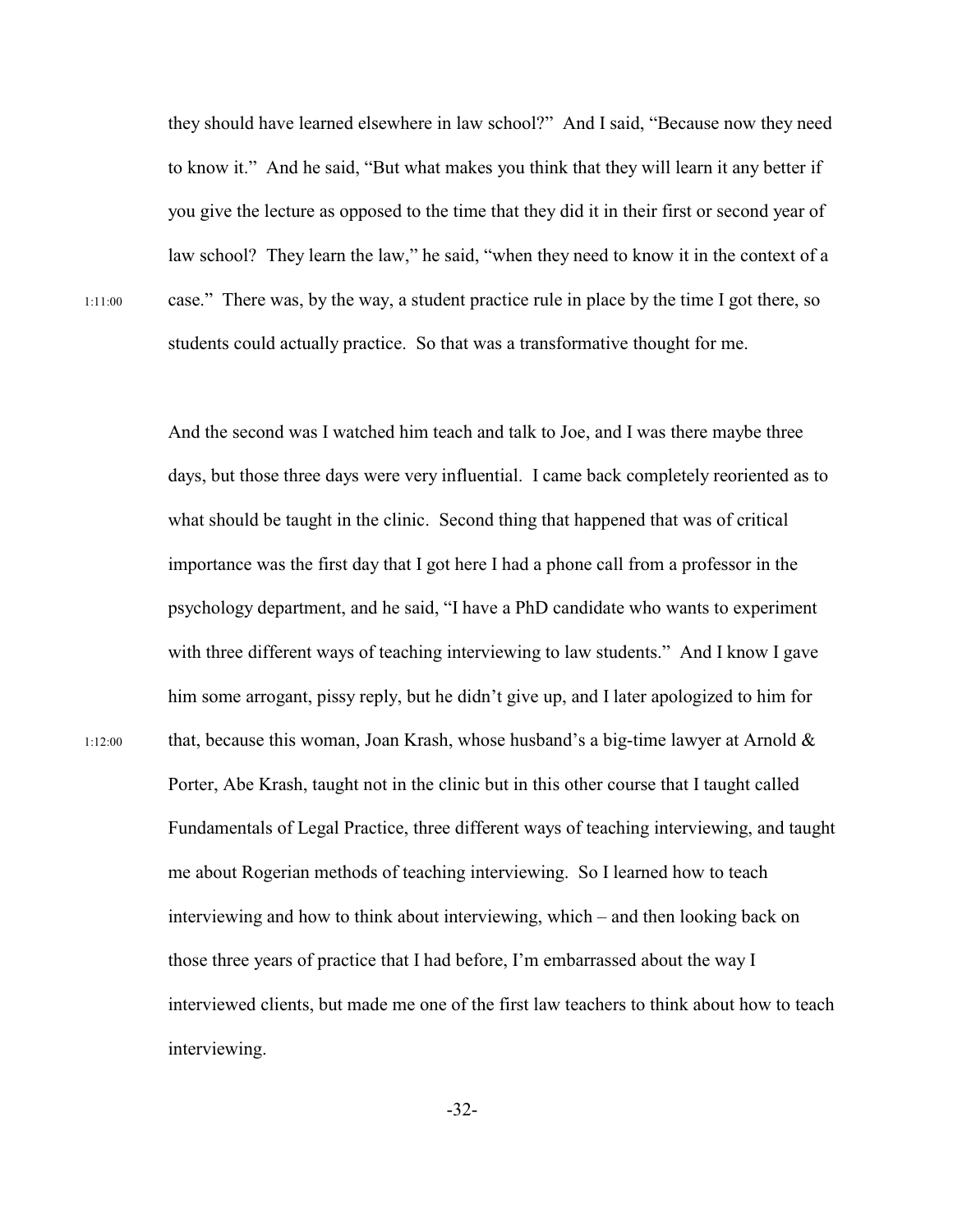And then seeing what they were doing at Harvard in terms of thinking about the dynamics

- 1:13:00 of lawyering, theories of lawyering, changed my whole orientation so moved away from this advanced course in Criminal Procedure to something more like what we do today. And I don't remember exactly what year, but early drafts of the Bellow-Moulton book were then passed around in photocopy. And we began to develop simulations, videotaping students doing things that all began to emerge during those early years.
- Hall: It seems clear from what you're saying, Elliott, that you placed a tremendous amount of stock in the communication that went back and forth between teachers and programs that I get the sense that you would have been very hamstrung trying to do this on your own.
- Milstein: Well, I think, you know, it's hard remember, as I said, I had a model where the people I brought in to be my colleagues were here for one or two years. No sooner did they begin 1:14:00 to learn how to do what they did that they were gone. So the lack of permanence meant that I was constantly training new people. So it wouldn't have been possible, I think, to develop what was developed without a forum in which people could exchange ideas, because – I don't know. Duncan Kennedy once said to me theory comes from the networking of good little ideas that work. And I think that's really been a core part of the clinical movement. I mean, I think, you know, as I'm writing my own history of clinical education, I write it as clinical – the history, intellectual history of clinical legal education 1:15:00 can be seen through the prism of the clinical conferences that were held. And they were – you know, they've become more sophisticated over time, which is really why I say that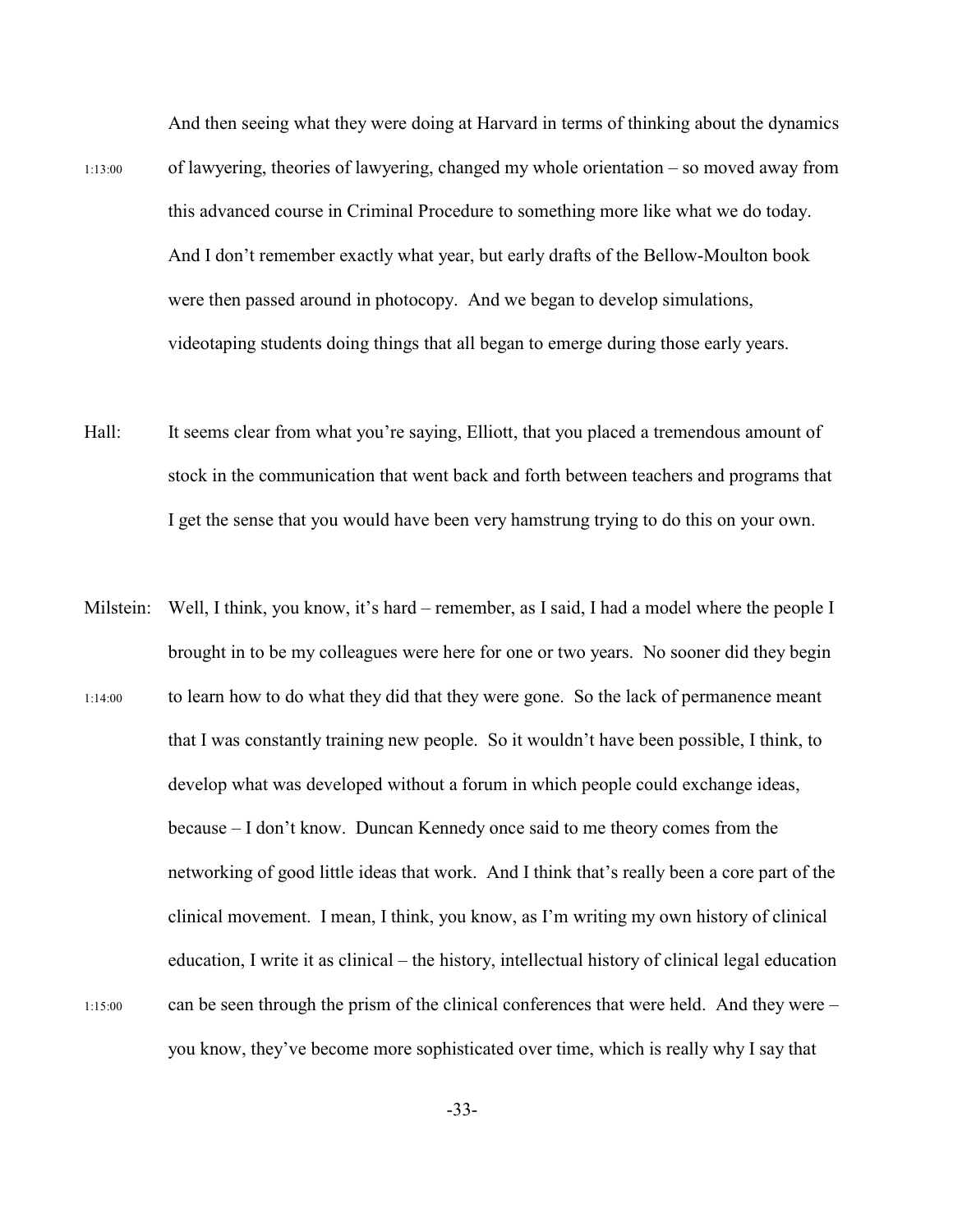it's part of the intellectual history. And we realized it in the mid '70s, because it's in 1977 that the final clinical CLEPR conference was held, you know? The background at that point is that there has been authorized, but never funded, a federal grant program specifically for clinical education. The third major source of funds, CLEPR, LEAA, now there's to be what was then called Title XI, later to be renamed Title IX, but the clinical 1:16:00 legal experience – legal education and experience program. So it's been authorized, not funded, and CLEPR's about to go out of existence. The last big bang of CLEPR is the Key Biscayne Conference, and it was very clever – and I've asked Pincus whether it was purposely clever – and it's not clear to me whether he had had this planned, but it certainly worked. There were a lot of clinical teachers there. I have no idea what the numbers were. But the podium was given only to the enemies of clinical education. There were bar leaders, judges and the like who were advocating for reform of legal 1:17:00 education that [inaudible] of the Chief Justice Littlejohn of South Carolina wanted to require that every student take legal accounting. And there were different schemes for practical required courses that were idiosyncratic that came from a bunch of different ones of them, none of them really understanding clinical education. There were the traditional law professors who said, "No, the only thing that's important is theory. And theory can only be taught using the Socratic method." Remember, this is again before critical legal studies, before jurisprudence was a big, you know, and its progeny was part of the curriculum. And so there were the traditionalists essentially. And then there were the third – the third branch was the scholarship and that scholarship's the most important, and clinical teachers don't write scholarship. And then, the fourth was the cost and report

-34-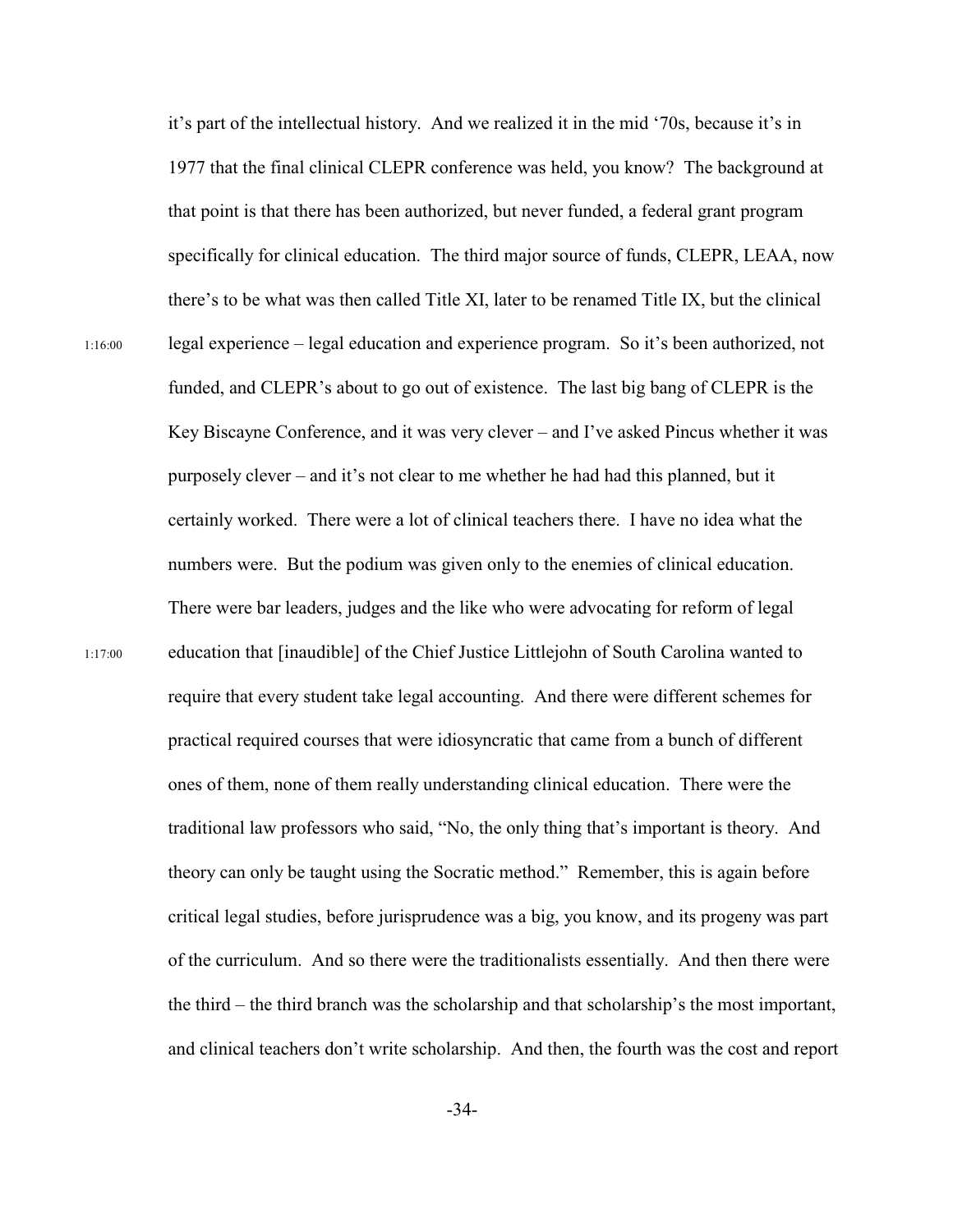1:18:00 on the cost of legal education. So there were all these obstacles that were on the podium. Then one morning of the conference Pincus calls a meeting of clinical teachers. And some amendments had been placed in the authorization for Title XI, And John Kramer, who was actually sympathetic to clinical education, had been the lobbyist for the AALS. And the amendment permitted money to be given for simulation as well as live-client clinics. And Pincus said, "See?! You see what they're trying to do?! They're trying to steal your money. They want to give this money for trial practice programs. They want to give the money for legal writing programs. They don't want this money to go to you 1:19:00 guys. And if you don't get organized, you're dead. If you don't get organized, you're dead." So we called the meeting without Pincus, I believe, for the next day. And it had to be real early in the morning because of the schedule of the conference. And a lot of people showed up, and we organized. And the signatures to this thing, to this organization, were called the Key Biscayne Group. And then eight people were selected as the steering committee, and that was Joe Harbaugh, Gary Palm, Roy Stuckey, Dean Rivkin – wait a second, I have a list here in my pocket – yeah, Dean Rivkin, Gary Palm, 1:20:00 Elliott Milstein, Joe Harbaugh, David Barnhizer, Roy Stuckey, and then two people who are no longer in legal education, Peter Smith and Rod Jones – and they're from all over the country, and we set out to make a plan and carry out a plan for the future of clinical education. And I recently have looked at the list of things that were our agenda, and every one of them was accomplished, and I think every one of them was important.

-35-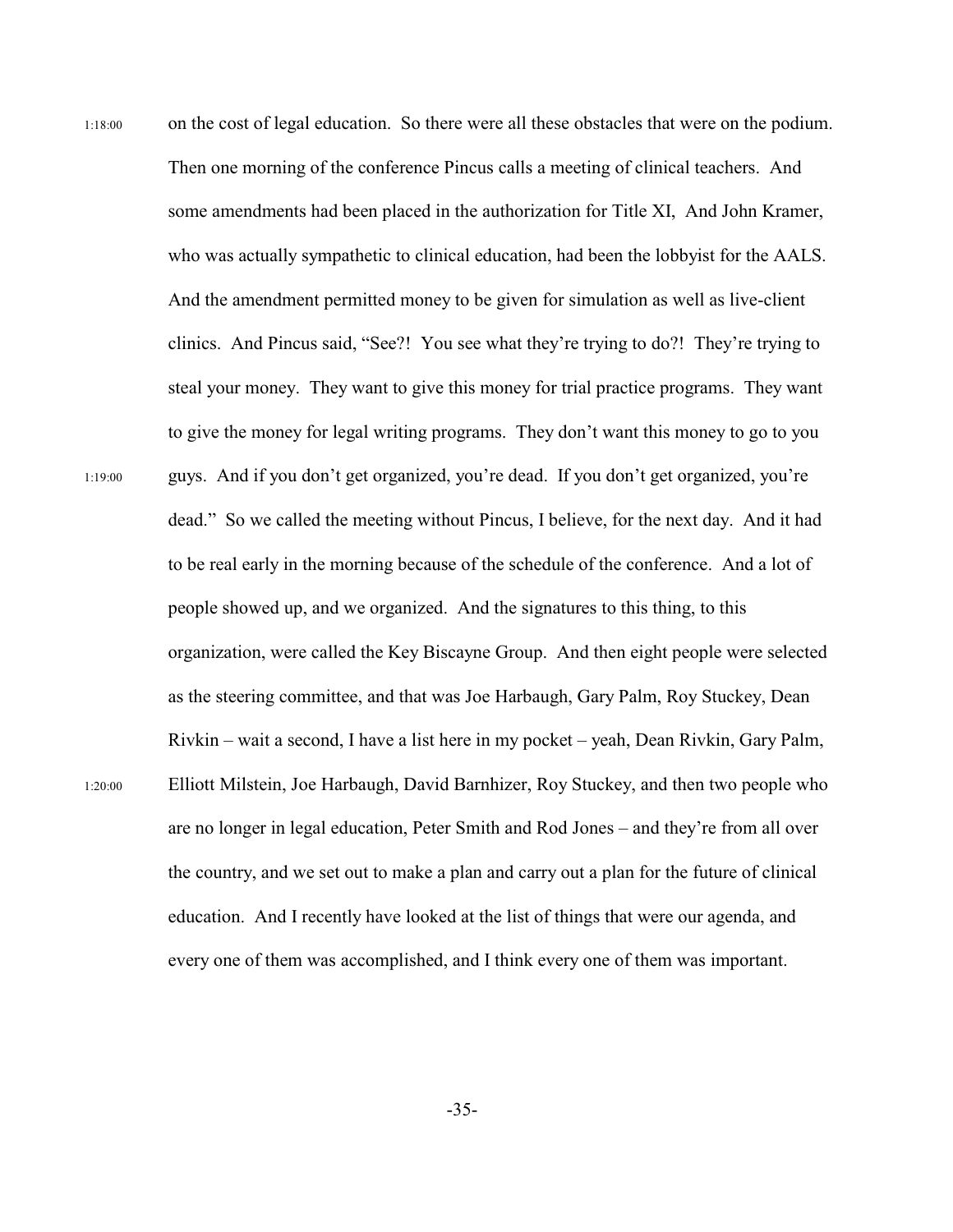One of the things that we had to decide was whether clinical education would be organized within or without the AALS – Are we going be an inside organization or an outside organization? And we chose inside and decided to empower the clinical section 1:21:00 of the AALS to be the voice of clinical education, and that led to the ultimately formal adoption of bylaws and officers and executive committee, or whatever we call it, you know, governing board committees, newsletter, dues, and a voice within the AALS for the advancement of clinical education. And that structure – I think Dave Barnhizer was the first chair. But over the years, most of the surviving members of the Gang of Eight, which we later called ourselves because there's this Gang of Eight in China – most of 1:22:00 them became chairs of the section, certainly having – Stuckey was, Rivkin was, Harbaugh was, I was at the very least. The newsletter became a great vehicle for organizing and communicating.

Second thing was we wanted to have a committee within the ABA to push for clinical education, and so we went and met. We went to New York at the invitation of the ABA, and we were put up at the Yale Club as I recall, and we met with the chair of some committee, which I think in those days might have been called the Skills Training Committee, which later got changed to the Committee on Clinical Education, which later got changed to the Skills Committee, which is what it's called today, but [inaudible] – get 1:23:00 that committee active. It had never met. And the third thing that we wanted was a committee of the AALS. In addition to the section we wanted a committee. That committee was formed.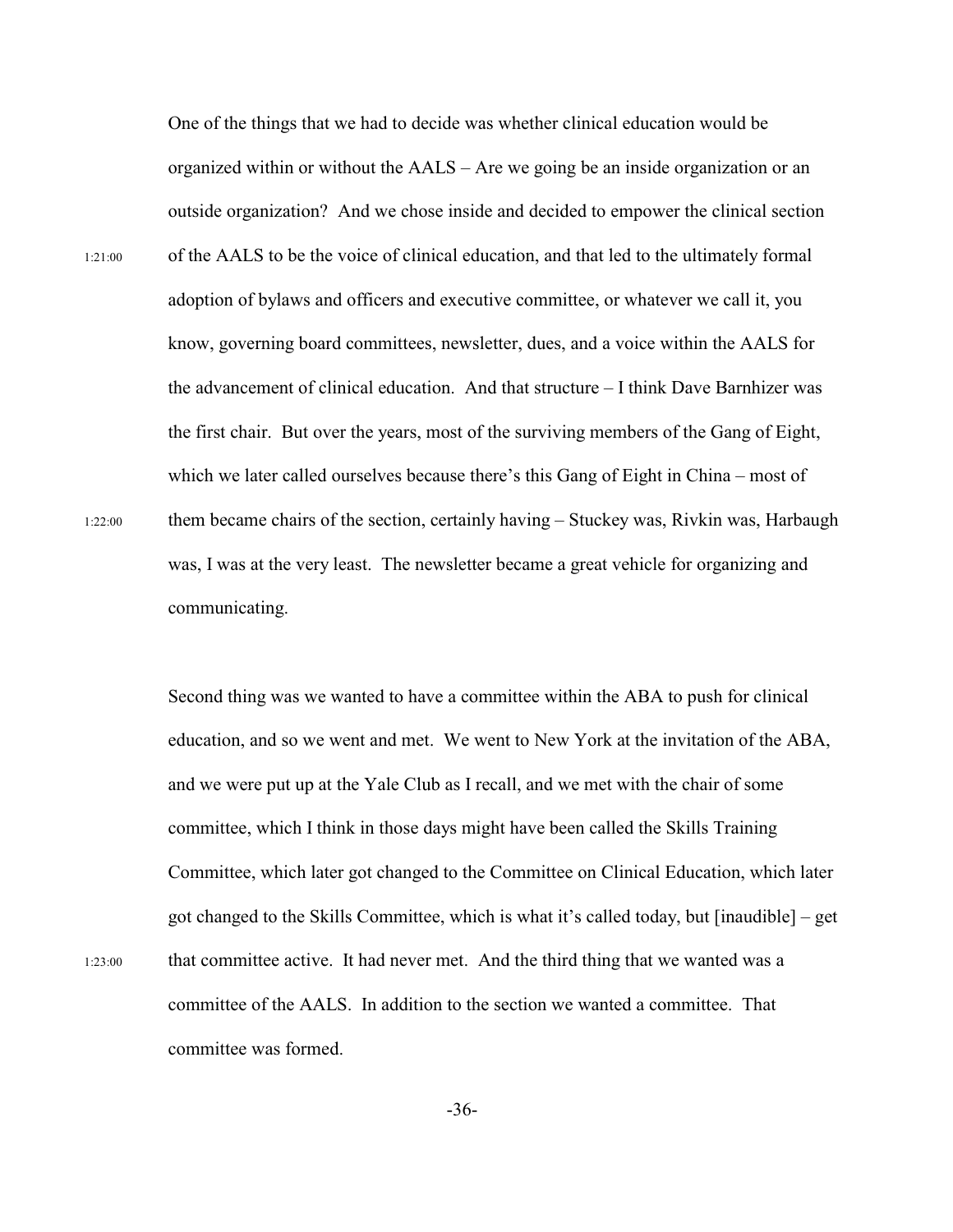The next thing we wanted, and I think the most important thing, was we wanted conferences. We wanted somebody to take over the role. I mean, what we wanted, we wanted CLEPR to be re-funded. But if CLEPR was not to be re-funded, we wanted the AALS or the ABA to host an annual clinical teachers conference. And we cut a deal with the AALS people to have an annual clinical teachers conference. And starting in the next year, and continuing to today, there has every year been a clinical teachers conference that now attracts over 300 people. It's the AALS's most successful professional development 1:24:00 conference, and has been for years. It's been a really, really important vehicle for the intellectual growth – and the political organizing – but the intellectual growth of clinical teachers. In answer to the question in those days of, How do you keep people who call themselves clinical teachers from spoiling the brand name?, or How do you train them to be good? We wanted there to be clinical teachers on tenure track, and we set out to create the conditions to make that happen. And now the vast majority of clinical teachers, I believe, are on tenure track, or certainly every school has some form of job security for clinical teachers, not always a perfect one, but the ABA – we pushed for, and the ABA 1:25:00 ultimately adopted, this 405(e) requirement. It wasn't the perfect one, but we pushed for it. And so I don't know that that's the complete list. And of course we pushed for funding of what became Title IX. But this list of things that we drew up, which was the organizing agenda for those early years, turned out to be, I think, prophetic in terms of what the movement needed. And they were all accomplished. And now, as you probably know, there are more than 1,100 clinical teachers.

-37-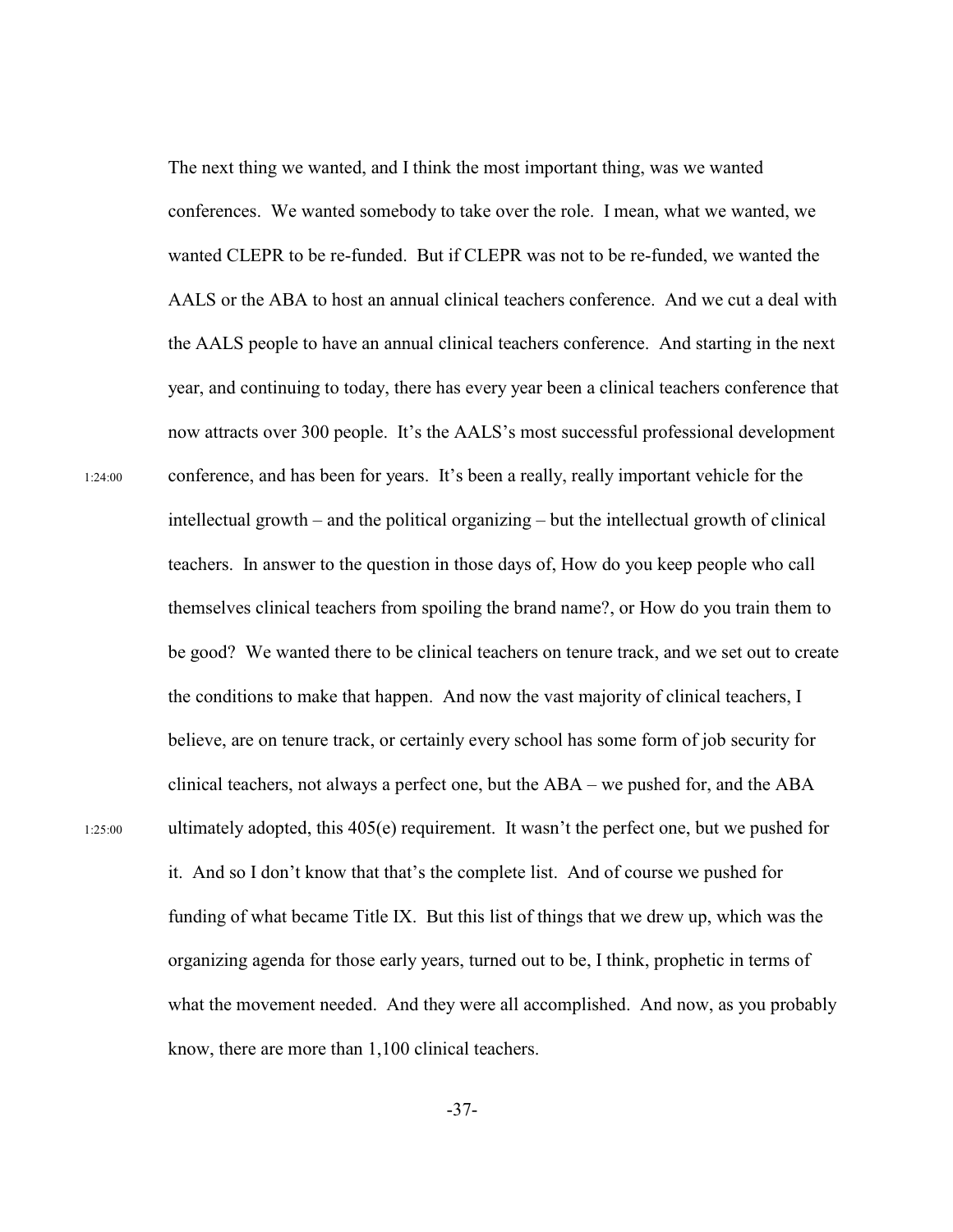- Hall: Elliott, at that point how vulnerable did you guys feel? Did you really see that there was a danger that these programs would just fade away?
- Milstein: Absolutely. Well, I don't I mean, you know obviously politics are different in different 1:26:00 schools, but we recognized – we could see that the people who were clinical teachers often didn't have any job security. And when the money ran out they were killed off – or for whatever political conditions made it possible in schools, they were killed off. There was a new dean in the school, they were killed off. And they had no power in their schools in many cases. So creating permanence was really agenda number one. But we recognized and depended on intellectual legitimacy. And so these things obviously are seamless in terms of their importance. So you know I think that the Key Biscayne 1:27:00 organizing was very, very important, maybe because I was part of it. But it was for me a great break to be – to get on that committee, because after that I was then able to  $- I$  was on, except for the first one which I didn't get to go to in Cleveland, I was on the faculty or the planning committee of almost every clinical conference up until the time I became dean here in 1988. And I've still been on – and I was – so I've been very involved in this development at a very intimate level – then had the opportunity to shape this movement through those conferences.
- Hall: This may seem like a bit of a detour, but I think it ties in with what you're talking about. Obviously a recurring theme has been the different status of the clinical teachers versus 1:28:00 the mainstream law school. And yet you yourself did become a dean before the '80s were

-38-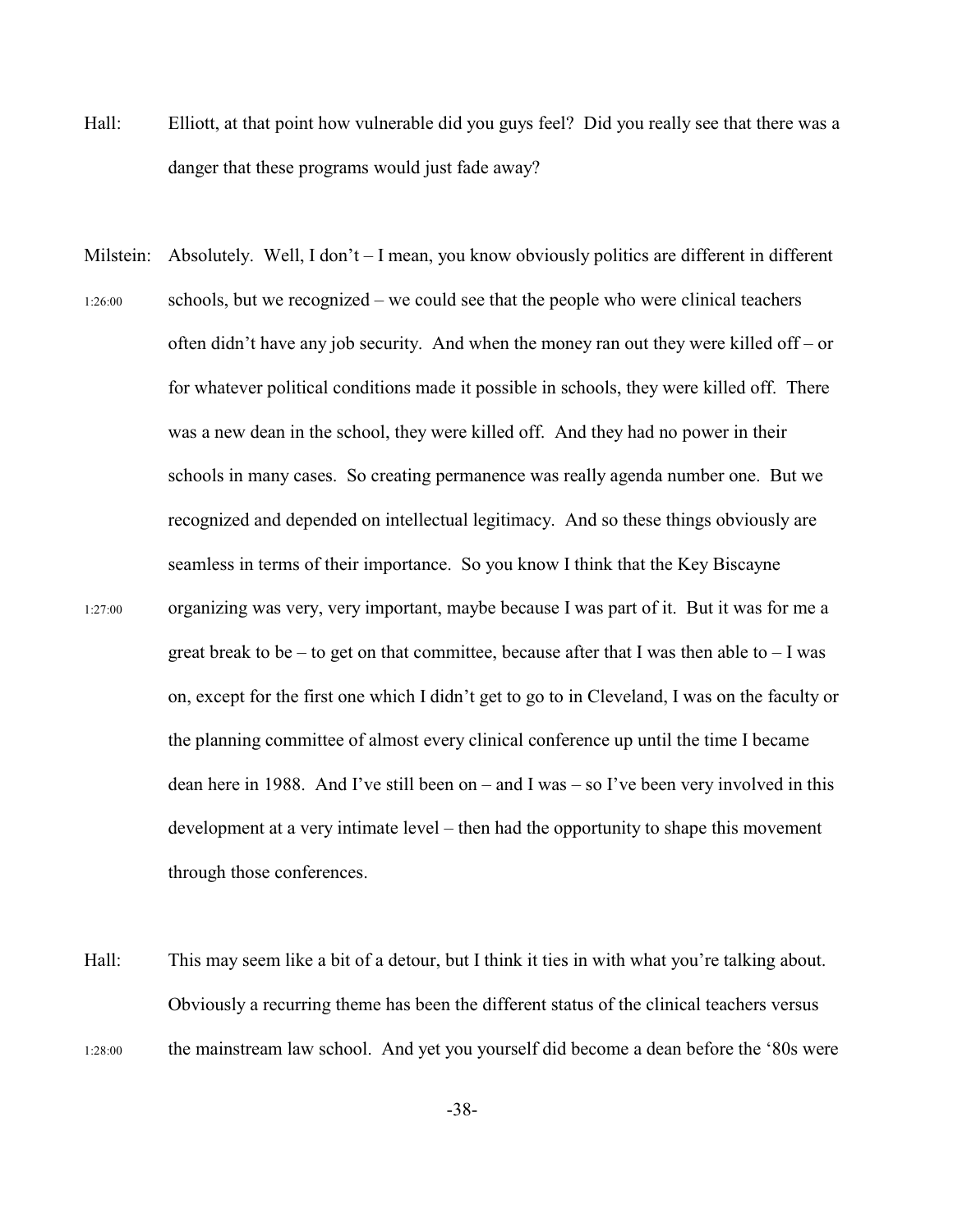out, which was a great different –

Milstein: No, before the '90s were out.

- Hall: Before the '90s were out, I'm sorry but for but it seems like a very different track than a lot of people within the clinical field experience. How did your path unfold the way it did?
- Milstein: Well it's a miracle really. I mean, I don't know that I fully understand it. I certainly if you had asked me even the year before I became dean whether that was something that I would either want or get, I would have – it would have amazed me. I mean, I came here literally with a beard and sandals, so the idea – and as a reformer. But I suppose for me 1:29:00 personally I've always, you know, I had my own way of trying to be persuasive, and one way is always acknowledge the importance of the other person's perspective. I mean, I think the most important thing that I try to teach students is to see the world from the perspective of others. It may sound trite, but I think active listening and empathy are the core things that make good lawyers good lawyers. And so I think that the ability to do that helped me a lot in terms of my own political strength. Also, because I was trying to change the school, I paid a lot of attention to the internal politics of the school. I went to lunch with my colleagues, and made sure people knew what I was doing and believed – one of the other disagreements among clinical teachers was where should the clinic be 1:30:00 located. I believed that it should be located in the school. Others believed that it should

-39-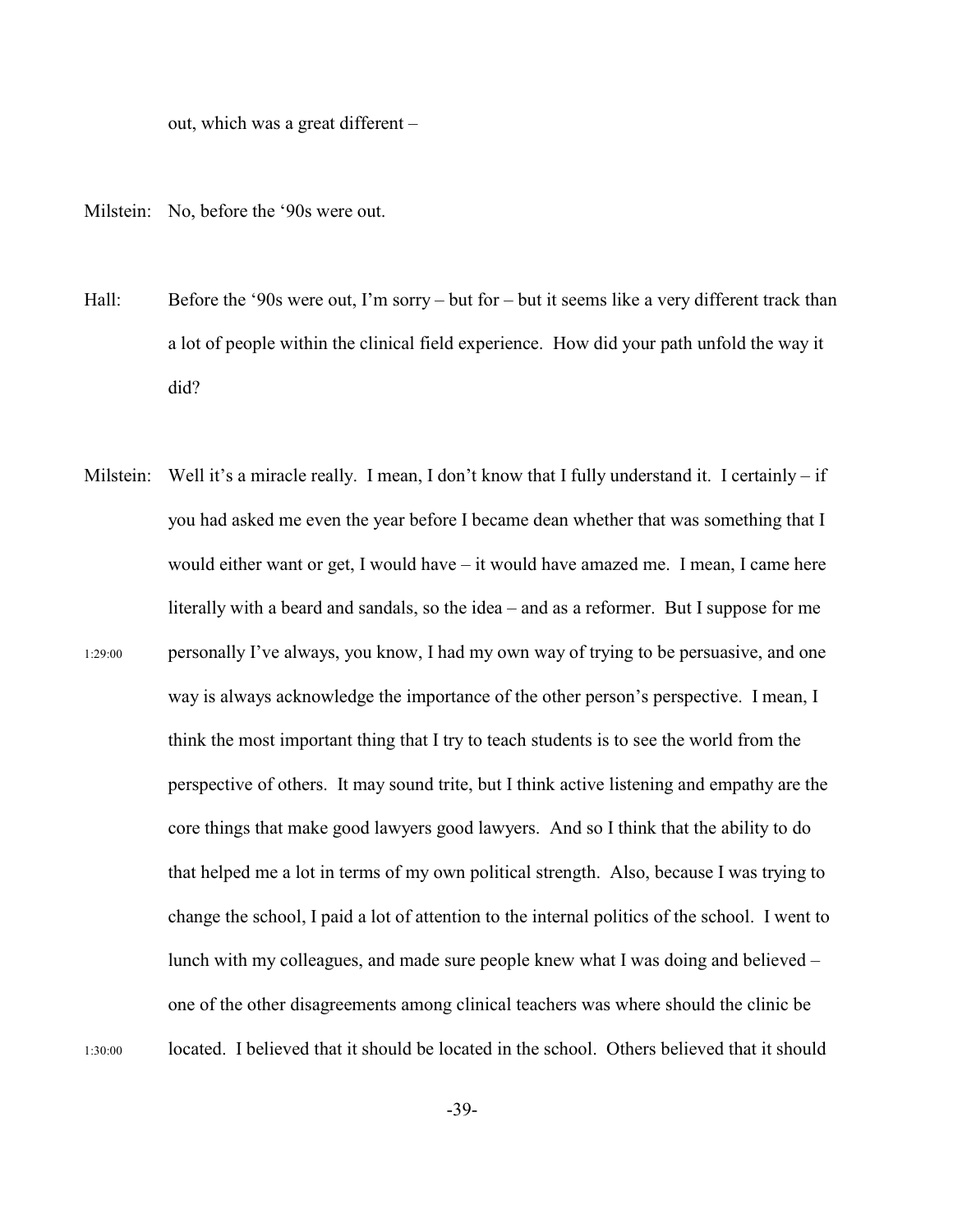be located in the neighborhood somewhere. But because I thought that we needed to survive as a pedagogical enterprise, it taught essential things that were useful to all lawyers. I thought it was important that it be in the school. So my political life and my intellectual life, except for when I could go to clinical conferences, was taking place within the law school. So that was a really important part of having political legitimacy here. And I served on all kinds of important committees, long-range planning committees and the like, at the law school.

Second thing was that this very important part of my life's work of the permanence of clinical teachers, the work on tenure track, was taking place on two tracks. One was the national track, and the other was a track here. We needed to  $-$  in order to get the 1:31:00 clinicians here on tenure track, the thing I needed in order to convince people to change it was a rule from outside. So, I worked very hard on 405(e). I was the chair of the clinical section during the crucial year and got to play a leadership role in shaping that. And just a little footnote is that David Vernon was the president of the AALS that year, and opposed the – that is, on behalf of the  $AALS$  – opposed the 405(e). And there was a debate on the floor at the House of Representatives of the AALS about it, and I debated him in public on that thing. I mention that footnote because the last year of my deanship 1:32:00 here, we had an ABA inspection, and David Vernon was on the team. And he said to me at the end of the inspection, he said, "You know, you and I pursued very different visions" – he was the dean of Iowa – "very different visions of what a clinical faculty would look like and what they would be. Yours was right." So it was a great moment.

 $-40-$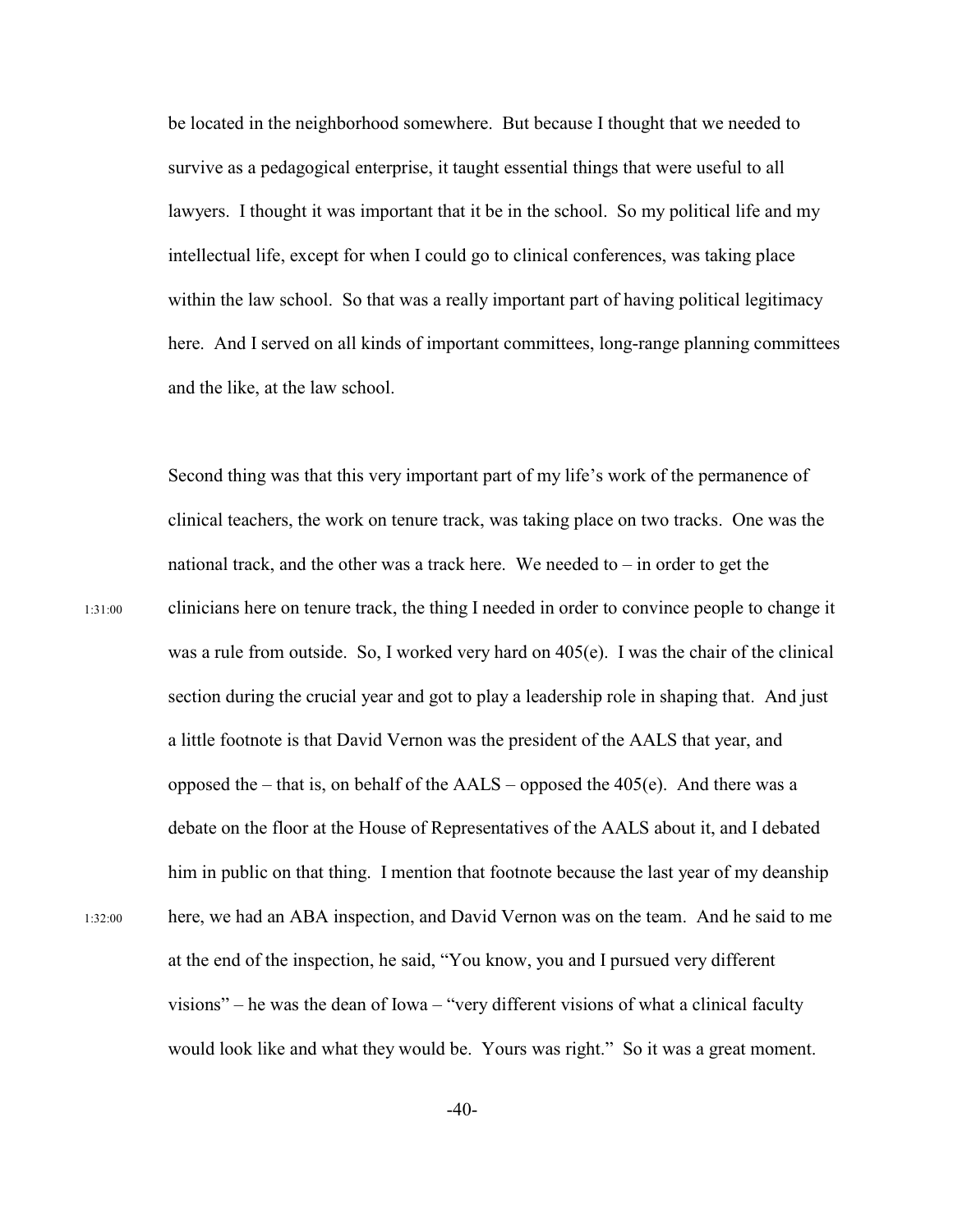He's a lovely man, and it was a really great moment. So, at the same time that this thing is going on out here, meanwhile, through various grants and getting law school money, the clinic here had grown in size. And when I began to see that in order for the clinicians to be on tenure track, they were going to have to look more like faculty members, change the hiring criteria, and hire people with fancier law degrees, fancier intellectual pedigrees 1:33:00 and people I was learning from. So, it was a great group of people and they were in place at the time that the faculty ultimately voted to put the clinicians on tenure track. Footnote again: Joe Harbaugh at that point was on our faculty and was the chair or served on the committee that helped do this, so Joe's been an important person for my whole life. But he happened to be here for – I don't know, five years or so – during this period. So, at the time then that we had a deanship collapse here, the faculty asked the dean to step down after a couple of years. There needed to be an acting dean and at that point I had the most 1:34:00 experience in hiring, training, fund-raising, administration of all kinds. I had the support of a majority of the faculty. But the majority of the faculty at that point included, I think, six clinical teachers who suddenly had the vote and that helped. That obviously helped. But I ultimately had the support of three quarters of the faculty when I decided to be a candidate for the permanent deanship. So, it wasn't just that, but that was a big help, obviously. Is that responsive to your question?

Hall: Yeah, I think so.

Milstein: More than you wanted to hear?

-41-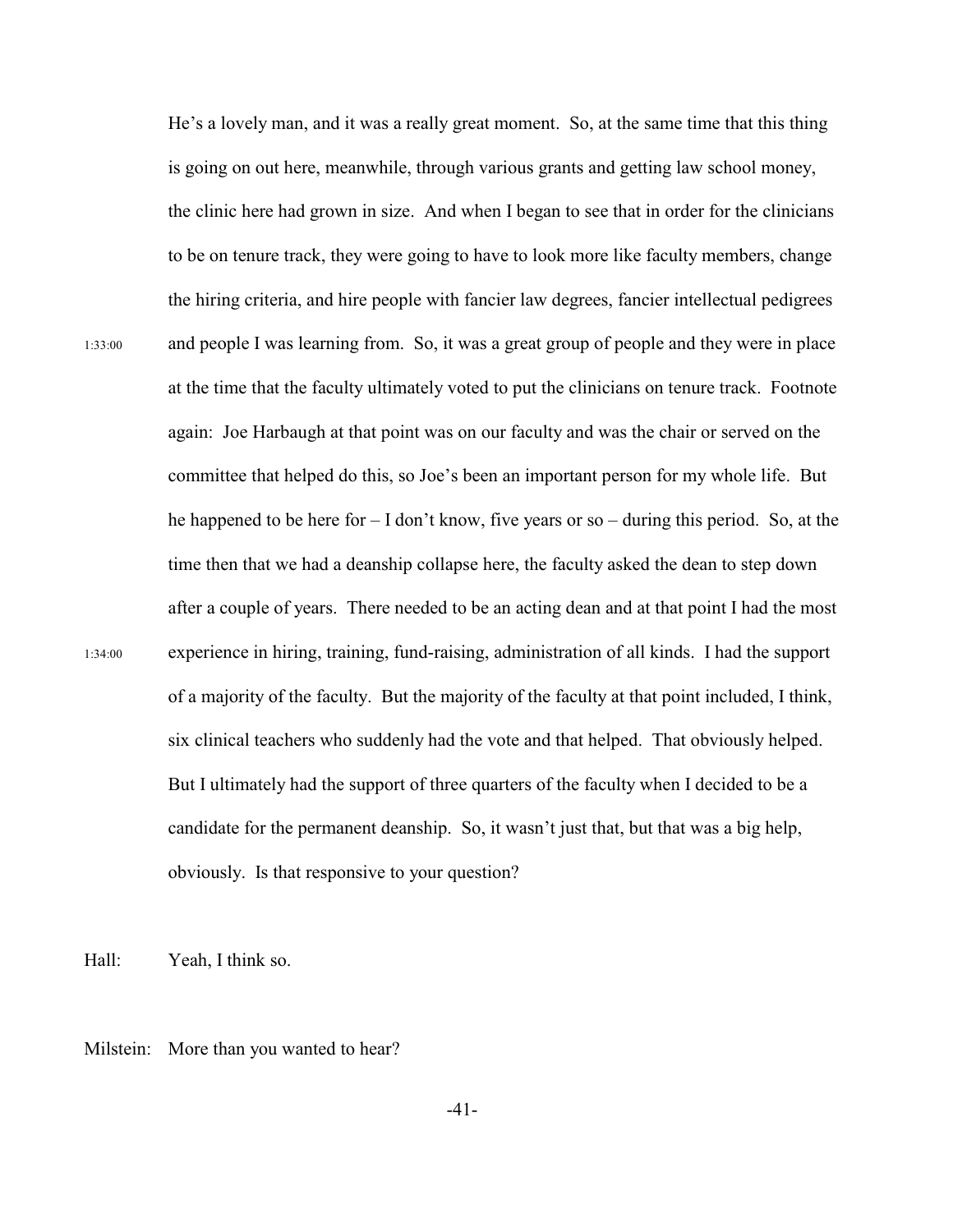- Hall: Well, it seems like you made a decision that, in a sense, you really had to become a part of the law school rather than apart from the law school. I mean, is that a correct assessment?
- Milstein: I mean, I like institutions, and it felt like being I discovered that I could actually help 1:35:00 change the law school. It didn't seem like it at first. But it didn't just change in a way that enabled the clinic to grow. It changed in a number of ways. So, I really enjoyed being an institutional insider. And so that was a piece of it. And, also, I became an AALS insider, not – I've moved from being the – through all the sort of ranks of the clinical section and then began to serve on various AALS and ABA committees. So, I'm a committee guy.
- Hall: I want to ask you about the 405(e) campaign, which is, as essential as it seems like it was, obviously some kind of tenure track was seen as a crucial step. How did you plot out that campaign and what were the key moments?
- Milstein: Well, that's an interesting question because I'm not sure that I remember the key 1:36:00 moments. I do know that right at the beginning, when we met with the ABA people at this New York meeting we had three things as I recall on our agenda. One was we wanted the committee to be active and to be an advocate for clinical education. We wanted the ABA to require that clinical teachers be on a tenure track or that they be treated equally, because we felt like it was more likely to come from the profession than it

-42-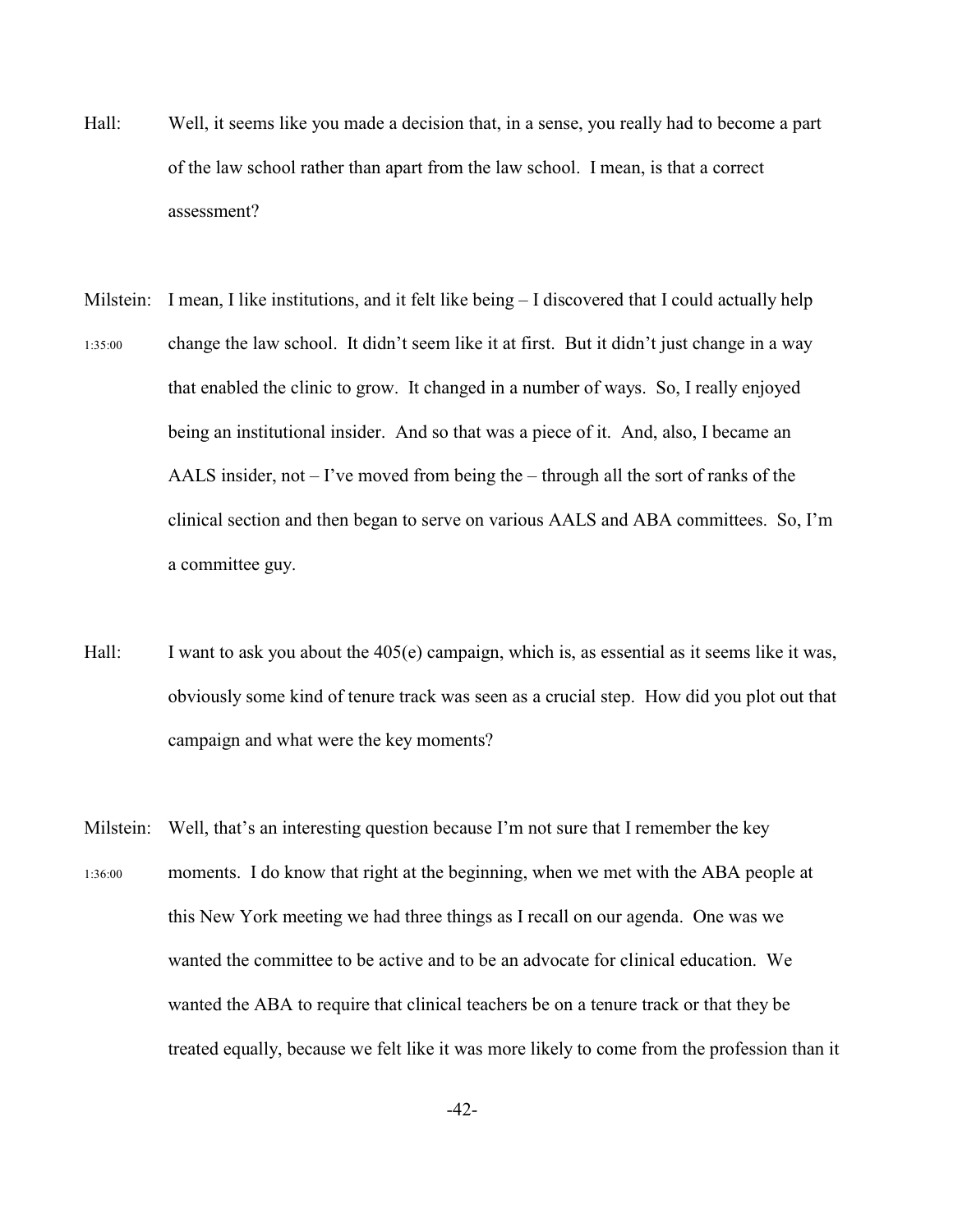was to come from the professoriat. And, third, we thought they could be a vehicle for hosting conferences. Instead we ended up doing the conferences through the AALS, but that committee became a vehicle for pushing for the ABA to change its rules. And I don't remember how exactly it got to the point where there was a proposal to change standard 405, which was faculty status, to require that clinical teachers have parity of employment. It was a very simple concept, but it got watered down over time. There was something called the Standards Review Committee, which still exists. It was headed by Gordon Schaber. There was a lot of Strum und Drang around this and ultimately they came up with a compromise which is the  $-$  you know, they say that a giraffe is a horse put together by a committee and 405(e) is certainly a giraffe. It doesn't require exact parity. It permits 1:37:00 a separate tenure track. It permits long-term contracts. It permits non-tenured track people in short-term positions and it's ambiguous as to – and ultimately there had to be separate findings on whether clinicians were entitled to vote, and I think the major contentious issue that is still being fought out at some schools is clinicians' participation in governance.

- Hall: As of this point, how far would you say you've succeeded in making clinical professors a legitimate and equal part of the greater whole?
- Milstein: Well, it's different in different places. But at this point about 15 percent of the professoriat labels themselves as clinical teachers by paying dues to either the clinical section or CLEA, and you know most of them pay dues to both, and that's unbelievable.

-43-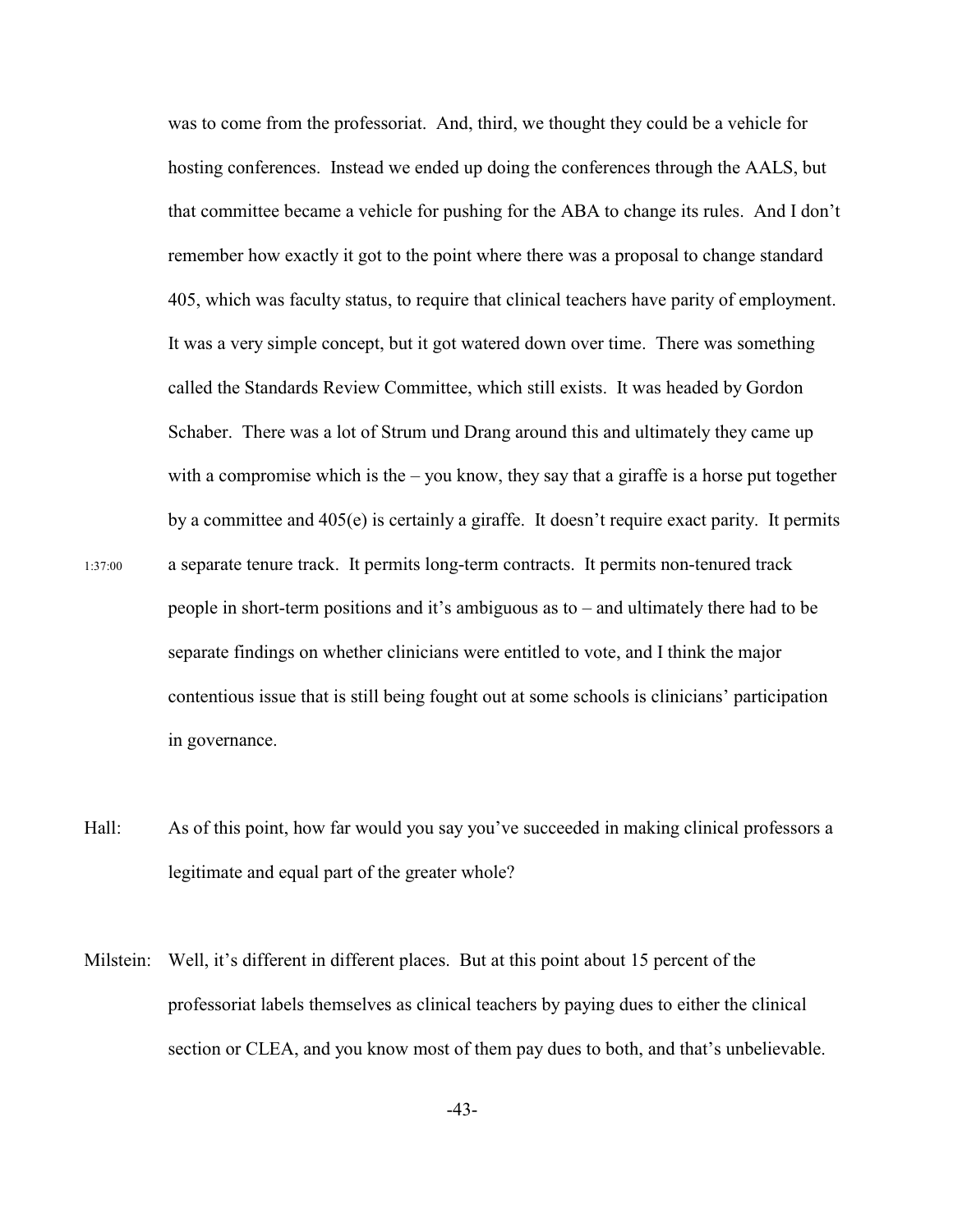I don't know the numbers as to how many of them are on tenure track or a long-term contract, but if you see the institutions that have been created to support this and support the work of this group, we've got the *Clinical Law Review*, which is one of the few peerreview journals in all of legal education, because of the scholarly output, they're clinical – there's the clinical conference, as I said, has gotten very large. There are regional conferences all over the country that bring clinical teachers together. There's an active listserv. Books are published every year about lawyering and there's no respectable law school that doesn't have a clinic and it's one of the criteria that the hated *US News &* 1:39:00 *World Report* uses to evaluate law schools. Clinical programs are ranked, which I think has been a big help, even though I hate *US News & World Report*, and it's inconceivable that this movement could be  $-$  isn't permanent, as much as anything is permanent today. And many more law firms are looking to hire people who have been in clinical programs – it's big firms as well, which only used to hire people based on law review credentials. And certainly legal aid and public defender programs and prosecutor offices that come here to interview only want to interview clinic students. So, in D.C., you know, we're – D.C.'s kind of a Mecca – D.C. and New York are the sort of, I think, two Meccas of 1:39:00 clinical education. Georgetown, AU and Catholic all have big clinical faculties, big clinical programs with tenure-track faculty members. GW has been more recalcitrant. Howard also has a decent size clinical faculty with clinicians on tenure track. So, the battle is won here. D.C. School of Law, of course, comes from a clinical pedigree. So, George Mason's the only holdout. Baltimore – both schools in Baltimore have big clinical programs with terrific tenured clinical faculty. So – and then in New York

-44-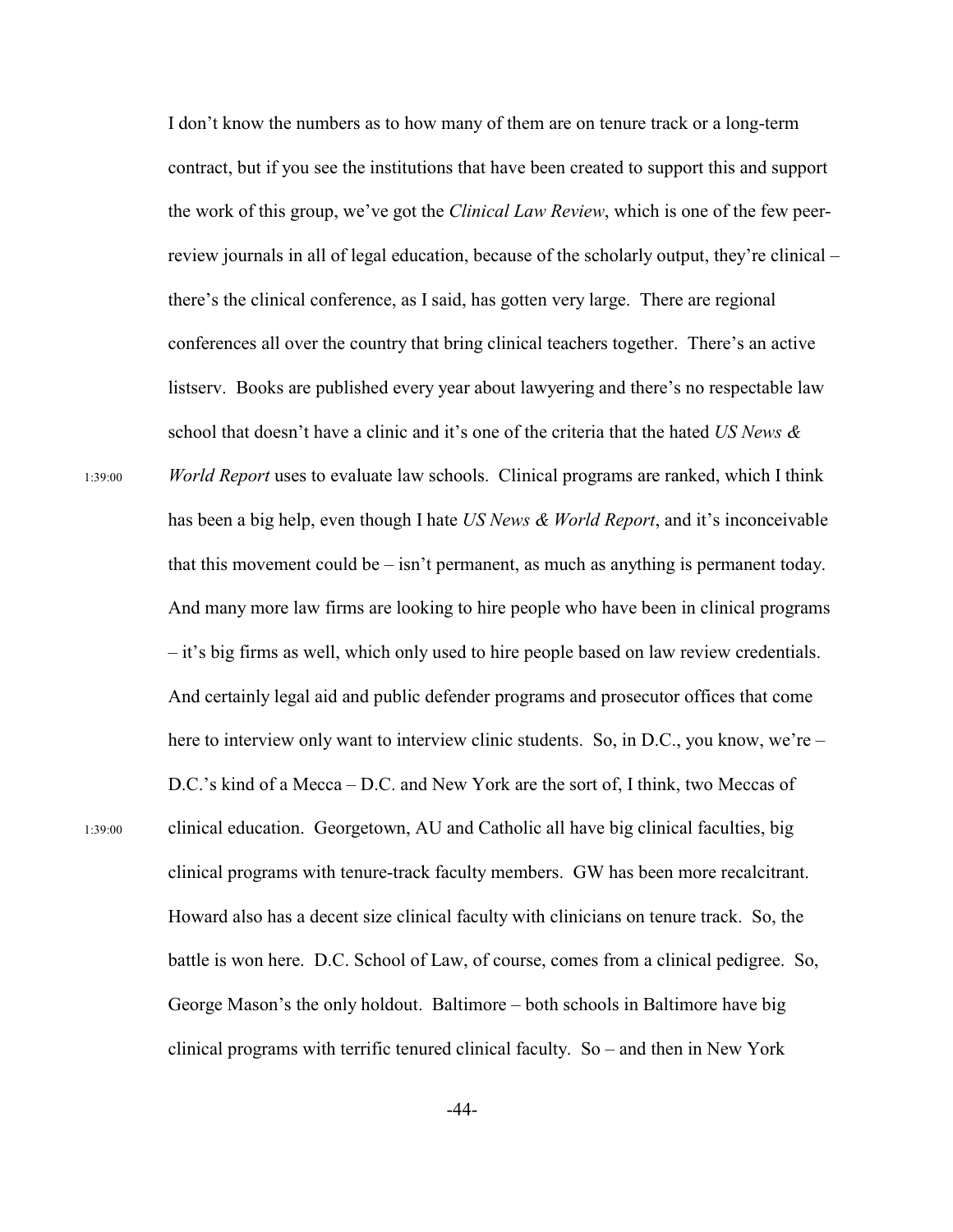schools also have a big cadre of clinical teachers. The fact that NYU's been a leader has

- 1:40:00 been helpful. But NYU and Columbia both have terrific clinical faculties and the other schools do as well – Fordham. So, I'd say that the area where we've been less successful has been in California, and that's in the process of changing, so Berkeley, the last holdout has now tenure-track clinical teachers. So, we're in very good shape. And the ABA standards have been helpful, but I think it's really now the  $-$  I don't think  $-$  I don't think the battle's being won anymore through regulation, the battle's being won through the intellectual strength of the movement. Also, on this AALS – you know, the AALS's 1:41:00 opposition in the '80s, early '80s, to this is about to change because I convinced the executive committee now that I'm president to issue a statement of good practices on clinical tenure, and I've been a little tardy in getting the committee together, but that will happen.
- Hall: Actually, if I could ask one brief question about the AALS, then I'll ask you a broader question.
- Milstein: Okay. I'm just we have only we're supposed to go till noon.
- Hall: What time is it now? [Inaudible] Wow, that changes my picture. I'll skip the question I was going to ask.
- Milstein: I mean, if we go a few minutes over it's  $-$ .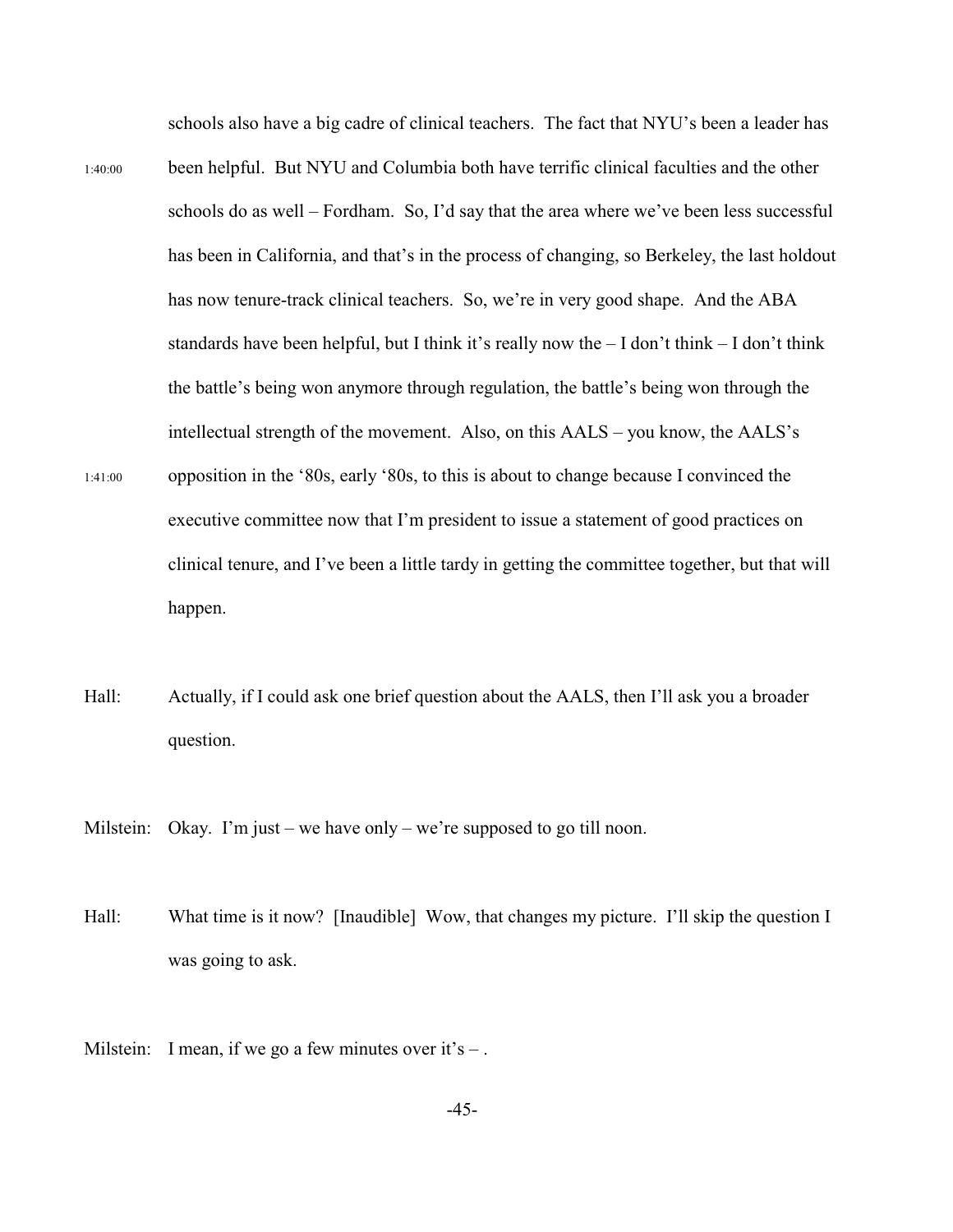Hall: That's fine. That's fine.

Milstein: But I only have so much more time.

Hall: Okay. I appreciate you telling me that. You mentioned a lot of names. If you were to single out a handful who have been the most influential people in the growth of clinical education, which names would come to mind and why?

1:42:00

Milstein: Well, let's see. It would be Bellow and Moulton, because their book was so influential in creating the intellectual framework for clinical education. They would certainly have to be on any list. I'd have to put Joe Harbaugh, even though Joe has not done live-client clinic for many years. Joe's a great politician and a great advocate for clinical education. And he's – most of his work has been in the area of simulation – and when I'm generous I say there are three branches to clinical education: in-house, externship, and simulation 1:43:00 that sometimes co-exist, sometimes exist separately. And so there's Joe, and maybe because he was so influential on me that I – that I have Joe on the list. I'd have to say Bill Greenhalgh, even though Bill Greenhalgh was one of the most disagreeable people you've ever met. Bill Greenhalgh was a pioneer He had a very confined set of beliefs, but he believed in them very strongly. And, again, he believed in in-house clinical education, and pushed for it. And Georgetown was a good place from which to advocate. And he  $1:44:00$  trained a lot of clinical teachers there. I'd have to – and even though there are many maddening things about both of them, I'd have to put Stuckey and Palm on the list,

-46-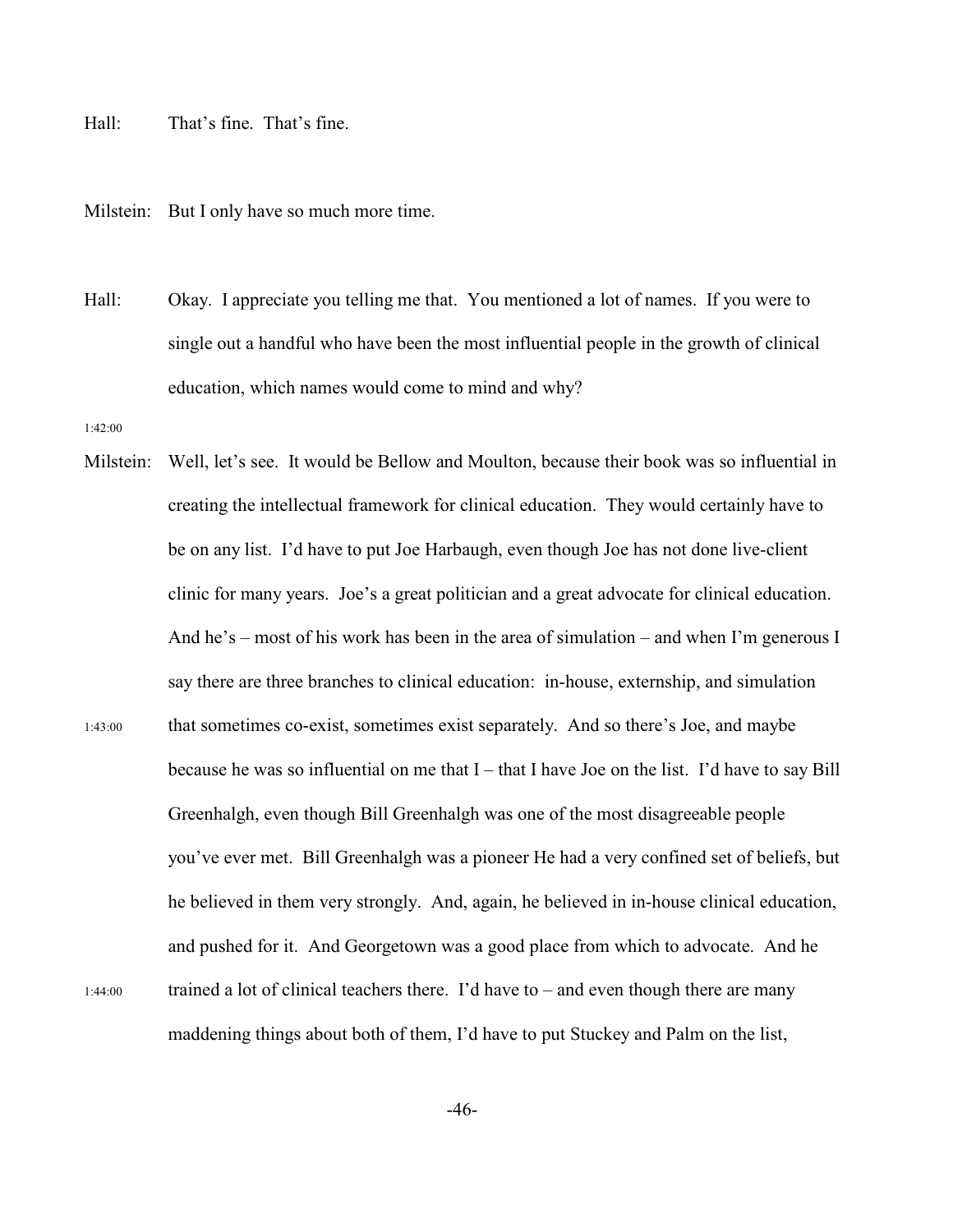because they've done the legwork at the ABA, been ABA insiders. And I think we have very different visions of clinical education, them and me. And Gary, at this point, may be, you know, much less effective than he once was [inaudible] he pissed off so many people at the ABA. But I have to put them on the list. I would put Ann Shalleck on the 1:45:00 list, because of her really important work in teaching us about supervision through an important article and the roles that she's played in clinical conferences, although she came much later. Sue Bryant would have to be on the list. She's been on the faculty of most clinical teachers conferences and on things like commitment, on interviewing, on critique, on collaboration, and on the "-isms." Sue's been an important contributor.

Hall: You talk a lot about intellectual viability of clinical education. What clients have been 1:46:00 the greatest contributions clinical education has made to teaching of law over these 30 years?

Milstein: Well, the most important involve  $-I$  think there are three concepts. One is that the client should be part of legal education. The client was barely mentioned in traditional legal education. So bringing the client as a concept as well as a reality into the law school. So, making legal interviewing and legal counseling part of the curriculum and discussions of a responsibility to clients and commitment to clients. The second is the  $-$  is facts  $-$  facts were not part of the curriculum either. Facts were always given. In an appellant case they're given in a couple of paragraphs. In the appellant case in the casebook they're given in one paragraph, and there's no sensitivity to where those facts came from and the

-47-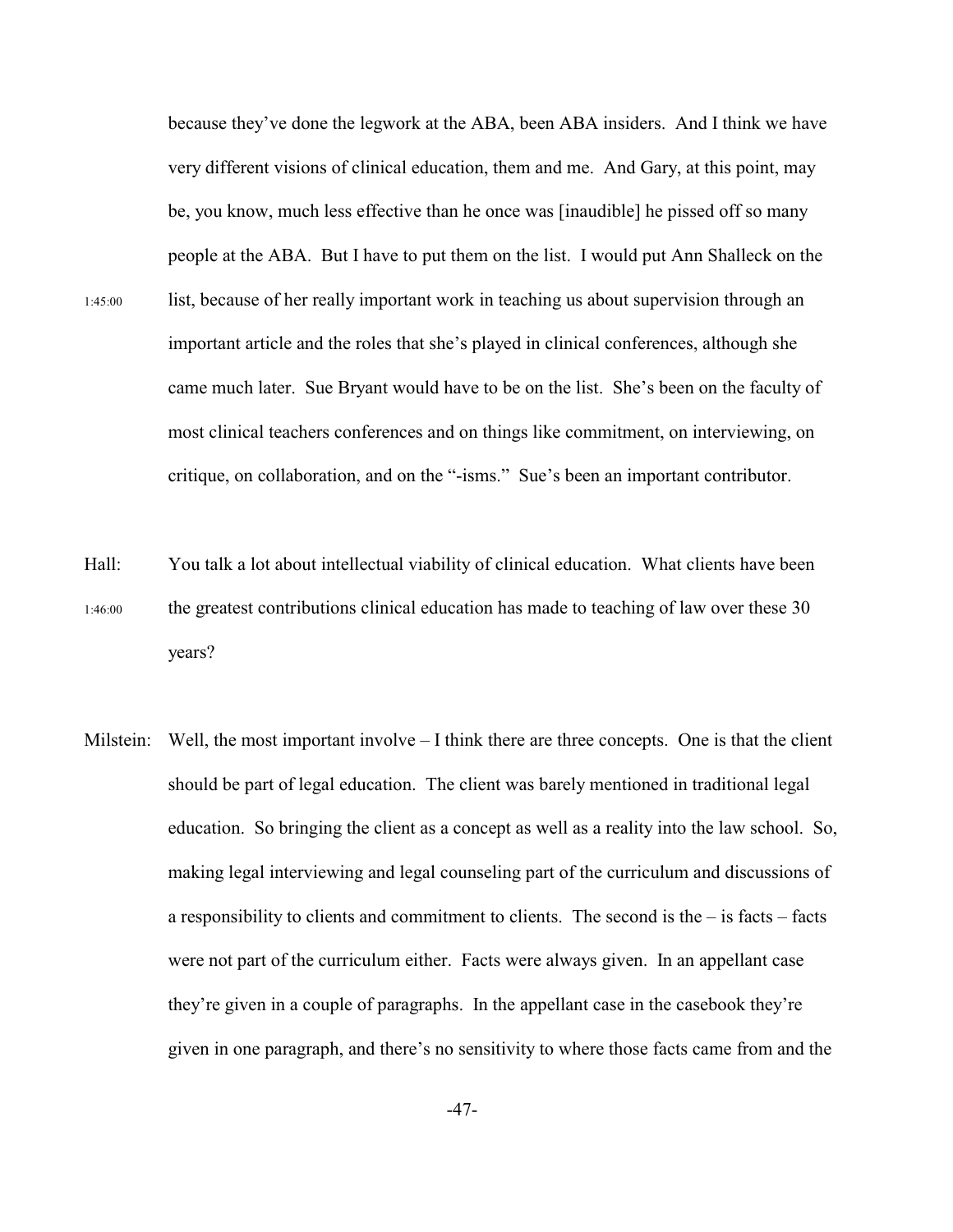- 1:47:00 role the lawyer has in actually developing those facts. They're not a given. And the third is the concept of case theory, which essentially says the lawyer can drive the result in the case by coming up with a concept of how to tell the client's story that leads to strategic planning and fact investigation and the use – and how you use doctrine. It's an organizing principle – so, theory-driven lawyering. I mean, I think those are the three greatest intellectual contributions of clinical education. And maybe I'd have to add a fourth, if you'll let me, which is the core idea that law comes not from the oracles but law 1:48:00 comes from a combination of rational and non-rational factors that there's a mixture in understanding how the system will operate and a mixture of what does the rule say, what does the doctrine say, and then who were the people who are going to apply that doctrine and what are their values, what are their role concepts, what's their role definition and how the institutions behave. And those things were missing from the curriculum before. And that latter piece of the mixture of values and law, politics and law, history and law, really, I think, prefigured the critical legal studies movement. And I think that's not really appreciated by most people who call themselves theory scholars.
- Hall: I'm down to my last two questions. Stepping beyond the clinical program, per se, and 1:49:00 looking at the entire law school, how is legal education in the other parts of the law school different today than before you guys began?
- Milstein: Well, as I've been saying, the introduction of theory and interdisciplinary courses so we've talked about that. The mixture of teaching methods – so using simulation in what

-48-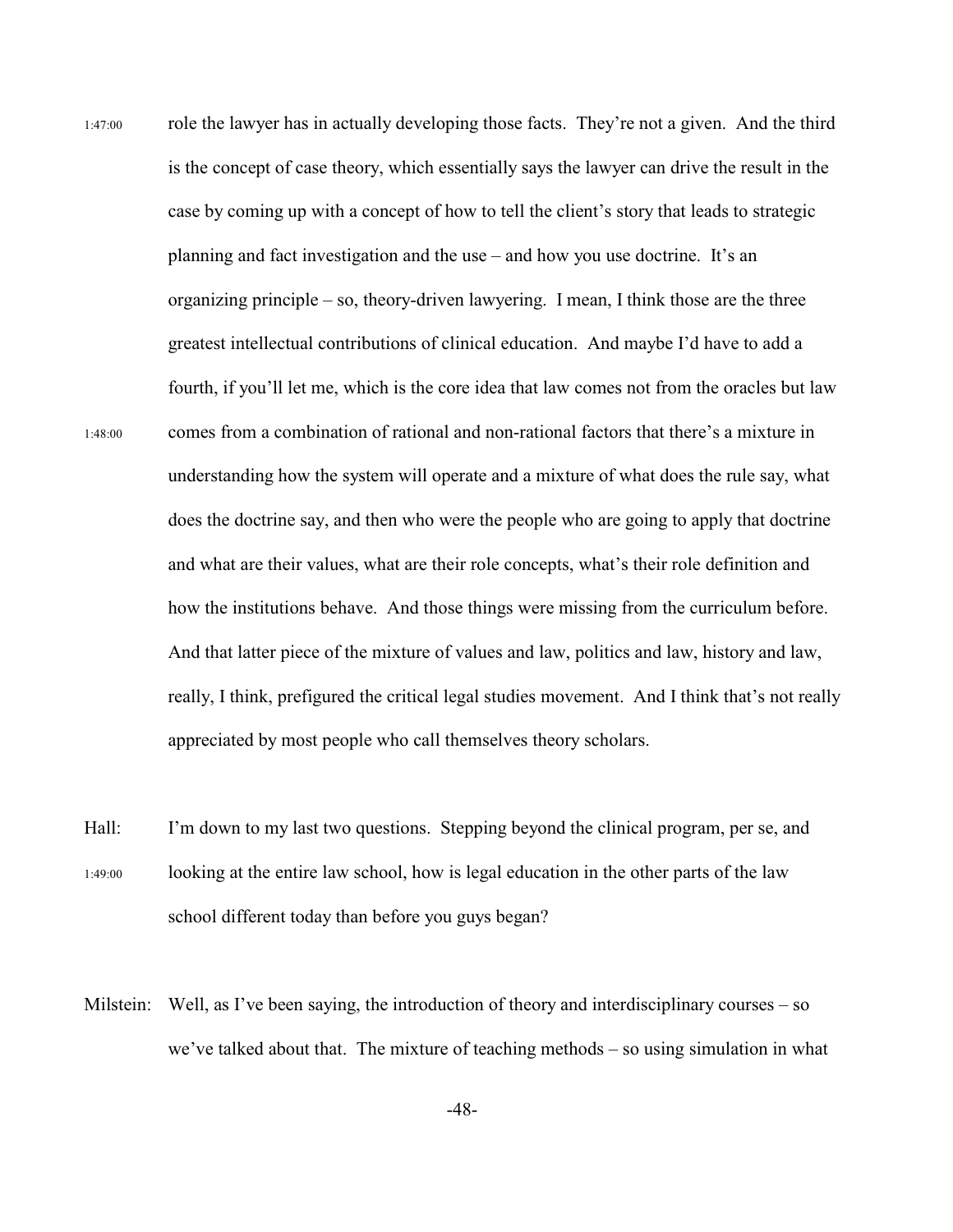traditionally were casebook courses is another big change, the influence of the clinic on it. The faculty has changed. That is, there are more people trained in other disciplines and interested in other disciplines. So I just said this at an ABA meeting to someone who said legal education hasn't changed in 50 years – I said, "You just couldn't be – you just couldn't be more off the mark, because even though the required courses – although there are fewer of them, they have the same names. They're taught – they're very different 1:50:00 courses from the ones that I had when I was in law school. We ask not just what the law is but what the law should be and why the law is and how the law got to be this way. And so there is a mixture of history, policy, politics, as well as doctrine. And so the courses are very different courses from the courses that we took even though the names are the same.

Hall: What do you see the future of clinical legal education being?

Milstein: Well, you know, I don't. It's really, you know, who can predict the future? But the – and luckily the future happens one day at a time, not – we don't suddenly – we don't wake up and it's suddenly the year 2025. I think clinical education does a really great job of preparing students for the future because deep down we say we're teaching people how to learn from experience. And because it happens one day at a time, they can process the 1:51:00 experience and learn from it and grow. I have this secret – maybe it's a fear and maybe it's a fantasy – but there's all this talk about distance education, you know, Internet-based education. And I believe that any course that can be taught on the Internet is a course

-49-